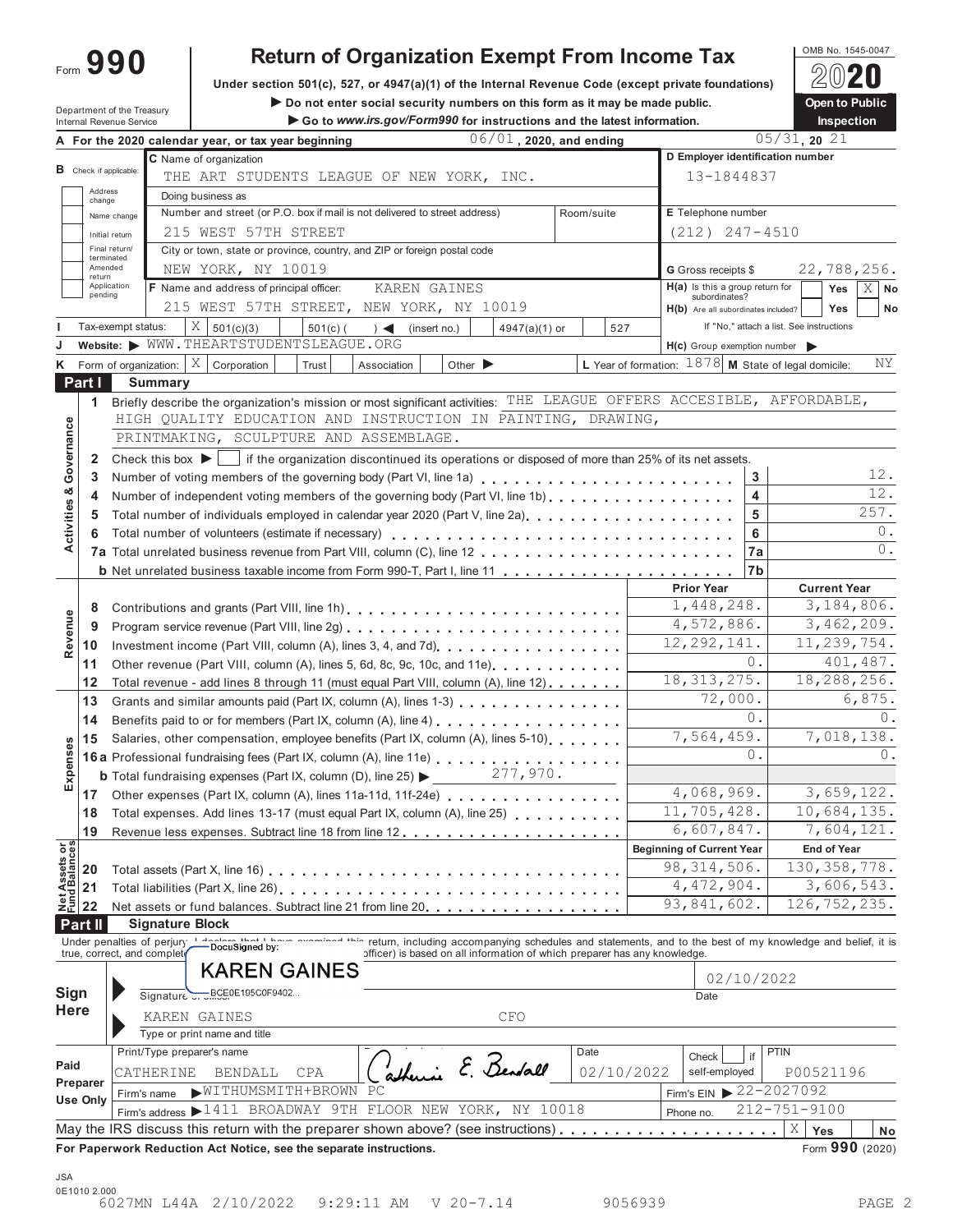|  |  |  | THE ART STUDENTS LEAGUE OF NEW YORK, INC. |  |  |  |  |  |
|--|--|--|-------------------------------------------|--|--|--|--|--|
|--|--|--|-------------------------------------------|--|--|--|--|--|

13-1844837

|              | Part III<br><b>Statement of Program Service Accomplishments</b>        |                                                                                                                                                                                                                                                                                                                                                 | $\mathbf{x}$                                    |
|--------------|------------------------------------------------------------------------|-------------------------------------------------------------------------------------------------------------------------------------------------------------------------------------------------------------------------------------------------------------------------------------------------------------------------------------------------|-------------------------------------------------|
| 1.           | Briefly describe the organization's mission:<br>ATTACHMENT 1           |                                                                                                                                                                                                                                                                                                                                                 |                                                 |
|              |                                                                        |                                                                                                                                                                                                                                                                                                                                                 |                                                 |
|              | If "Yes," describe these new services on Schedule O.                   | 2 Did the organization undertake any significant program services during the year which were not listed on the<br>Did the organization cease conducting, or make significant changes in how it conducts, any program                                                                                                                            | $X \mid No$<br>Yes<br>$X \mid No$<br><b>Yes</b> |
|              | If "Yes," describe these changes on Schedule O.                        | Describe the organization's program service accomplishments for each of its three largest program services, as measured by<br>expenses. Section $501(c)(3)$ and $501(c)(4)$ organizations are required to report the amount of grants and allocations to others,<br>the total expenses, and revenue, if any, for each program service reported. |                                                 |
|              | 4a (Code: 611610<br>ATTACHMENT 2                                       | (Expenses \$ $7,874,515$ . including grants of \$ $6,875$ . ) (Revenue \$ $3,847,073$ . )                                                                                                                                                                                                                                                       |                                                 |
|              |                                                                        |                                                                                                                                                                                                                                                                                                                                                 |                                                 |
|              |                                                                        |                                                                                                                                                                                                                                                                                                                                                 |                                                 |
|              |                                                                        |                                                                                                                                                                                                                                                                                                                                                 |                                                 |
|              | 4b (Code: 611610<br>ATTACHMENT 3                                       | (Expenses \$131,117. including grants of \$100, (Revenue \$                                                                                                                                                                                                                                                                                     | $2,365.$ )                                      |
|              |                                                                        |                                                                                                                                                                                                                                                                                                                                                 |                                                 |
|              |                                                                        |                                                                                                                                                                                                                                                                                                                                                 |                                                 |
|              | ATTACHMENT 4                                                           | 4c (Code: 611610 ) (Expenses \$347,081. including grants of \$) (Revenue \$                                                                                                                                                                                                                                                                     | $14, 258.$ )                                    |
|              |                                                                        |                                                                                                                                                                                                                                                                                                                                                 |                                                 |
|              |                                                                        |                                                                                                                                                                                                                                                                                                                                                 |                                                 |
|              | 4d Other program services (Describe on Schedule O.)                    |                                                                                                                                                                                                                                                                                                                                                 |                                                 |
|              |                                                                        |                                                                                                                                                                                                                                                                                                                                                 |                                                 |
| (Expenses \$ | 133,617. including grants of \$<br>4e Total program service expenses > | ) (Revenue \$<br>8,486,330.                                                                                                                                                                                                                                                                                                                     |                                                 |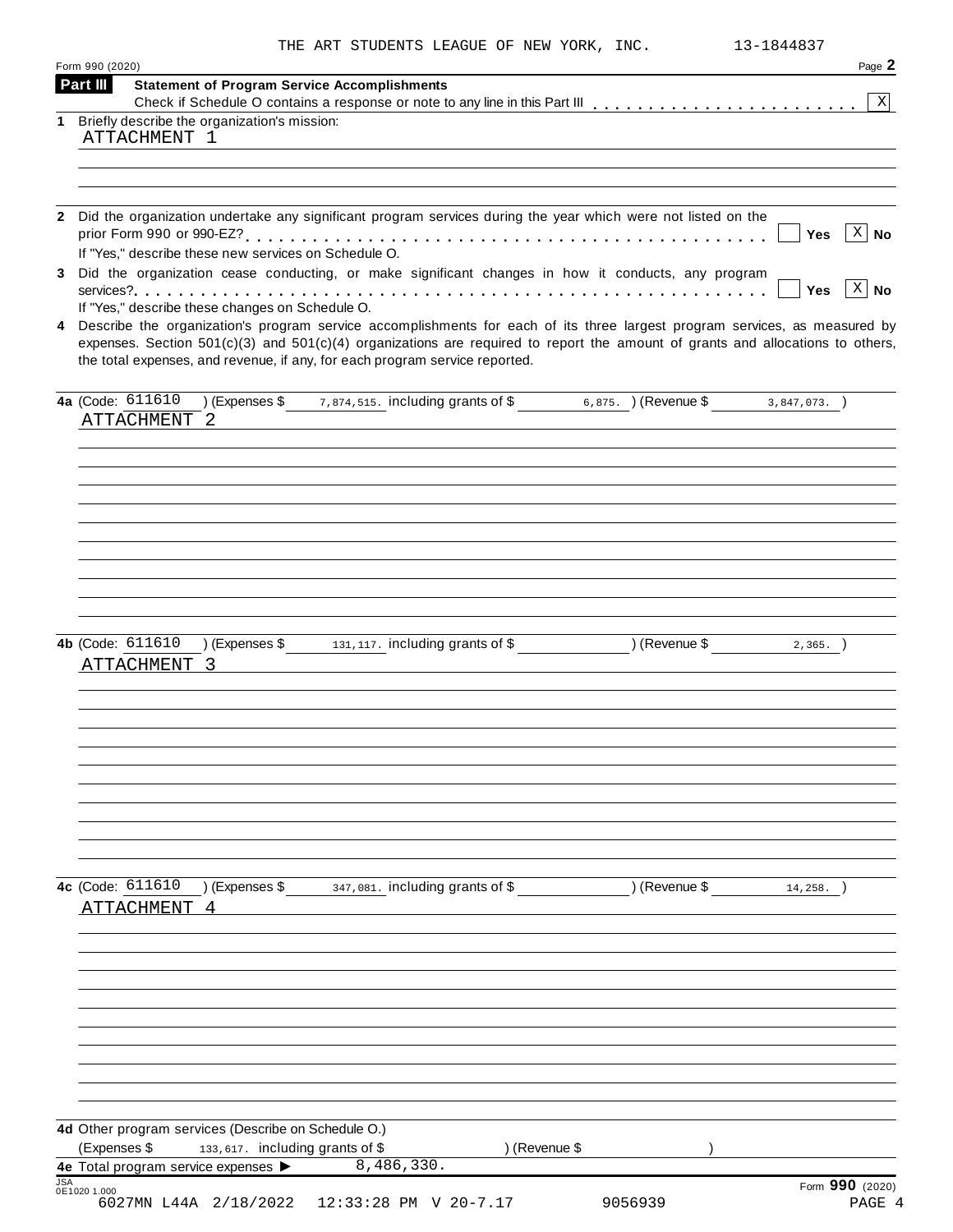|              | Part IV<br><b>Checklist of Required Schedules</b>                                                                                                                                                                      |                 |             |    |
|--------------|------------------------------------------------------------------------------------------------------------------------------------------------------------------------------------------------------------------------|-----------------|-------------|----|
|              |                                                                                                                                                                                                                        |                 | Yes         | No |
| 1            | Is the organization described in section $501(c)(3)$ or $4947(a)(1)$ (other than a private foundation)? If "Yes,"                                                                                                      |                 |             |    |
|              |                                                                                                                                                                                                                        | 1               | Χ           |    |
| $\mathbf{2}$ | Is the organization required to complete Schedule B, Schedule of Contributors See instructions?                                                                                                                        | $\mathbf{2}$    | $\mathbf X$ |    |
| 3            | Did the organization engage in direct or indirect political campaign activities on behalf of or in opposition to                                                                                                       |                 |             |    |
|              | candidates for public office? If "Yes," complete Schedule C, Part I.                                                                                                                                                   | 3               |             | Χ  |
| 4            | Section 501(c)(3) organizations. Did the organization engage in lobbying activities, or have a section 501(h)                                                                                                          |                 |             | X  |
|              |                                                                                                                                                                                                                        | 4               |             |    |
| 5            | Is the organization a section $501(c)(4)$ , $501(c)(5)$ , or $501(c)(6)$ organization that receives membership dues,                                                                                                   |                 |             | Χ  |
|              | assessments, or similar amounts as defined in Revenue Procedure 98-19? If "Yes," complete Schedule C, Part III                                                                                                         | 5               |             |    |
| 6            | Did the organization maintain any donor advised funds or any similar funds or accounts for which donors<br>have the right to provide advice on the distribution or investment of amounts in such funds or accounts? If |                 |             |    |
|              |                                                                                                                                                                                                                        | 6               |             | X  |
| 7            | Did the organization receive or hold a conservation easement, including easements to preserve open space,                                                                                                              |                 |             |    |
|              | the environment, historic land areas, or historic structures? If "Yes," complete Schedule D, Part II.                                                                                                                  | $\overline{7}$  |             | Χ  |
| 8            | Did the organization maintain collections of works of art, historical treasures, or other similar assets? If "Yes,"                                                                                                    |                 |             |    |
|              |                                                                                                                                                                                                                        | 8               | Χ           |    |
| 9            | Did the organization report an amount in Part X, line 21, for escrow or custodial account liability, serve as a                                                                                                        |                 |             |    |
|              | custodian for amounts not listed in Part X; or provide credit counseling, debt management, credit repair, or                                                                                                           |                 |             |    |
|              |                                                                                                                                                                                                                        | 9               |             | X  |
| 10           | Did the organization, directly or through a related organization, hold assets in donor-restricted endowments                                                                                                           |                 |             |    |
|              |                                                                                                                                                                                                                        | 10              | Χ           |    |
| 11           | If the organization's answer to any of the following questions is "Yes," then complete Schedule D, Parts VI,                                                                                                           |                 |             |    |
|              | VII, VIII, IX, or X as applicable.                                                                                                                                                                                     |                 |             |    |
|              | a Did the organization report an amount for land, buildings, and equipment in Part X, line 10? If "Yes,"                                                                                                               |                 |             |    |
|              |                                                                                                                                                                                                                        | 11a             | Χ           |    |
|              | <b>b</b> Did the organization report an amount for investments-other securities in Part X, line 12, that is 5% or more                                                                                                 |                 |             |    |
|              | of its total assets reported in Part X, line 16? If "Yes," complete Schedule D, Part VII                                                                                                                               | 11 <sub>b</sub> |             | Χ  |
|              | c Did the organization report an amount for investments-program related in Part X, line 13, that is 5% or more                                                                                                         |                 |             |    |
|              | of its total assets reported in Part X, line 16? If "Yes," complete Schedule D, Part VIII                                                                                                                              | 11c             |             | Χ  |
|              | d Did the organization report an amount for other assets in Part X, line 15, that is 5% or more of its total assets                                                                                                    |                 |             |    |
|              | reported in Part X, line 16? If "Yes," complete Schedule D, Part IX.                                                                                                                                                   | 11d             |             | Χ  |
|              | e Did the organization report an amount for other liabilities in Part X, line 25? If "Yes," complete Schedule D, Part X                                                                                                | 11e             | Χ           |    |
| f            | Did the organization's separate or consolidated financial statements for the tax year include a footnote that addresses                                                                                                |                 |             |    |
|              | the organization's liability for uncertain tax positions under FIN 48 (ASC 740)? If "Yes," complete Schedule D, Part X                                                                                                 | 11f             | Χ           |    |
|              | 12a Did the organization obtain separate, independent audited financial statements for the tax year? If "Yes," complete                                                                                                |                 |             |    |
|              |                                                                                                                                                                                                                        | 12a             |             | Χ  |
|              | <b>b</b> Was the organization included in consolidated, independent audited financial statements for the tax year? If                                                                                                  |                 |             |    |
|              | "Yes," and if the organization answered "No" to line 12a, then completing Schedule D, Parts XI and XII is optional                                                                                                     | 12 <sub>b</sub> | Χ           |    |
| 13           | Is the organization a school described in section $170(b)(1)(A)(ii)$ ? If "Yes," complete Schedule E.                                                                                                                  | 13              | Χ           |    |
|              | 14a Did the organization maintain an office, employees, or agents outside of the United States?.                                                                                                                       | 14a             |             | X  |
|              | <b>b</b> Did the organization have aggregate revenues or expenses of more than \$10,000 from grantmaking,                                                                                                              |                 |             |    |
|              | fundraising, business, investment, and program service activities outside the United States, or aggregate                                                                                                              |                 |             | Χ  |
|              | foreign investments valued at \$100,000 or more? If "Yes," complete Schedule F, Parts I and IV                                                                                                                         | 14b             |             |    |
| 15           | Did the organization report on Part IX, column (A), line 3, more than \$5,000 of grants or other assistance to or                                                                                                      |                 |             | Χ  |
|              |                                                                                                                                                                                                                        | 15              |             |    |
| 16           | Did the organization report on Part IX, column (A), line 3, more than \$5,000 of aggregate grants or other                                                                                                             |                 |             | Χ  |
|              | assistance to or for foreign individuals? If "Yes," complete Schedule F, Parts III and IV                                                                                                                              | 16              |             |    |
| 17           | Did the organization report a total of more than \$15,000 of expenses for professional fundraising services on<br>Part IX, column (A), lines 6 and 11e? If "Yes," complete Schedule G, Part I See instructions         | 17              |             | Χ  |
|              |                                                                                                                                                                                                                        |                 |             |    |
| 18           | Did the organization report more than \$15,000 total of fundraising event gross income and contributions on                                                                                                            | 18              |             | Χ  |
|              | Did the organization report more than \$15,000 of gross income from gaming activities on Part VIII, line 9a?                                                                                                           |                 |             |    |
| 19           |                                                                                                                                                                                                                        | 19              |             | Χ  |
|              | 20a Did the organization operate one or more hospital facilities? If "Yes," complete Schedule H                                                                                                                        | 20a             |             | Χ  |
|              | <b>b</b> If "Yes" to line 20a, did the organization attach a copy of its audited financial statements to this return?                                                                                                  | 20 <sub>b</sub> |             |    |
|              |                                                                                                                                                                                                                        |                 |             |    |
| 21           | Did the organization report more than \$5,000 of grants or other assistance to any domestic organization or                                                                                                            |                 |             |    |

6027MN L44A 2/18/2022 12:33:28 PM V 20-7.17 9056939 PAGE 5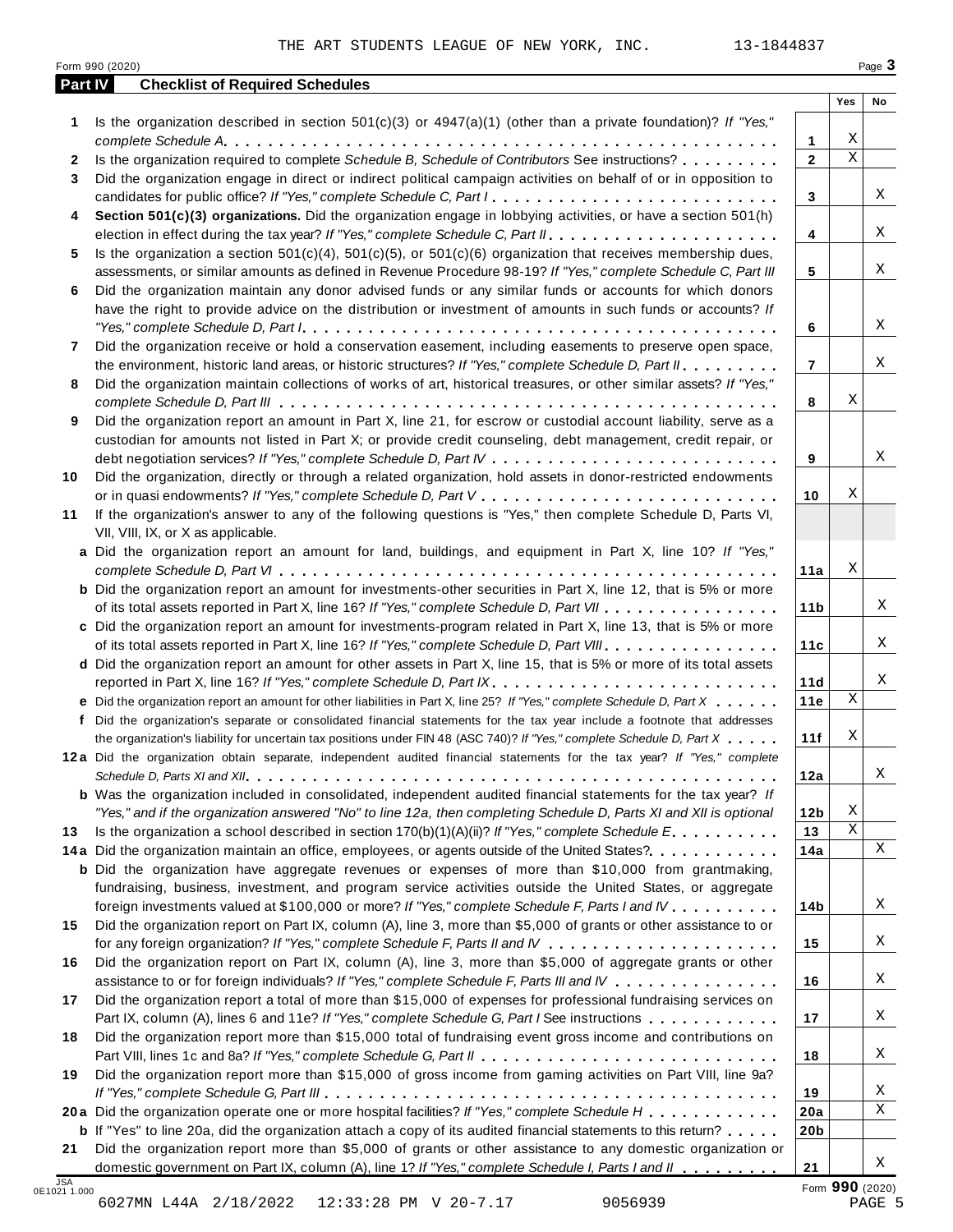|               | <b>Part IV</b> Checklist of Required Schedules (continued)                                                                                                                                                                                |                 |     |             |
|---------------|-------------------------------------------------------------------------------------------------------------------------------------------------------------------------------------------------------------------------------------------|-----------------|-----|-------------|
|               |                                                                                                                                                                                                                                           |                 | Yes | No          |
| 22            | Did the organization report more than \$5,000 of grants or other assistance to or for domestic individuals on<br>Part IX, column (A), line 2? If "Yes," complete Schedule I, Parts I and III                                              | 22              | Χ   |             |
| 23            | Did the organization answer "Yes" to Part VII, Section A, line 3, 4, or 5 about compensation of the<br>organization's current and former officers, directors, trustees, key employees, and highest compensated                            |                 |     |             |
|               |                                                                                                                                                                                                                                           | 23              | Χ   |             |
|               | 24a Did the organization have a tax-exempt bond issue with an outstanding principal amount of more than<br>\$100,000 as of the last day of the year, that was issued after December 31, 2002? If "Yes," answer lines 24b                  |                 |     |             |
|               | through 24d and complete Schedule K. If "No," go to line 25a                                                                                                                                                                              | 24a             |     | Χ           |
|               | <b>b</b> Did the organization invest any proceeds of tax-exempt bonds beyond a temporary period exception?                                                                                                                                | 24 <sub>b</sub> |     |             |
|               | c Did the organization maintain an escrow account other than a refunding escrow at any time during the year                                                                                                                               |                 |     |             |
|               |                                                                                                                                                                                                                                           | 24c             |     |             |
|               | <b>d</b> Did the organization act as an "on behalf of" issuer for bonds outstanding at any time during the year? $\ldots$                                                                                                                 | 24d             |     |             |
|               | 25a Section 501(c)(3), 501(c)(4), and 501(c)(29) organizations. Did the organization engage in an excess benefit<br>transaction with a disqualified person during the year? If "Yes," complete Schedule L, Part I                         | 25a             |     | Χ           |
|               | <b>b</b> Is the organization aware that it engaged in an excess benefit transaction with a disqualified person in a prior<br>year, and that the transaction has not been reported on any of the organization's prior Forms 990 or 990-EZ? |                 |     |             |
|               |                                                                                                                                                                                                                                           | 25 <sub>b</sub> |     | X           |
| 26            | Did the organization report any amount on Part X, line 5 or 22, for receivables from or payables to any current<br>or former officer, director, trustee, key employee, creator or founder, substantial contributor, or 35%                |                 |     |             |
|               | controlled entity or family member of any of these persons? If "Yes," complete Schedule L, Part II.                                                                                                                                       | 26              |     | Χ           |
| 27            | Did the organization provide a grant or other assistance to any current or former officer, director, trustee, key<br>employee, creator or founder, substantial contributor or employee thereof, a grant selection committee               |                 |     |             |
|               | member, or to a 35% controlled entity (including an employee thereof) or family member of any of these                                                                                                                                    |                 |     | Χ           |
| 28            | Was the organization a party to a business transaction with one of the following parties (see Schedule L,<br>Part IV instructions, for applicable filing thresholds, conditions, and exceptions):                                         | 27              |     |             |
|               | a A current or former officer, director, trustee, key employee, creator or founder, or substantial contributor? If                                                                                                                        | 28a             |     | Χ           |
|               | <b>b</b> A family member of any individual described in line 28a? If "Yes," complete Schedule L, Part IV.                                                                                                                                 | 28 <sub>b</sub> |     | X           |
|               | c A 35% controlled entity of one or more individuals and/or organizations described in lines 28a or 28b? If                                                                                                                               | 28c             |     | Χ           |
| 29            | Did the organization receive more than \$25,000 in non-cash contributions? If "Yes," complete Schedule M                                                                                                                                  | 29              |     | X           |
| 30            | Did the organization receive contributions of art, historical treasures, or other similar assets, or qualified                                                                                                                            | 30              |     | Χ           |
| 31            | Did the organization liquidate, terminate, or dissolve and cease operations? If "Yes," complete Schedule N, Part I                                                                                                                        | 31              |     | $\mathbf X$ |
| 32            | Did the organization sell, exchange, dispose of, or transfer more than 25% of its net assets? If "Yes,"                                                                                                                                   | 32              |     | Χ           |
| 33            | Did the organization own 100% of an entity disregarded as separate from the organization under Regulations                                                                                                                                |                 |     |             |
| 34            | Was the organization related to any tax-exempt or taxable entity? If "Yes," complete Schedule R, Part II, III,                                                                                                                            | 33              |     | Χ           |
|               |                                                                                                                                                                                                                                           | 34              | Χ   |             |
|               | 35a Did the organization have a controlled entity within the meaning of section 512(b)(13)?                                                                                                                                               | 35a             | Χ   |             |
|               | <b>b</b> If "Yes" to line 35a, did the organization receive any payment from or engage in any transaction with a                                                                                                                          |                 |     |             |
|               | controlled entity within the meaning of section 512(b)(13)? If "Yes," complete Schedule R, Part V, line 2                                                                                                                                 | 35 <sub>b</sub> |     | Χ           |
| 36            | Section 501(c)(3) organizations. Did the organization make any transfers to an exempt non-charitable<br>related organization? If "Yes," complete Schedule R, Part V, line 2.                                                              | 36              |     | Χ           |
| 37            | Did the organization conduct more than 5% of its activities through an entity that is not a related organization                                                                                                                          |                 |     |             |
|               | and that is treated as a partnership for federal income tax purposes? If "Yes," complete Schedule R, Part VI                                                                                                                              | 37              |     | Χ           |
| 38            | Did the organization complete Schedule O and provide explanations in Schedule O for Part VI, lines 11b and                                                                                                                                |                 |     |             |
|               | 19? Note: All Form 990 filers are required to complete Schedule O.                                                                                                                                                                        | 38              |     | Χ           |
| <b>Part V</b> | <b>Statements Regarding Other IRS Filings and Tax Compliance</b>                                                                                                                                                                          |                 |     |             |
|               | Check if Schedule O contains a response or note to any line in this Part V                                                                                                                                                                |                 |     |             |
|               |                                                                                                                                                                                                                                           |                 | Yes | No          |
|               | 101<br>1a Enter the number reported in Box 3 of Form 1096. Enter -0- if not applicable   1a                                                                                                                                               |                 |     |             |
|               | 0.                                                                                                                                                                                                                                        |                 |     |             |
|               | <b>b</b> Enter the number of Forms W-2G included in line 1a. Enter -0- if not applicable   1b                                                                                                                                             |                 |     |             |
|               | c Did the organization comply with backup withholding rules for reportable payments to vendors and                                                                                                                                        | 1 <sub>c</sub>  |     |             |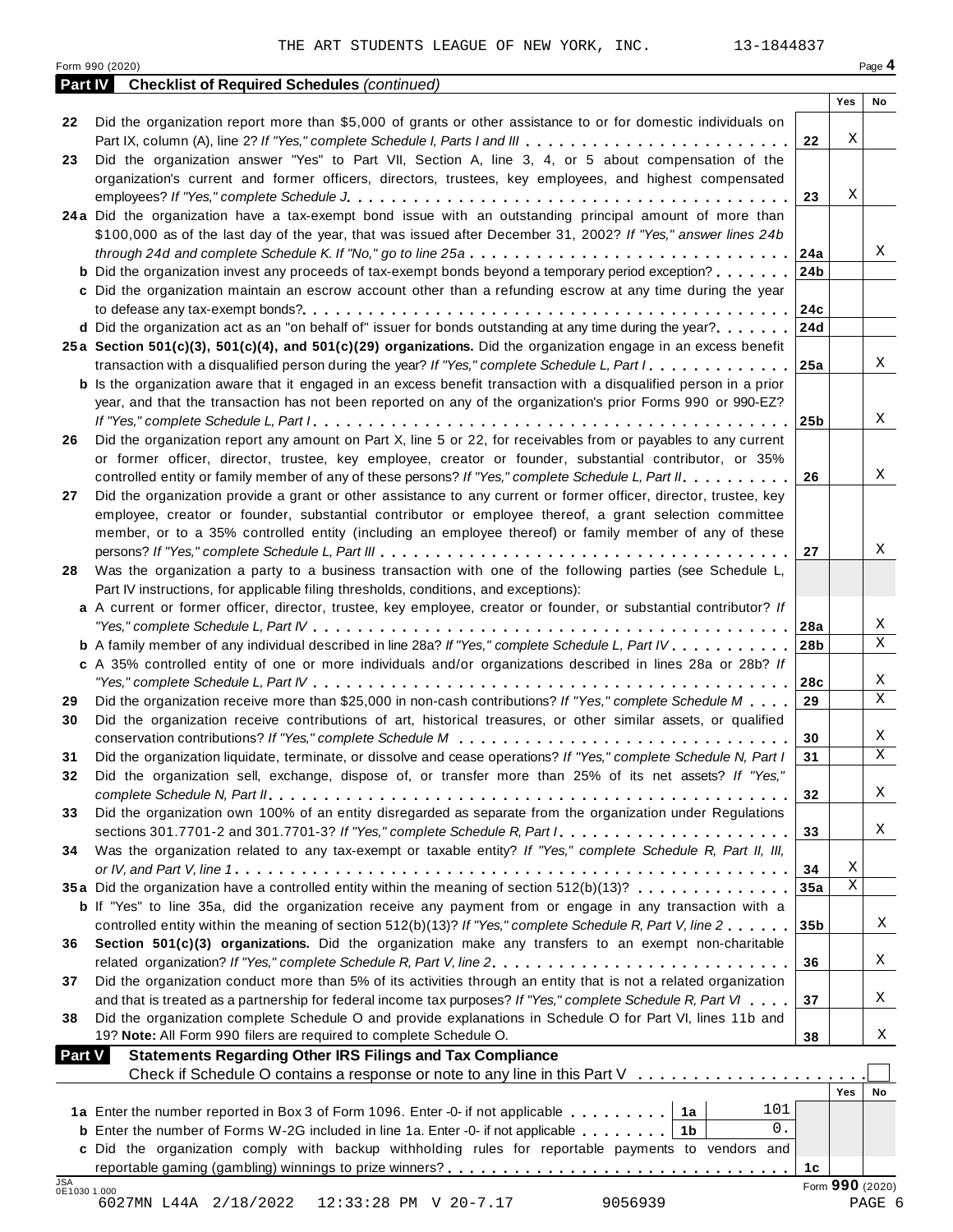|        | Form 990 (2020)                                                                                                                      |     |     | Page 5 |
|--------|--------------------------------------------------------------------------------------------------------------------------------------|-----|-----|--------|
| Part V | Statements Regarding Other IRS Filings and Tax Compliance (continued)                                                                |     |     |        |
|        |                                                                                                                                      |     | Yes | No     |
|        | 2a Enter the number of employees reported on Form W-3, Transmittal of Wage and Tax                                                   |     |     |        |
|        | 257<br>Statements, filed for the calendar year ending with or within the year covered by this return. 2a                             |     |     |        |
|        | <b>b</b> If at least one is reported on line 2a, did the organization file all required federal employment tax returns?              | 2b  | Χ   |        |
|        | <b>Note:</b> If the sum of lines 1a and 2a is greater than 250, you may be required to e-file (see instructions).                    |     |     |        |
|        | 3a Did the organization have unrelated business gross income of \$1,000 or more during the year?                                     | 3a  |     | Χ      |
|        | <b>b</b> If "Yes," has it filed a Form 990-T for this year? If "No" to line 3b, provide an explanation on Schedule O                 | 3b  |     |        |
|        | 4a At any time during the calendar year, did the organization have an interest in, or a signature or other authority over,           |     |     |        |
|        | a financial account in a foreign country (such as a bank account, securities account, or other financial account)?                   | 4a  |     | Χ      |
|        | <b>b</b> If "Yes," enter the name of the foreign country $\blacktriangleright$                                                       |     |     |        |
|        | See instructions for filing requirements for FinCEN Form 114, Report of Foreign Bank and Financial Accounts (FBAR).                  |     |     |        |
|        | 5a Was the organization a party to a prohibited tax shelter transaction at any time during the tax year?                             | 5a  |     | Χ      |
|        | <b>b</b> Did any taxable party notify the organization that it was or is a party to a prohibited tax shelter transaction?            | 5b  |     | Χ      |
|        | c If "Yes" to line 5a or 5b, did the organization file Form 8886-T?                                                                  | 5c  |     |        |
|        | 6a Does the organization have annual gross receipts that are normally greater than \$100,000, and did the                            |     |     |        |
|        | organization solicit any contributions that were not tax deductible as charitable contributions?                                     | 6a  |     | Χ      |
|        | <b>b</b> If "Yes," did the organization include with every solicitation an express statement that such contributions or              |     |     |        |
|        |                                                                                                                                      | 6b  |     |        |
| 7      | Organizations that may receive deductible contributions under section 170(c).                                                        |     |     |        |
|        | a Did the organization receive a payment in excess of \$75 made partly as a contribution and partly for goods                        |     |     |        |
|        |                                                                                                                                      | 7а  | Χ   |        |
|        | <b>b</b> If "Yes," did the organization notify the donor of the value of the goods or services provided?                             | 7b  | Χ   |        |
|        | c Did the organization sell, exchange, or otherwise dispose of tangible personal property for which it was                           |     |     |        |
|        |                                                                                                                                      | 7с  |     | Χ      |
|        | 7d<br><b>d</b> If "Yes," indicate the number of Forms 8282 filed during the year $\dots \dots \dots \dots \dots$                     |     |     |        |
|        | e Did the organization receive any funds, directly or indirectly, to pay premiums on a personal benefit contract?                    | 7е  |     | Χ      |
|        | f Did the organization, during the year, pay premiums, directly or indirectly, on a personal benefit contract?                       | 7f  |     | Χ      |
|        | g If the organization received a contribution of qualified intellectual property, did the organization file Form 8899 as required?   | 7g  |     | Χ      |
|        | h If the organization received a contribution of cars, boats, airplanes, or other vehicles, did the organization file a Form 1098-C? | 7h  |     | Χ      |
| 8      | Sponsoring organizations maintaining donor advised funds. Did a donor advised fund maintained by the                                 |     |     |        |
|        | sponsoring organization have excess business holdings at any time during the year?                                                   | 8   |     |        |
| 9      | Sponsoring organizations maintaining donor advised funds.                                                                            |     |     |        |
|        | a Did the sponsoring organization make any taxable distributions under section 4966?                                                 | 9а  |     |        |
|        | <b>b</b> Did the sponsoring organization make a distribution to a donor, donor advisor, or related person?                           | 9b  |     |        |
|        | 10 Section 501(c)(7) organizations. Enter:                                                                                           |     |     |        |
|        | 10a <br>a Initiation fees and capital contributions included on Part VIII, line 12                                                   |     |     |        |
|        | 10b<br><b>b</b> Gross receipts, included on Form 990, Part VIII, line 12, for public use of club facilities                          |     |     |        |
| 11     | Section 501(c)(12) organizations. Enter:                                                                                             |     |     |        |
|        | 11a                                                                                                                                  |     |     |        |
|        | b Gross income from other sources (Do not net amounts due or paid to other sources                                                   |     |     |        |
|        | 11b                                                                                                                                  |     |     |        |
|        | 12a Section 4947(a)(1) non-exempt charitable trusts. Is the organization filing Form 990 in lieu of Form 1041?                       | 12a |     |        |
|        | 12b<br><b>b</b> If "Yes," enter the amount of tax-exempt interest received or accrued during the year                                |     |     |        |
| 13.    | Section 501(c)(29) qualified nonprofit health insurance issuers.                                                                     |     |     |        |
|        | a Is the organization licensed to issue qualified health plans in more than one state?                                               | 13а |     |        |
|        | Note: See the instructions for additional information the organization must report on Schedule O.                                    |     |     |        |
|        | <b>b</b> Enter the amount of reserves the organization is required to maintain by the states in which                                |     |     |        |
|        | 13b<br>the organization is licensed to issue qualified health plans $\ldots \ldots \ldots \ldots \ldots \ldots \ldots$               |     |     |        |
|        | 13c                                                                                                                                  |     |     |        |
|        | 14a Did the organization receive any payments for indoor tanning services during the tax year?                                       | 14a |     | Χ      |
|        | <b>b</b> If "Yes," has it filed a Form 720 to report these payments? If "No," provide an explanation on Schedule O                   | 14b |     |        |
| 15     | Is the organization subject to the section 4960 tax on payment(s) of more than \$1,000,000 in remuneration or                        |     |     |        |
|        |                                                                                                                                      | 15  |     | Χ      |
|        | If "Yes," see instructions and file Form 4720, Schedule N.                                                                           |     |     |        |
| 16     | Is the organization an educational institution subject to the section 4968 excise tax on net investment income?                      | 16  |     | Χ      |
|        | If "Yes," complete Form 4720, Schedule O.                                                                                            |     |     |        |

Form **990** (2020)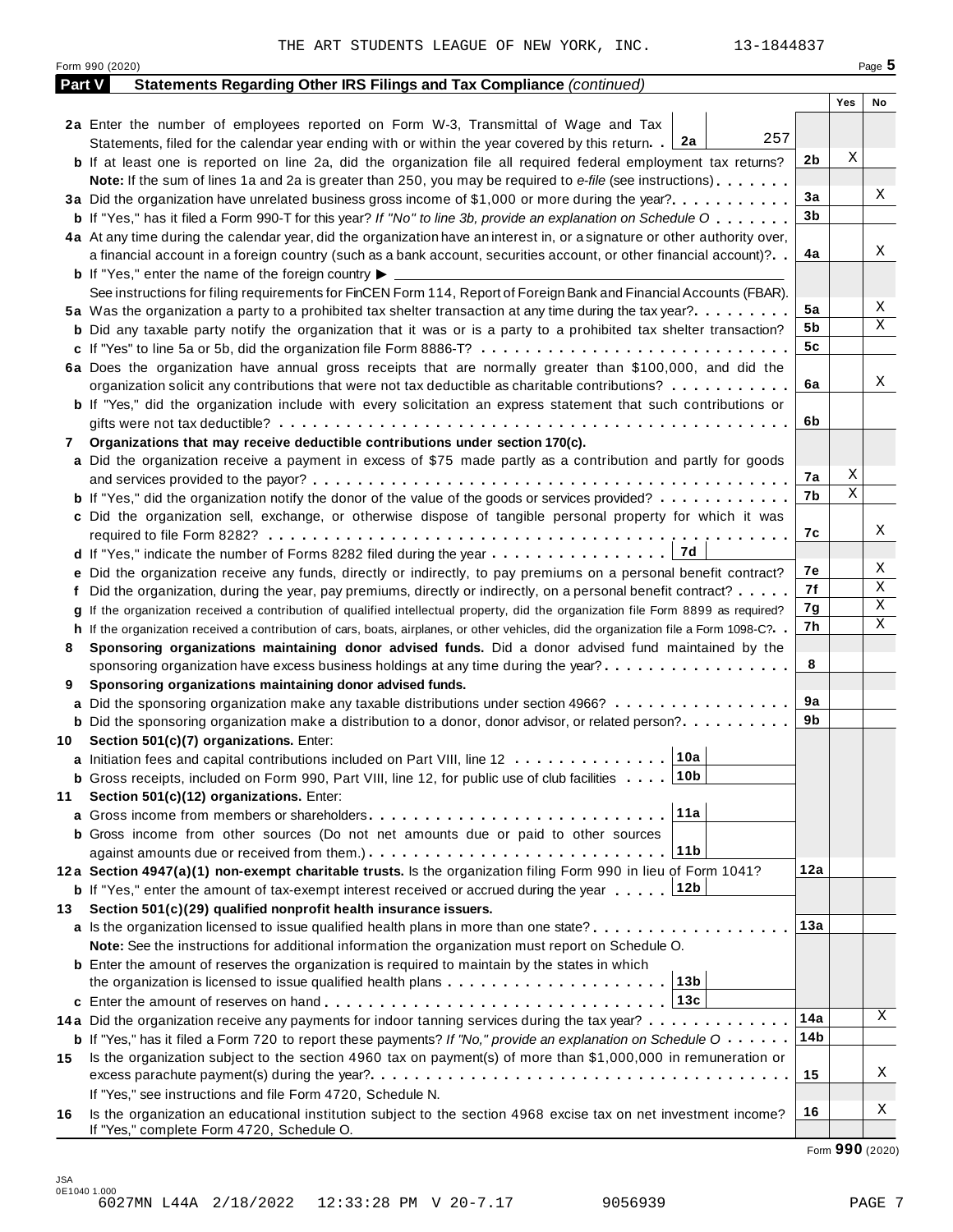| Part VI                                 | 13-1844837<br>THE ART STUDENTS LEAGUE OF NEW YORK, INC.<br>Form 990 (2020)                                                                                                                                                                                            |                 |            | Page $6$  |
|-----------------------------------------|-----------------------------------------------------------------------------------------------------------------------------------------------------------------------------------------------------------------------------------------------------------------------|-----------------|------------|-----------|
|                                         | Governance, Management, and Disclosure For each "Yes" response to lines 2 through 7b below, and for a "No"                                                                                                                                                            |                 |            |           |
|                                         | response to line 8a, 8b, or 10b below, describe the circumstances, processes, or changes on Schedule O. See instructions.                                                                                                                                             |                 |            | X         |
|                                         | <b>Section A. Governing Body and Management</b>                                                                                                                                                                                                                       |                 |            |           |
|                                         |                                                                                                                                                                                                                                                                       |                 | <b>Yes</b> | <b>No</b> |
|                                         | 12<br>1a<br>1a Enter the number of voting members of the governing body at the end of the tax year                                                                                                                                                                    |                 |            |           |
|                                         | If there are material differences in voting rights among members of the governing body, or                                                                                                                                                                            |                 |            |           |
|                                         | if the governing body delegated broad authority to an executive committee or similar                                                                                                                                                                                  |                 |            |           |
|                                         | committee, explain on Schedule O.<br>12<br>1b<br>Enter the number of voting members included on line 1a, above, who are independent                                                                                                                                   |                 |            |           |
| 2                                       | Did any officer, director, trustee, or key employee have a family relationship or a business relationship with                                                                                                                                                        |                 |            |           |
|                                         |                                                                                                                                                                                                                                                                       | 2               |            | Χ         |
| 3                                       | Did the organization delegate control over management duties customarily performed by or under the direct                                                                                                                                                             |                 |            |           |
|                                         | supervision of officers, directors, trustees, or key employees to a management company or other person?                                                                                                                                                               | 3               |            | Χ         |
| 4                                       | Did the organization make any significant changes to its governing documents since the prior Form 990 was filed?                                                                                                                                                      | 4               |            | Χ         |
| 5                                       | Did the organization become aware during the year of a significant diversion of the organization's assets?                                                                                                                                                            | 5               |            | X         |
| 6                                       |                                                                                                                                                                                                                                                                       | 6               | Χ          |           |
| 7a                                      | Did the organization have members, stockholders, or other persons who had the power to elect or appoint                                                                                                                                                               |                 |            |           |
|                                         |                                                                                                                                                                                                                                                                       | 7a              | X          |           |
|                                         | Are any governance decisions of the organization reserved to (or subject to approval by) members,                                                                                                                                                                     |                 |            |           |
|                                         |                                                                                                                                                                                                                                                                       | 7b              | X          |           |
| 8                                       | Did the organization contemporaneously document the meetings held or written actions undertaken during                                                                                                                                                                |                 |            |           |
|                                         | the year by the following:                                                                                                                                                                                                                                            |                 |            |           |
|                                         |                                                                                                                                                                                                                                                                       | 8a              | X          |           |
| b                                       |                                                                                                                                                                                                                                                                       | 8b              | Χ          |           |
| 9                                       | Is there any officer, director, trustee, or key employee listed in Part VII, Section A, who cannot be reached at                                                                                                                                                      |                 |            |           |
|                                         | the organization's mailing address? If "Yes," provide the names and addresses on Schedule O.                                                                                                                                                                          | 9               |            | Χ         |
|                                         | Section B. Policies (This Section B requests information about policies not required by the Internal Revenue Code.)                                                                                                                                                   |                 |            |           |
|                                         |                                                                                                                                                                                                                                                                       |                 | Yes        | No        |
|                                         | 10a Did the organization have local chapters, branches, or affiliates?                                                                                                                                                                                                | 10a             |            | Χ         |
| b                                       | If "Yes," did the organization have written policies and procedures governing the activities of such chapters,                                                                                                                                                        |                 |            |           |
|                                         | affiliates, and branches to ensure their operations are consistent with the organization's exempt purposes?                                                                                                                                                           | 10 <sub>b</sub> | Χ          |           |
| 11 a                                    | Has the organization provided a complete copy of this Form 990 to all members of its governing body before filing the form?                                                                                                                                           | 11a             |            |           |
|                                         | <b>b</b> Describe in Schedule O the process, if any, used by the organization to review this Form 990.                                                                                                                                                                |                 | X          |           |
| 12a                                     | Did the organization have a written conflict of interest policy? If "No," go to line 13                                                                                                                                                                               | 12a             |            |           |
|                                         | <b>b</b> Were officers, directors, or trustees, and key employees required to disclose annually interests that could give                                                                                                                                             |                 |            |           |
|                                         |                                                                                                                                                                                                                                                                       |                 |            |           |
|                                         |                                                                                                                                                                                                                                                                       | 12 <sub>b</sub> | X          |           |
|                                         | Did the organization regularly and consistently monitor and enforce compliance with the policy? If "Yes,"                                                                                                                                                             |                 |            |           |
|                                         |                                                                                                                                                                                                                                                                       | 12c             | X          |           |
|                                         | Did the organization have a written whistleblower policy?                                                                                                                                                                                                             | 13              | X          |           |
|                                         | Did the organization have a written document retention and destruction policy?                                                                                                                                                                                        | 14              | Χ          |           |
|                                         | Did the process for determining compensation of the following persons include a review and approval by                                                                                                                                                                |                 |            |           |
|                                         | independent persons, comparability data, and contemporaneous substantiation of the deliberation and decision?                                                                                                                                                         |                 |            |           |
|                                         | The organization's CEO, Executive Director, or top management official                                                                                                                                                                                                | 15a             | X          |           |
| b                                       |                                                                                                                                                                                                                                                                       | 15 <sub>b</sub> | Χ          |           |
|                                         | If "Yes" to line 15a or 15b, describe the process in Schedule O (see instructions).                                                                                                                                                                                   |                 |            |           |
|                                         | Did the organization invest in, contribute assets to, or participate in a joint venture or similar arrangement                                                                                                                                                        |                 |            |           |
|                                         |                                                                                                                                                                                                                                                                       | 16a             |            | Χ         |
|                                         | <b>b</b> If "Yes," did the organization follow a written policy or procedure requiring the organization to evaluate its                                                                                                                                               |                 |            |           |
|                                         | participation in joint venture arrangements under applicable federal tax law, and take steps to safeguard the                                                                                                                                                         |                 |            |           |
|                                         |                                                                                                                                                                                                                                                                       | 16 <sub>b</sub> |            |           |
|                                         | <b>Section C. Disclosure</b>                                                                                                                                                                                                                                          |                 |            |           |
|                                         | List the states with which a copy of this Form 990 is required to be filed $\blacktriangleright^{\underline{NY}}$ ,                                                                                                                                                   |                 |            |           |
|                                         | Section 6104 requires an organization to make its Forms 1023 (1024 or 1024-A, if applicable), 990, and 990-T (Section 501(c)                                                                                                                                          |                 |            |           |
|                                         | (3)s only) available for public inspection. Indicate how you made these available. Check all that apply.<br>Χ<br>$\mathbf{X}$<br>ΧI                                                                                                                                   |                 |            |           |
|                                         | Another's website<br>Upon request<br>Own website<br>Other (explain on Schedule O)                                                                                                                                                                                     |                 |            |           |
| 13<br>14<br>15<br>16a<br>17<br>18<br>19 | Describe on Schedule O whether (and if so, how) the organization made its governing documents, conflict of interest policy,                                                                                                                                           |                 |            |           |
| 20                                      | and financial statements available to the public during the tax year.<br>State the name, address, and telephone number of the person who possesses the organization's books and records $\blacktriangleright$<br>KAREN GAINES 215 WEST 57TH STREET NEW YORK, NY 10019 |                 |            |           |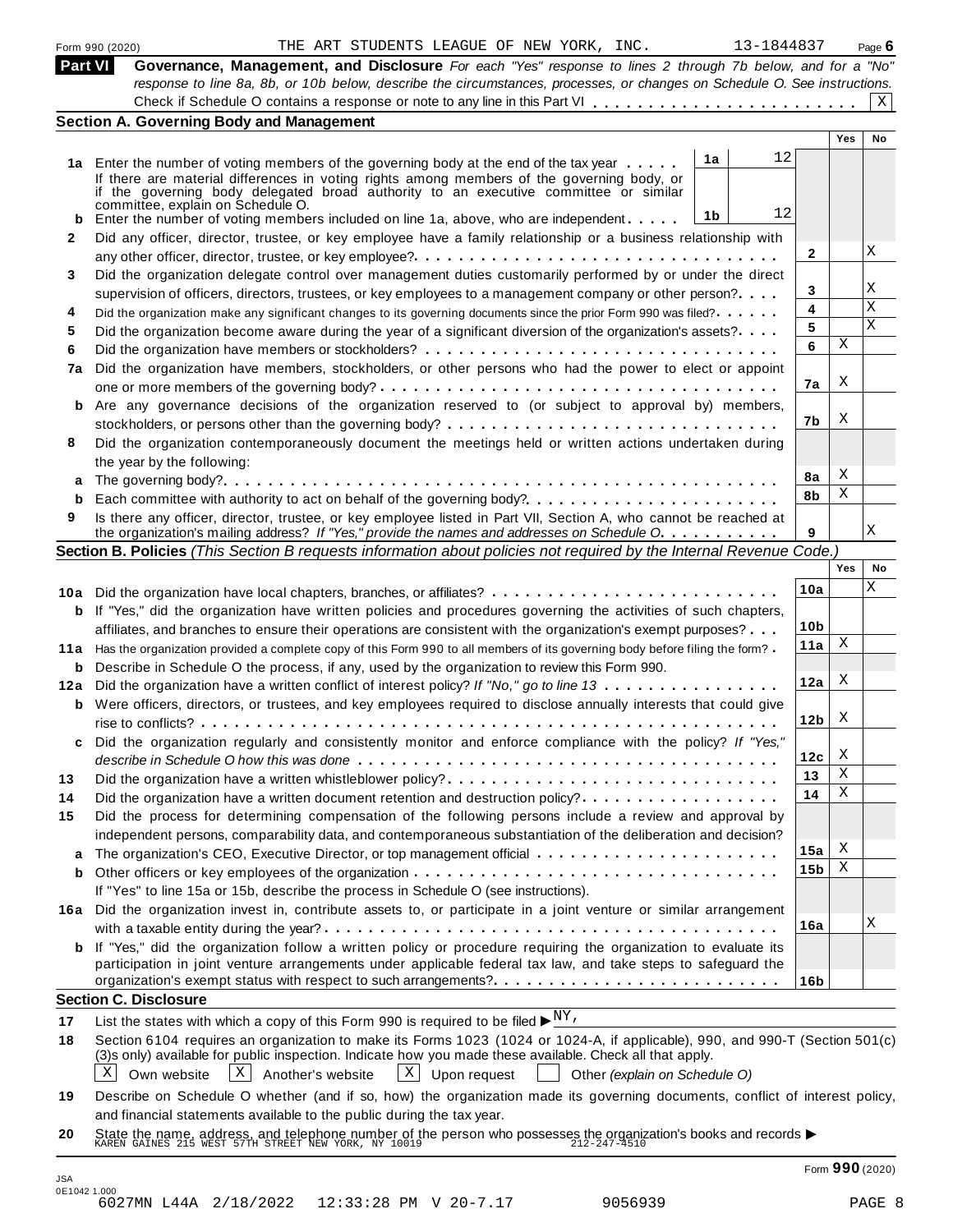| Part VII Compensation of Officers, Directors, Trustees, Key Employees, Highest Compensated Employees, and |  |  |  |  |  |
|-----------------------------------------------------------------------------------------------------------|--|--|--|--|--|
| <b>Independent Contractors</b>                                                                            |  |  |  |  |  |

Check if Schedule O contains a response or note to any line in this Part VII  $\dots \dots \dots \dots \dots \dots \dots \dots \dots \dots$ 

**Section A. Officers, Directors, Trustees, Key Employees, and Highest Compensated Employees**

**1a** Complete this table for all persons required to be listed. Report compensation for the calendar year ending with or within the organization's tax year.

anization's lax year.<br>● List all of the organization's **current** officers, directors, trustees (whether individuals or organizations), regardless of amount of<br>nnensation Enter -0- in columns (D) (E) and (E) if no compensa compensation. Enter -0- in columns (D), (E), and (F) if no compensation was paid.

• List all of the organization's current key employees, if any. See instructions for definition of "key employee."

■ List all of the organization's current key employees, if any. See instructions for definition of "key employee."<br>■ List the organization's five current highest compensated employees (other than an officer, director, tru who received reportable compensation (Box 5 of Form W-2 and/or Box 7 of Form 1099-MISC) of more than \$100,000 from the

organization and any related organizations.<br>• List all of the organization's **former** officers, key employees, and highest compensated employees who received more than<br>\$1.00.000 of reportable componention from the erganiza \$100,000 of reportable compensation from the organization and any related organizations.

% List all of the organization's **former directors or trustees** that received, in the capacity as a former director or trustee of the organization, more than \$10,000 of reportable compensation from the organization and any related organizations. See instructions for the order in which to list the persons above.

Check this box if neither the organization nor any related organization compensated any current officer, director, or trustee.

|                                    |                                                                |                                   |                                                              | (C)         |                                 |                                 |        |                          |                               |                                           |
|------------------------------------|----------------------------------------------------------------|-----------------------------------|--------------------------------------------------------------|-------------|---------------------------------|---------------------------------|--------|--------------------------|-------------------------------|-------------------------------------------|
| (A)                                | (B)                                                            |                                   | Position                                                     |             |                                 |                                 |        | (D)                      | (E)                           | (F)                                       |
| Name and title                     | Average                                                        |                                   | (do not check more than one<br>box, unless person is both an |             |                                 |                                 |        | Reportable               | Reportable                    | <b>Estimated amount</b>                   |
|                                    | hours                                                          |                                   |                                                              |             |                                 |                                 |        | compensation<br>from the | compensation                  | of other                                  |
|                                    | per week<br>(list any                                          |                                   |                                                              |             | officer and a director/trustee) |                                 |        | organization             | from related<br>organizations | compensation<br>from the                  |
|                                    | hours for<br>related<br>organizations<br>below<br>dotted line) | Individual trustee<br>or director | Institutional trustee                                        | Officer     | Key employee                    | Highest compensated<br>employee | Former | (W-2/1099-MISC)          | (W-2/1099-MISC)               | organization and<br>related organizations |
|                                    |                                                                |                                   |                                                              |             |                                 |                                 |        |                          |                               |                                           |
| (1) MICHAEL RIPS, RESIGNED 6/30/20 | 40.00                                                          |                                   |                                                              |             |                                 |                                 |        |                          |                               |                                           |
| EXECUTIVE DIRECTOR                 | 0.                                                             |                                   |                                                              | Χ           |                                 |                                 |        | 154,484                  | 0.                            | 32,220.                                   |
| $(2)$ ERIC RAFF                    | 36.00                                                          |                                   |                                                              |             |                                 |                                 |        |                          |                               |                                           |
| HUMAN RESOURCE OFFICER             | 0.                                                             |                                   |                                                              | $\mathbf X$ |                                 |                                 |        | 148,859.                 | 0.                            | 2,584.                                    |
| (3) KAREN GAINES                   | 34.00                                                          |                                   |                                                              |             |                                 |                                 |        |                          |                               |                                           |
| CHIEF FINANCIAL OFFICER            | .10                                                            |                                   |                                                              | $\mathbf X$ |                                 |                                 |        | 148,253                  | 0                             | 2,599.                                    |
| (4) KENNETH DAVID                  | 40.00                                                          |                                   |                                                              |             |                                 |                                 |        |                          |                               |                                           |
| FACILITIES DIRECTOR                | 0.                                                             |                                   |                                                              |             |                                 | Χ                               |        | 100,823                  | $0$ .                         | 0.                                        |
| (5) MICHAEL HALL                   | 40.00                                                          |                                   |                                                              |             |                                 |                                 |        |                          |                               |                                           |
| ARTISTIC / EXECUTIVE DIRECTOR      | .10                                                            |                                   |                                                              | Χ           |                                 |                                 |        | 15,066.                  | 0.                            | 1,018.                                    |
| (6) BETH BERNS                     | 2.50                                                           |                                   |                                                              |             |                                 |                                 |        |                          |                               |                                           |
| BOARD MEMBER                       | .10                                                            | Χ                                 |                                                              |             |                                 |                                 |        | 0                        | 0                             | $0$ .                                     |
| (7) CHARLOTTE BIALEK               | 2.50                                                           |                                   |                                                              |             |                                 |                                 |        |                          |                               |                                           |
| VICE PRESIDENT                     | .10                                                            | Χ                                 |                                                              | Χ           |                                 |                                 |        | 0                        | 0                             | 0.                                        |
| (8) CATHY BLAKE                    | 2.50                                                           |                                   |                                                              |             |                                 |                                 |        |                          |                               |                                           |
| <b>BOARD MEMBER</b>                | .10                                                            | $\mathbf X$                       |                                                              |             |                                 |                                 |        | 0                        | 0                             | 0.                                        |
| (9) MARCIE BRONKAR                 | 2.50                                                           |                                   |                                                              |             |                                 |                                 |        |                          |                               |                                           |
| <b>BOARD MEMBER</b>                | 0.                                                             | X                                 |                                                              |             |                                 |                                 |        | $\mathbf 0$              | 0                             | 0.                                        |
| (10) NELSENA BURT-SPANO, RESIGNED  | 2.50                                                           |                                   |                                                              |             |                                 |                                 |        |                          |                               |                                           |
| <b>BOARD MEMBER</b>                | .10                                                            | Χ                                 |                                                              |             |                                 |                                 |        | 0                        | 0.                            | 0.                                        |
| (11) CHARLES SINCERO CHENET        | 2.50                                                           |                                   |                                                              |             |                                 |                                 |        |                          |                               |                                           |
| <b>BOARD MEMBER</b>                | .10                                                            | Χ                                 |                                                              |             |                                 |                                 |        | 0                        | 0                             | 0.                                        |
| (12) ROBIN FRANK                   | 2.50                                                           |                                   |                                                              |             |                                 |                                 |        |                          |                               |                                           |
| PRESIDENT                          | .50                                                            | X                                 |                                                              | Χ           |                                 |                                 |        | 0                        | $\mathbf{0}$                  | 0.                                        |
| (13) JACK GORDON                   | 2.50                                                           |                                   |                                                              |             |                                 |                                 |        |                          |                               |                                           |
| <b>BOARD MEMBER</b>                | .10                                                            | X                                 |                                                              |             |                                 |                                 |        | 0                        | 0                             | $0$ .                                     |
| (14) JACK HOWARD-POTTER            | 2.50                                                           |                                   |                                                              |             |                                 |                                 |        |                          |                               |                                           |
| <b>BOARD MEMBER</b>                | $0$ .                                                          | $\mathbf X$                       |                                                              |             |                                 |                                 |        | $0$ .                    | 0                             | $0$ .                                     |

Form **990** (2020)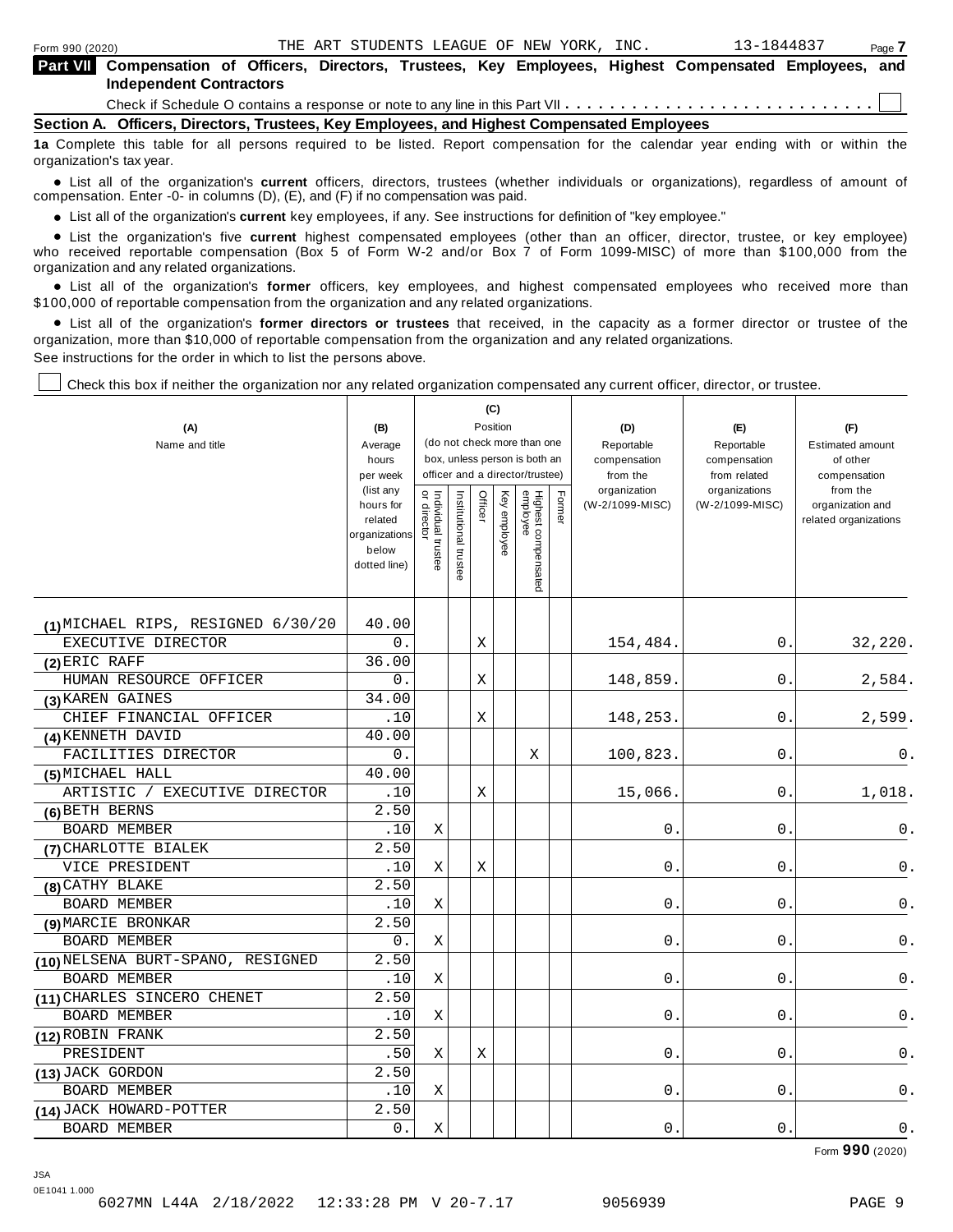|  | Form 990 (2020) |
|--|-----------------|
|  |                 |

| (A)<br>Name and title                                                                                                                                                                                                                                                                               | (B)<br>Average<br>hours per<br>week (list any<br>hours for |                                           |                       | (C)<br>Position |              | (do not check more than one<br>box, unless person is both an<br>officer and a director/trustee) |        | (D)<br>Reportable<br>compensation<br>from<br>the | (E)<br>Reportable<br>compensation from<br>related<br>organizations | (F)<br>Estimated<br>amount of<br>other<br>compensation   |     |
|-----------------------------------------------------------------------------------------------------------------------------------------------------------------------------------------------------------------------------------------------------------------------------------------------------|------------------------------------------------------------|-------------------------------------------|-----------------------|-----------------|--------------|-------------------------------------------------------------------------------------------------|--------|--------------------------------------------------|--------------------------------------------------------------------|----------------------------------------------------------|-----|
|                                                                                                                                                                                                                                                                                                     | related<br>organizations<br>below dotted<br>line)          | <br>  Individual trustee<br>  or director | Institutional trustee | Officer         | Key employee | Highest compensated<br>employee                                                                 | Former | organization<br>(W-2/1099-MISC)                  | (W-2/1099-MISC)                                                    | from the<br>organization<br>and related<br>organizations |     |
| (15) MICHAEL JACOBS, RESIGNED                                                                                                                                                                                                                                                                       | 2.50                                                       |                                           |                       |                 |              |                                                                                                 |        |                                                  |                                                                    |                                                          |     |
| VICE PRESIDENT<br>16) STEPHEN ROSENTHAL                                                                                                                                                                                                                                                             | .10<br>2.50                                                | Χ                                         |                       | Χ               |              |                                                                                                 |        | 0                                                | 0.                                                                 |                                                          | 0.  |
| <b>BOARD MEMBER</b>                                                                                                                                                                                                                                                                                 | .10                                                        | Χ                                         |                       |                 |              |                                                                                                 |        | 0                                                | 0.                                                                 |                                                          | 0.  |
| 17) JACQUETTA SZATHMARI<br><b>BOARD MEMBER</b>                                                                                                                                                                                                                                                      | 2.50<br>.10                                                | Χ                                         |                       |                 |              |                                                                                                 |        | 0                                                | 0.                                                                 |                                                          | 0.  |
| 18) CHARLES VAN HORNE<br>VICE PRESIDENT                                                                                                                                                                                                                                                             | 2.50<br>.10                                                | Χ                                         |                       | Χ               |              |                                                                                                 |        | 0                                                | 0.                                                                 |                                                          | 0.  |
| 19) BRIAN ZUKAUSKAS<br><b>BOARD MEMBER</b>                                                                                                                                                                                                                                                          | 2.50<br>.10                                                | Χ                                         |                       |                 |              |                                                                                                 |        | 0                                                | 0.                                                                 |                                                          | 0.  |
|                                                                                                                                                                                                                                                                                                     |                                                            |                                           |                       |                 |              |                                                                                                 |        |                                                  |                                                                    |                                                          |     |
|                                                                                                                                                                                                                                                                                                     |                                                            |                                           |                       |                 |              |                                                                                                 |        |                                                  |                                                                    |                                                          |     |
|                                                                                                                                                                                                                                                                                                     |                                                            |                                           |                       |                 |              |                                                                                                 |        |                                                  |                                                                    |                                                          |     |
|                                                                                                                                                                                                                                                                                                     |                                                            |                                           |                       |                 |              |                                                                                                 |        |                                                  |                                                                    |                                                          |     |
|                                                                                                                                                                                                                                                                                                     |                                                            |                                           |                       |                 |              |                                                                                                 |        |                                                  |                                                                    |                                                          |     |
| 1b Sub-total                                                                                                                                                                                                                                                                                        |                                                            |                                           |                       |                 |              |                                                                                                 |        | 567,485.                                         | 0                                                                  | 38,421.                                                  |     |
| c Total from continuation sheets to Part VII, Section A                                                                                                                                                                                                                                             |                                                            |                                           |                       |                 |              |                                                                                                 |        | $\mathbf{0}$ .                                   | 0                                                                  |                                                          | 0.  |
| 2 Total number of individuals (including but not limited to those listed above) who received more than \$100,000 of<br>reportable compensation from the organization ▶                                                                                                                              |                                                            | 4                                         |                       |                 |              |                                                                                                 |        | 567,485.                                         | 0.                                                                 | 38,421.                                                  |     |
| Did the organization list any former officer, director, or trustee, key employee, or highest compensated<br>3                                                                                                                                                                                       |                                                            |                                           |                       |                 |              |                                                                                                 |        |                                                  |                                                                    | <b>Yes</b>                                               | No. |
| employee on line 1a? If "Yes," complete Schedule J for such individual<br>For any individual listed on line 1a, is the sum of reportable compensation and other compensation from the<br>4<br>organization and related organizations greater than \$150,000? If "Yes," complete Schedule J for such |                                                            |                                           |                       |                 |              |                                                                                                 |        |                                                  |                                                                    | 3<br>Χ<br>4                                              | X   |
| Did any person listed on line 1a receive or accrue compensation from any unrelated organization or individual<br>5.<br>for services rendered to the organization? If "Yes," complete Schedule J for such person                                                                                     |                                                            |                                           |                       |                 |              |                                                                                                 |        |                                                  |                                                                    | 5                                                        | Χ   |
| <b>Section B. Independent Contractors</b>                                                                                                                                                                                                                                                           |                                                            |                                           |                       |                 |              |                                                                                                 |        |                                                  |                                                                    |                                                          |     |
| Complete this table for your five highest compensated independent contractors that received more than \$100,000 of<br>1<br>compensation from the organization. Report compensation for the calendar year ending with or within the organization's tax<br>year.                                      |                                                            |                                           |                       |                 |              |                                                                                                 |        |                                                  |                                                                    |                                                          |     |
| (A)<br>Name and business address                                                                                                                                                                                                                                                                    |                                                            |                                           |                       |                 |              |                                                                                                 |        | (B)<br>Description of services                   |                                                                    | (C)<br>Compensation                                      |     |
| <b>ATTACHMENT</b><br>-5                                                                                                                                                                                                                                                                             |                                                            |                                           |                       |                 |              |                                                                                                 |        |                                                  |                                                                    |                                                          |     |
|                                                                                                                                                                                                                                                                                                     |                                                            |                                           |                       |                 |              |                                                                                                 |        |                                                  |                                                                    |                                                          |     |
|                                                                                                                                                                                                                                                                                                     |                                                            |                                           |                       |                 |              |                                                                                                 |        |                                                  |                                                                    |                                                          |     |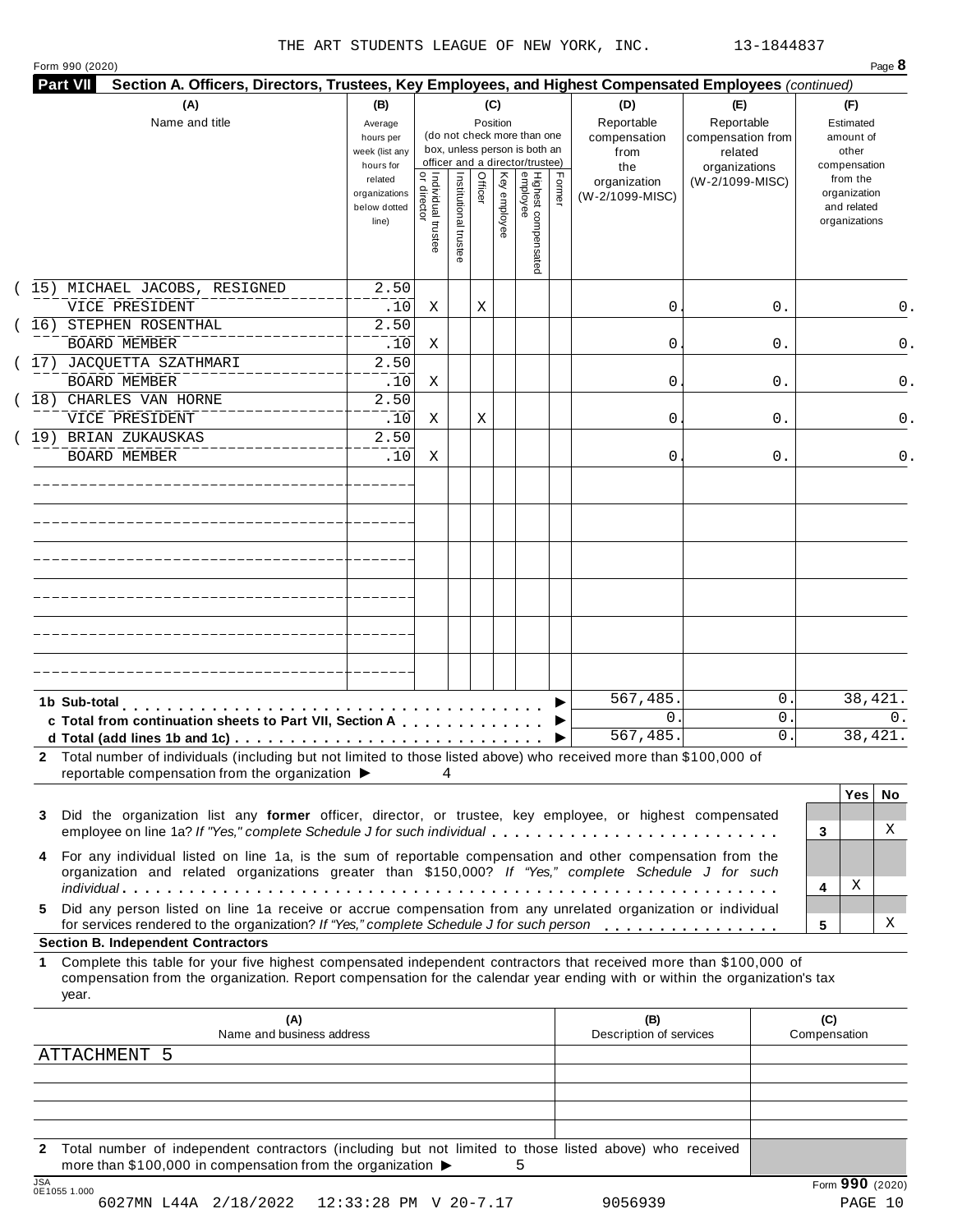### **Part VIII Statement of Revenue**

Statement of Revenue<br>Check if Schedule O contains a response or note to any line in this Part VIII **manual Check if Schedule O contains** 

|                                                           |     |                                                                                                                 |                   |                      | (A)<br>Total revenue | (B)<br>Related or exempt<br>function revenue | (C)<br>Unrelated<br>business revenue | --<br>(D)<br>Revenue excluded<br>from tax under<br>sections 512-514 |
|-----------------------------------------------------------|-----|-----------------------------------------------------------------------------------------------------------------|-------------------|----------------------|----------------------|----------------------------------------------|--------------------------------------|---------------------------------------------------------------------|
|                                                           | 1a  | Federated campaigns <b>Federated</b>                                                                            | 1a                |                      |                      |                                              |                                      |                                                                     |
| Contributions, Gifts, Grants<br>and Other Similar Amounts | b   | Membership dues                                                                                                 | 1b                |                      |                      |                                              |                                      |                                                                     |
|                                                           | c   | Fundraising events <b>Fundraising</b>                                                                           | 1c                |                      |                      |                                              |                                      |                                                                     |
|                                                           | d   | Related organizations <b>contains</b>                                                                           | 1d                |                      |                      |                                              |                                      |                                                                     |
|                                                           | е   | Government grants (contributions)                                                                               | 1e                | 1,436,400.           |                      |                                              |                                      |                                                                     |
|                                                           | t   | All other contributions, gifts, grants,                                                                         |                   |                      |                      |                                              |                                      |                                                                     |
|                                                           |     | and similar amounts not included above                                                                          | 1f                | 1,748,406.           |                      |                                              |                                      |                                                                     |
|                                                           | g   | Noncash contributions included in                                                                               |                   |                      |                      |                                              |                                      |                                                                     |
|                                                           |     | lines $1a-1f$                                                                                                   | $1g$ $\sqrt{3}$   |                      |                      |                                              |                                      |                                                                     |
|                                                           |     |                                                                                                                 |                   |                      | 3,184,806.           |                                              |                                      |                                                                     |
|                                                           |     |                                                                                                                 |                   | <b>Business Code</b> |                      |                                              |                                      |                                                                     |
|                                                           | 2a  | TUITION INCOME                                                                                                  | 611610            |                      | 3,126,400.           | 3,126,400.                                   |                                      |                                                                     |
| Program Service                                           | b   | DUES AND FEES                                                                                                   | 611610            |                      | 230,914.             | 230,914.                                     |                                      |                                                                     |
|                                                           | C   | STORE & CAFETERIA SALES, NET OF COST OF                                                                         | 611610            |                      | 70,526.              | 70,526                                       |                                      |                                                                     |
|                                                           | d   | OTHER INCOME                                                                                                    | 611610            |                      | 18,524.              | 18,524.                                      |                                      |                                                                     |
|                                                           | е   | FACILITY RENTAL INCOME                                                                                          | 611610            |                      | 15,845.              | 15,845                                       |                                      |                                                                     |
|                                                           | f   | All other program service revenue                                                                               |                   |                      |                      |                                              |                                      |                                                                     |
|                                                           | g   | Total. Add lines 2a-2f ▶                                                                                        |                   |                      | 3,462,209.           |                                              |                                      |                                                                     |
|                                                           | 3   | Investment income (including dividends, interest, and                                                           |                   |                      |                      |                                              |                                      |                                                                     |
|                                                           |     | other similar amounts).                                                                                         |                   |                      | 3,891,274.           |                                              |                                      | 3,891,274.                                                          |
|                                                           | 4   | Income from investment of tax-exempt bond proceeds $\blacktriangleright$                                        |                   |                      | $0$ .                |                                              |                                      |                                                                     |
|                                                           | 5   |                                                                                                                 |                   |                      | 0.                   |                                              |                                      |                                                                     |
|                                                           |     | (i) Real                                                                                                        |                   | (ii) Personal        |                      |                                              |                                      |                                                                     |
|                                                           | 6а  | Gross rents<br>6a                                                                                               |                   |                      |                      |                                              |                                      |                                                                     |
|                                                           | b   | Less: rental expenses<br>6b                                                                                     |                   |                      |                      |                                              |                                      |                                                                     |
|                                                           | c   | Rental income or (loss)<br>6с                                                                                   |                   |                      |                      |                                              |                                      |                                                                     |
|                                                           | d   | Net rental income or (loss) $\ldots$ , $\ldots$ , $\ldots$                                                      |                   |                      | 0.                   |                                              |                                      |                                                                     |
|                                                           | 7а  | (i) Securities<br>Gross amount from                                                                             |                   | (ii) Other           |                      |                                              |                                      |                                                                     |
|                                                           |     | sales<br>οf<br>assets                                                                                           |                   |                      |                      |                                              |                                      |                                                                     |
|                                                           |     | 11,848,480.<br>other than inventory<br>7a                                                                       |                   |                      |                      |                                              |                                      |                                                                     |
|                                                           | b   | Less: cost or other basis                                                                                       |                   |                      |                      |                                              |                                      |                                                                     |
| Revenue                                                   |     | 4,500,000.<br>and sales expenses<br>7b                                                                          |                   |                      |                      |                                              |                                      |                                                                     |
|                                                           | c   | 7,348,480.<br>Gain or (loss)<br>7c                                                                              |                   |                      |                      |                                              |                                      |                                                                     |
| ă                                                         | d   | Net gain or (loss)                                                                                              | <u>.</u> <b>.</b> |                      | 7,348,480            |                                              |                                      | 7,348,480.                                                          |
| ื่อื่                                                     | 8а  | income from fundraising<br>Gross                                                                                |                   |                      |                      |                                              |                                      |                                                                     |
|                                                           |     | events (not including \$                                                                                        |                   |                      |                      |                                              |                                      |                                                                     |
|                                                           |     | of contributions reported on line                                                                               |                   |                      |                      |                                              |                                      |                                                                     |
|                                                           |     | 1c). See Part IV, line 18                                                                                       | 8а                | 0.                   |                      |                                              |                                      |                                                                     |
|                                                           | b   | Less: direct expenses <b>contained Less:</b> direct expenses                                                    | 8b                | 0.                   |                      |                                              |                                      |                                                                     |
|                                                           | с   | Net income or (loss) from fundraising events $\ldots$                                                           |                   |                      | 0.                   |                                              |                                      |                                                                     |
|                                                           | 9а  | income<br>Gross<br>from<br>gaming                                                                               |                   |                      |                      |                                              |                                      |                                                                     |
|                                                           |     | activities. See Part IV, line 19                                                                                | 9а                | 0.                   |                      |                                              |                                      |                                                                     |
|                                                           | b   | Less: direct expenses                                                                                           | 9b                | 0.                   |                      |                                              |                                      |                                                                     |
|                                                           | с   | Net income or (loss) from gaming activities                                                                     |                   | ▶                    | 0.                   |                                              |                                      |                                                                     |
|                                                           | 10a | Gross sales of inventory,<br>less                                                                               |                   |                      |                      |                                              |                                      |                                                                     |
|                                                           |     | returns and allowances 10a                                                                                      |                   | 0.                   |                      |                                              |                                      |                                                                     |
|                                                           | b   | Less: cost of goods sold                                                                                        | 10b               | 0.                   |                      |                                              |                                      |                                                                     |
|                                                           |     | Net income or (loss) from sales of inventory                                                                    |                   |                      | 0.                   |                                              |                                      |                                                                     |
|                                                           |     |                                                                                                                 |                   | <b>Business Code</b> |                      |                                              |                                      |                                                                     |
|                                                           | 11a | INSURANCE PROCEEDS (WATER DAMAGE)                                                                               | 611610            |                      | 401,487.             | 401,487.                                     |                                      |                                                                     |
|                                                           | b   |                                                                                                                 |                   |                      |                      |                                              |                                      |                                                                     |
| Miscellaneous<br>Revenue                                  | c   |                                                                                                                 |                   |                      |                      |                                              |                                      |                                                                     |
|                                                           |     | All other revenue example and the state of the state of the state of the state of the state of the state of the |                   |                      |                      |                                              |                                      |                                                                     |
|                                                           | е   |                                                                                                                 |                   |                      | 401,487.             |                                              |                                      |                                                                     |
|                                                           | 12  | Total revenue. See instructions                                                                                 |                   |                      | 18, 288, 256.        | 3,863,696.                                   |                                      | 11,239,754.                                                         |
| <b>JSA</b>                                                |     |                                                                                                                 |                   |                      |                      |                                              |                                      | Form 990 (2020)                                                     |
|                                                           |     | 0E10511.000<br>6027MN L44A 2/18/2022 12:33:28 PM V 20-7.17                                                      |                   |                      |                      | 9056939                                      |                                      | PAGE 11                                                             |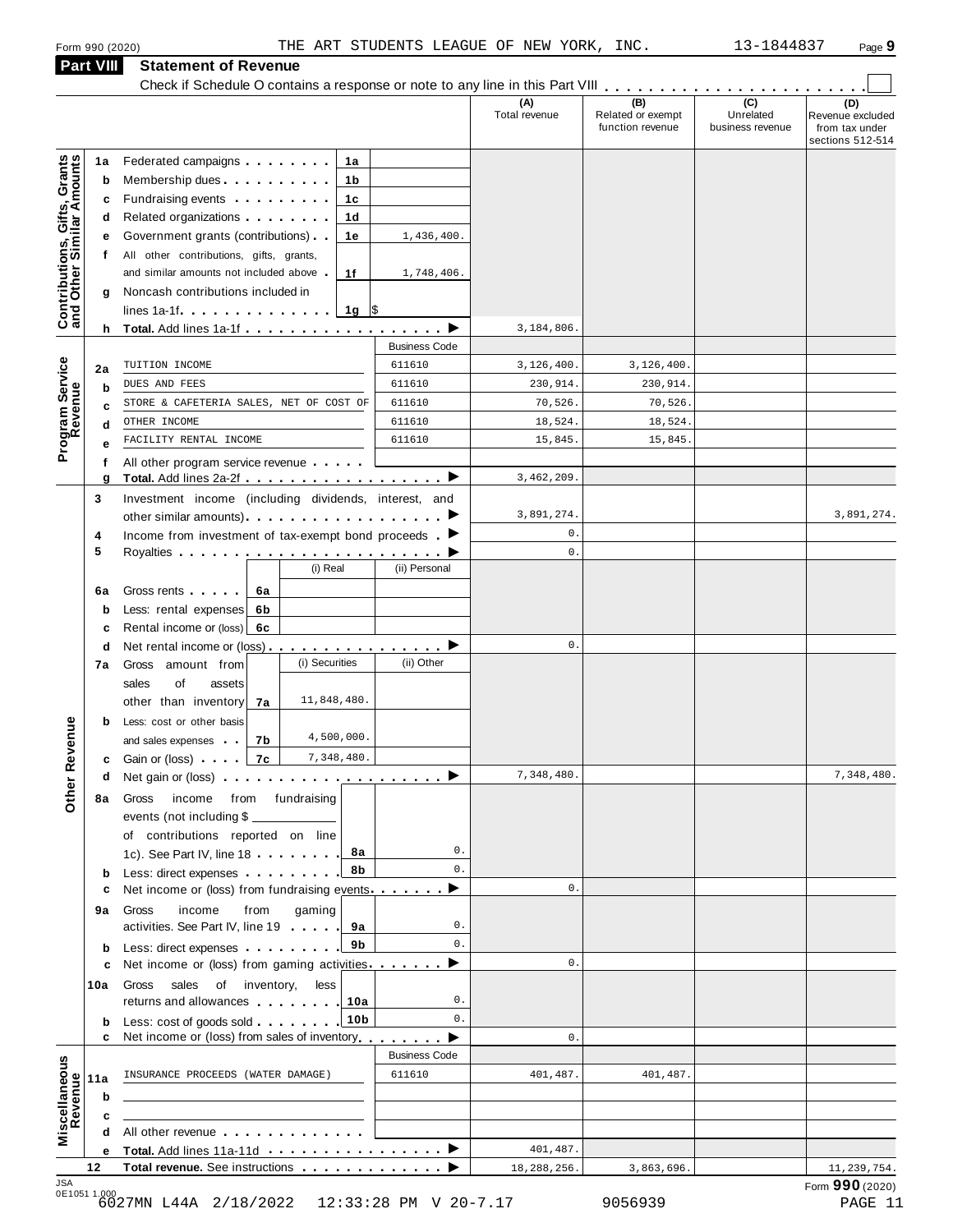**Part IX Statement of Functional Expenses**

### Section 501(c)(3) and 501(c)(4) organizations must complete all columns. All other organizations must complete column (A). Check if Schedule <sup>O</sup> contains <sup>a</sup> response or note to any line in this Part IX m m m m m m m m m m m m m m m m m m m m m m m m m *Do no* **(A) (B) (C) (D)** *t include amounts reported on lines 6b, 7b,* **8b, 9b, and 10b of Part VIII.** The construction of *B***, 9b, and 10b of Part VIII.** expenses Management and general expenses Fundraising expenses **1** Grants and other assistance to domestic organizations and domestic governments. See Part IV, line 21 m m m **2** Grants and other assistance to domestic individuals. See Part IV, line 22 **3** Grants and other assistance to foreign organizations, foreign governments, and foreign individuals. See Part IV, lines 15 and 16 **4** Benefits paid to or for members **5** Compensation of current officers, directors, trustees, and key employees m m m m m m m m m m **6** Compensation not included above to disqualified persons (as defined under section 4958(f)(1)) and persons described in section 4958(c)(3)(B) 7 Other salaries and wages **manual manual manual metal 8** Pension plan accruals and contributions (include section 401(k) and 403(b) employer contributions) **9** Section 401(k) and 403(b) employer contributions<br>9 Other employee benefits 9 Other employee benefits **10** Payroll taxes **10** Fees for services (nonemployees): **11** A) amount, list line 11g expenses on Schedule O.)<br>**12** Advertising and promotion **manual 13** Office expenses **13** Office expenses<br>**14** Information technology............. **15 16** Occupancy m m m m m m m m m m m m m m m m m m **16** Occupancy ...................<br>17 Travel..................... **18** Payments of travel or entertainment expenses for any federal, state, or local public officials<br>**19** Conferences, conventions, and meetings **19** Conferences, conventions, and meetings **endorship.**<br>20 Interest **manual meeting 21** Payments to affiliates m m m m m m m m m m m m m m 21 Payments to affiliates<br>22 Depreciation, depletion, and amortization <sub>1</sub> . . . **22** Depreciation, depletion, and amortization **manufation**<br>23 Insurance 24 Other expenses. Itemize expenses not covered | Fees for services (nonemployees):<br>**a** Management ..................<br>**b** Legal ......................... **cd** Lobbying m m m m m m m m m m m m m m m m m m m **e** Professional fundraising services. See Part IV, line <sup>17</sup> m **P** Professional fundraising services. See Part IV, line 17<br>**f** Investment management fees **g** Other. (If line 11g amount exceeds 10% of line 25, column Legal m m m m m m m m m m m m m m m m m m m m m Accounting m m m m m m m m m m m m m m m m m m (A) amount, list line 11g expenses on Schedule O.) means m m m m m m m m m m m m m m m m Royalties m m m m m m m m m m m m m m m m m m m m for any federal, state, or local public officials above (List miscellaneous expenses on line 24e. If line 24e amount exceeds 10% of line 25, column (A) amount, list line 24e expenses on Schedule O.) **b**MODELS **c**CREDIT CARD PROCESSING PEES<br>d<sup>LOSS</sup> ON DISPOSAL OF EQUIPMEN 96,715. 96,715. 96,715. **e** All other expenses **25 Total functional expenses.** Add lines 1 through 24e **26 Joint costs.** Complete this line only if the organization reported in column (B) joint costs from a combined educational campaign and from a combined educational campaign and<br>fundraising solicitation. Check here  $\blacktriangleright$  if<br>following SOP 98-2 (ASC 958-720)  $\Omega$ 6,875. 6,875. 0.  $\mathbf{0}$ . 435,473. 87,095. 304,831. 43,547. 0. 5,608,015. 5,087,951. 376,391. 143,673. 85,376. 63,184. 17,408. 4,784. 378,077. 334,990. 33,798. 9,289. 511,197. 437,739. 57,622. 15,836.  $\Omega$ 161,648. 29,028. 132,620 53,525. 53,525. 0. 0. 617,316. 459,229. 449,200. 7,867. 2,162. 18,303. 18,303. 41,828. 20,020. 21,424. 384. 195,812. 135,781. 27,531. 32,500. 0. 334,409. 319,636. 13,304. 1,469. 7,605. 1,460. 6,145. 0.  $\overline{0}$  $\overline{0}$  $\overline{0}$ .  $628,874.$   $603,602.$   $21,630.$   $3,642.$ 209,030. 157,186. 50,742. 1,102. **REPAIRS AND MAINTENANCE**  $\begin{array}{|c|c|c|c|c|c|}\n\hline\n & 310,794. & 296,504. & 12,210. & 2,080. & \hline\n\end{array}$  $146,659.$  146,659. **CREDIT CARD PROCESSING FEES** 108,357. 100,837. 3,462. 4,058. 269,018. 190,280. 65,294. 13,444. 10,684,135. 8,486,330. 1,919,835. 277,970.

0.

0E1052 1.000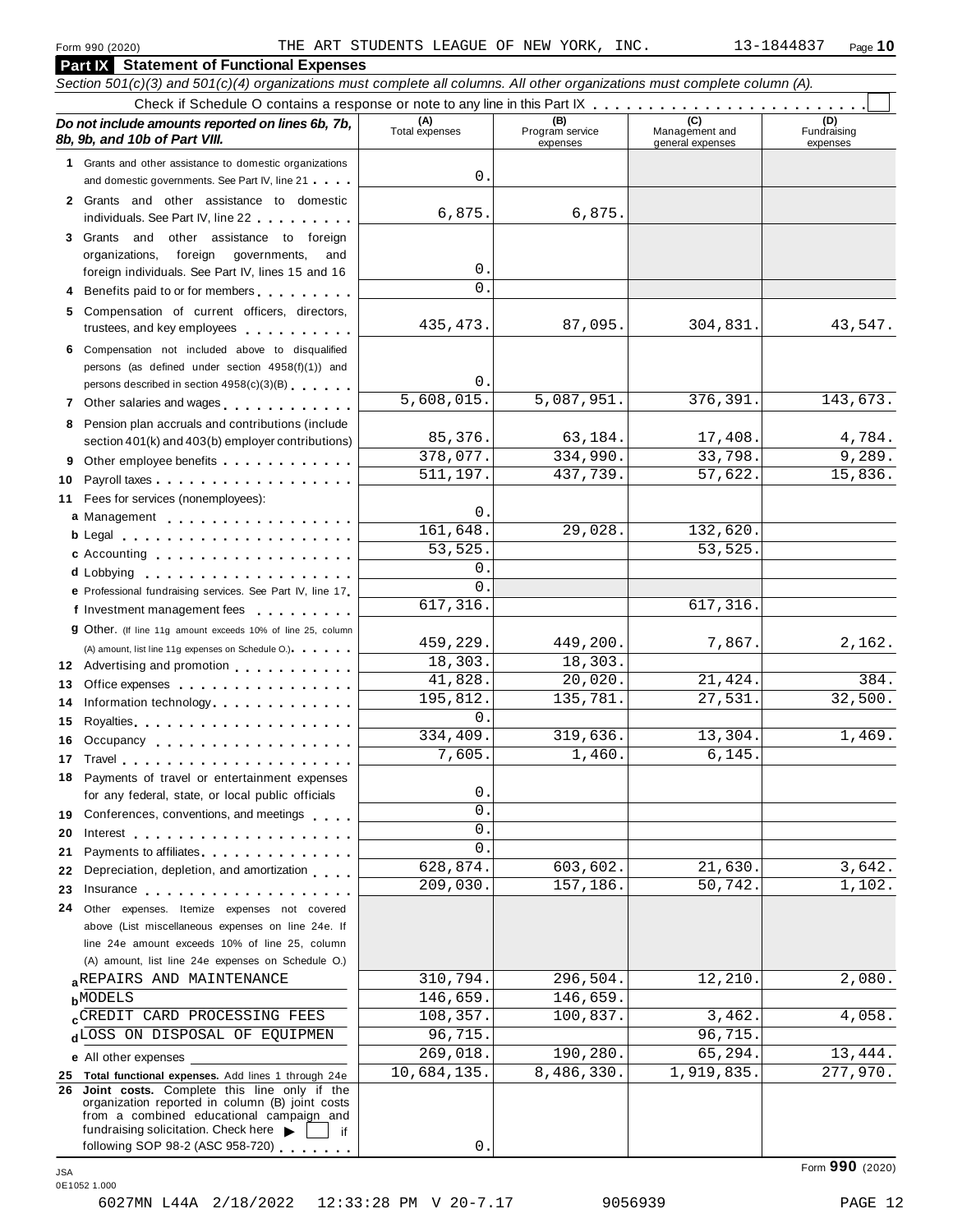THE ART STUDENTS LEAGUE OF NEW YORK, INC. 13-1844837

|                      | Form 990 (2020)                                                                                      |                             |                         | Page 11                |
|----------------------|------------------------------------------------------------------------------------------------------|-----------------------------|-------------------------|------------------------|
| Part X               | <b>Balance Sheet</b>                                                                                 |                             |                         |                        |
|                      |                                                                                                      | (A)                         |                         | (B)                    |
|                      |                                                                                                      | Beginning of year           |                         | End of year            |
| 1                    |                                                                                                      | 928,909.                    | $\mathbf{1}$            | $\overline{482,670}$ . |
| $\mathbf{2}$         |                                                                                                      | 5, 253, 128.                | $\overline{2}$          | 5,777,793.             |
| 3                    |                                                                                                      | 0.                          | $\mathbf{3}$            | $0$ .                  |
| 4                    | Accounts receivable, net                                                                             | 60,536.                     | $\overline{\mathbf{4}}$ | 95,727.                |
| 5                    | Loans and other receivables from any current or former officer, director,                            |                             |                         |                        |
|                      | trustee, key employee, creator or founder, substantial contributor, or 35%                           |                             |                         |                        |
|                      | controlled entity or family member of any of these persons                                           | 0.                          | $5\phantom{1}$          | 0.                     |
| 6                    | Loans and other receivables from other disqualified persons (as defined                              |                             |                         |                        |
|                      | under section $4958(f)(1)$ , and persons described in section $4958(c)(3)(B)$                        | 0.                          | $\bf 6$                 | $0$ .                  |
| 7                    |                                                                                                      | 0.                          | $\overline{7}$          | $0$ .                  |
| Assets<br>8          |                                                                                                      | 329,844.                    | 8                       | 300, 905.              |
| 9                    |                                                                                                      | 96,865.                     | 9                       | 91,173.                |
|                      | 10a Land, buildings, and equipment: cost or other                                                    |                             |                         |                        |
|                      | 14, 328, 138.<br>basis. Complete Part VI of Schedule D 10a                                           |                             |                         |                        |
|                      | 8,132,005.<br><b>b</b> Less: accumulated depreciation. $\ldots$ , , $ 10b $                          | $5,138,207.$ 10c            |                         | 6, 196, 133.           |
| 11                   |                                                                                                      | 86, 493, 639.               | 11                      | 117, 397, 924.         |
| 12                   | Investments - other securities. See Part IV, line 11.                                                | 0.1                         | $12$                    | 0.                     |
| 13                   | Investments - program-related. See Part IV, line 11.                                                 | 0.                          | 13                      | 0.                     |
| 14                   |                                                                                                      | 0.                          | 14                      | $0$ .                  |
| 15                   |                                                                                                      | 13,378.                     | 15                      | 16,453.                |
| 16                   | Total assets. Add lines 1 through 15 (must equal line 33)                                            | $\overline{98}$ , 314, 506. | 16                      | 130, 358, 778.         |
| 17                   |                                                                                                      | 726,242.                    | 17                      | 622,793.               |
| 18                   |                                                                                                      | 0.                          | 18                      | $0$ .                  |
| 19                   |                                                                                                      | 1,863,477.                  | 19                      | 1,379,923.             |
| 20                   |                                                                                                      | 0.                          | 20                      | 0.                     |
| 21                   | Escrow or custodial account liability. Complete Part IV of Schedule D.                               | $0$ .                       | 21                      | $0$ .                  |
| 22                   | Loans and other payables to any current or former officer, director,                                 |                             |                         |                        |
| Liabilities          | trustee, key employee, creator or founder, substantial contributor, or 35%                           |                             |                         |                        |
|                      | controlled entity or family member of any of these persons                                           | 0.                          | 22                      | 0.                     |
| 23                   | Secured mortgages and notes payable to unrelated third parties                                       | $0$ .                       | 23                      | $0$ .                  |
| 24                   | Unsecured notes and loans payable to unrelated third parties.                                        | 1,407,150.                  | 24                      | 1,183,000.             |
| 25                   | Other liabilities (including federal income tax, payables to related third                           |                             |                         |                        |
|                      | parties, and other liabilities not included on lines 17-24). Complete Part X                         |                             |                         |                        |
|                      | of Schedule D $\ldots \ldots \ldots \ldots \ldots \ldots \ldots \ldots \ldots \ldots \ldots$         | 476,035.                    | 25                      | 420,827.               |
| 26                   |                                                                                                      | 4,472,904.                  | 26                      | 3,606,543.             |
|                      | X <br>Organizations that follow FASB ASC 958, check here ▶<br>and complete lines 27, 28, 32, and 33. |                             |                         |                        |
| 27                   |                                                                                                      | 61, 963, 157.               | 27                      | 83, 462, 797.          |
| 28                   |                                                                                                      | 31,878,445.                 | 28                      | 43, 289, 438.          |
| <b>Fund Balances</b> | Organizations that do not follow FASB ASC 958, check here ▶<br>and complete lines 29 through 33.     |                             |                         |                        |
| ŏ<br>29              | Capital stock or trust principal, or current funds                                                   |                             | 29                      |                        |
| 30                   | Paid-in or capital surplus, or land, building, or equipment fund.                                    |                             | 30                      |                        |
| Assets<br>31         | Retained earnings, endowment, accumulated income, or other funds                                     |                             | 31                      |                        |
| 32                   |                                                                                                      | $\overline{93,841}$ , 602.  | 32                      | 126, 752, 235.         |
| $\frac{1}{2}$<br>33  | Total liabilities and net assets/fund balances                                                       | 98, 314, 506.               | 33                      | 130, 358, 778.         |

Form **990** (2020)

JSA 0E1053 1.000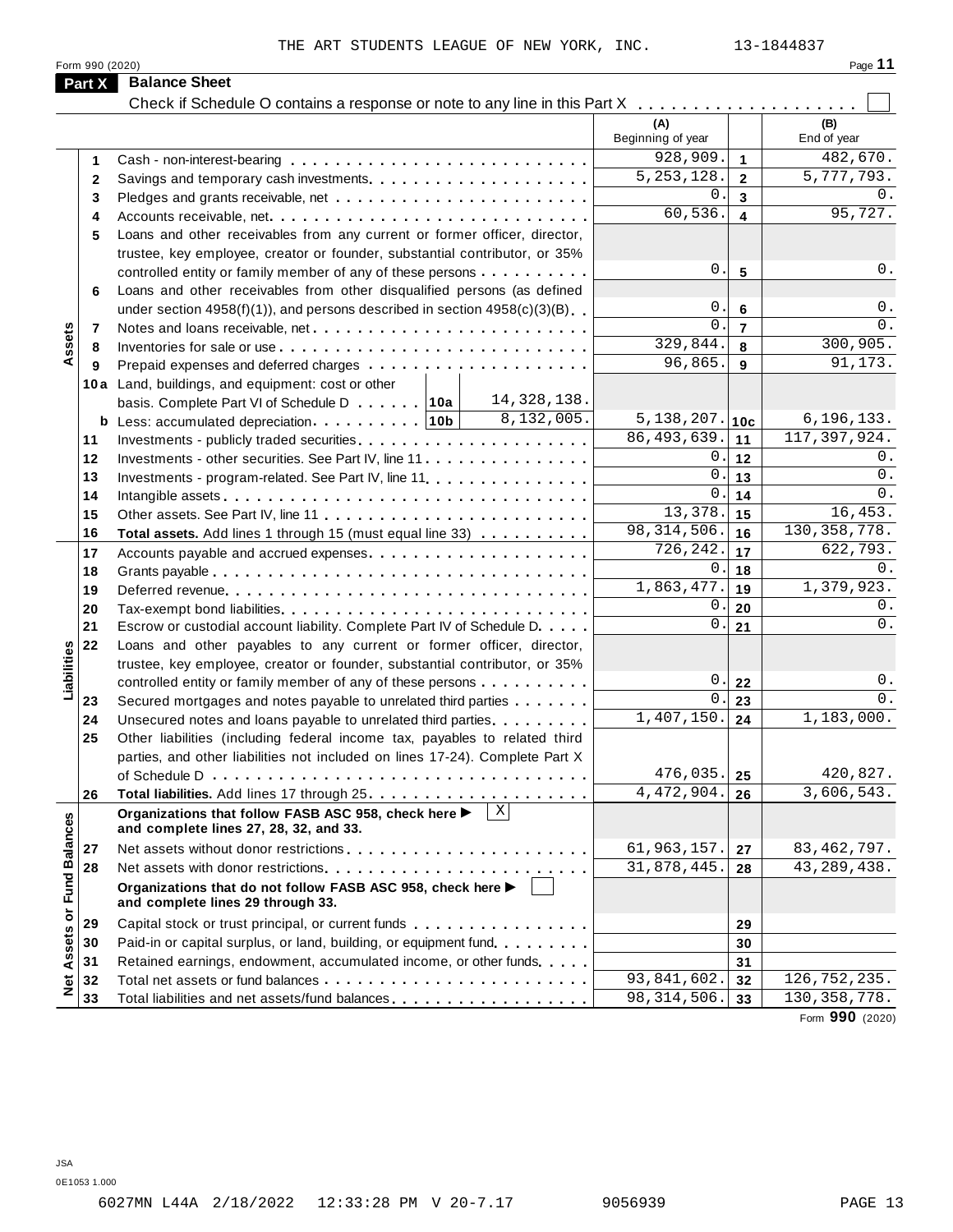THE ART STUDENTS LEAGUE OF NEW YORK, INC. 13-1844837

|          | Form 990 (2020)                                                                                                                                                                                                                                                                                                                                                   |                |                |              | Page 12   |
|----------|-------------------------------------------------------------------------------------------------------------------------------------------------------------------------------------------------------------------------------------------------------------------------------------------------------------------------------------------------------------------|----------------|----------------|--------------|-----------|
| Part XI  | <b>Reconciliation of Net Assets</b>                                                                                                                                                                                                                                                                                                                               |                |                |              |           |
|          |                                                                                                                                                                                                                                                                                                                                                                   |                |                |              |           |
| 1        |                                                                                                                                                                                                                                                                                                                                                                   | $\mathbf{1}$   |                | 18,288,256.  |           |
| 2        |                                                                                                                                                                                                                                                                                                                                                                   | $\overline{2}$ |                | 10,684,135.  |           |
| 3        |                                                                                                                                                                                                                                                                                                                                                                   | $\overline{3}$ |                | 7,604,121.   |           |
| 4        | Net assets or fund balances at beginning of year (must equal Part X, line 32, column (A))                                                                                                                                                                                                                                                                         | 4              |                | 93,841,602.  |           |
| 5        |                                                                                                                                                                                                                                                                                                                                                                   | 5              |                | 25,306,512.  |           |
| 6        |                                                                                                                                                                                                                                                                                                                                                                   | 6              |                |              | 0.        |
| 7        |                                                                                                                                                                                                                                                                                                                                                                   | $\overline{7}$ |                |              | 0.        |
| 8        |                                                                                                                                                                                                                                                                                                                                                                   | 8              |                |              | 0.        |
| 9        | Other changes in net assets or fund balances (explain on Schedule O).                                                                                                                                                                                                                                                                                             | 9              |                |              | $0$ .     |
| 10       | Net assets or fund balances at end of year. Combine lines 3 through 9 (must equal Part X, line                                                                                                                                                                                                                                                                    |                |                |              |           |
|          |                                                                                                                                                                                                                                                                                                                                                                   | 10             |                | 126,752,235. |           |
| Part XII | <b>Financial Statements and Reporting</b>                                                                                                                                                                                                                                                                                                                         |                |                |              |           |
|          |                                                                                                                                                                                                                                                                                                                                                                   |                |                |              | X         |
| 1        | $\sqrt{X}$ Accrual<br>Accounting method used to prepare the Form 990:     Cash<br>Other<br>If the organization changed its method of accounting from a prior year or checked "Other," explain in<br>Schedule O.                                                                                                                                                   |                |                | Yes          | <b>No</b> |
|          | 2a Were the organization's financial statements compiled or reviewed by an independent accountant?<br>If "Yes," check a box below to indicate whether the financial statements for the year were compiled or<br>reviewed on a separate basis, consolidated basis, or both:<br>Separate basis<br><b>Consolidated basis</b><br>Both consolidated and separate basis |                | 2a             |              | Χ         |
|          | <b>b</b> Were the organization's financial statements audited by an independent accountant?<br>If "Yes," check a box below to indicate whether the financial statements for the year were audited on a<br>separate basis, consolidated basis, or both:<br>$\lfloor x \rfloor$ Consolidated basis<br>Separate basis<br>Both consolidated and separate basis        |                | 2 <sub>b</sub> | X            |           |
|          | c If "Yes" to line 2a or 2b, does the organization have a committee that assumes responsibility for oversight of                                                                                                                                                                                                                                                  |                |                |              |           |
|          | the audit, review, or compilation of its financial statements and selection of an independent accountant?                                                                                                                                                                                                                                                         |                | 2c             | X            |           |
|          | If the organization changed either its oversight process or selection process during the tax year, explain on<br>Schedule O.                                                                                                                                                                                                                                      |                |                |              |           |
|          | 3a As a result of a federal award, was the organization required to undergo an audit or audits as set forth in the                                                                                                                                                                                                                                                |                |                |              |           |
|          |                                                                                                                                                                                                                                                                                                                                                                   |                | 3a             |              | Χ         |
|          | b If "Yes," did the organization undergo the required audit or audits? If the organization did not undergo the                                                                                                                                                                                                                                                    |                |                |              |           |
|          | required audit or audits, explain why on Schedule O and describe any steps taken to undergo such audits                                                                                                                                                                                                                                                           |                | 3 <sub>b</sub> |              |           |

Form **990** (2020)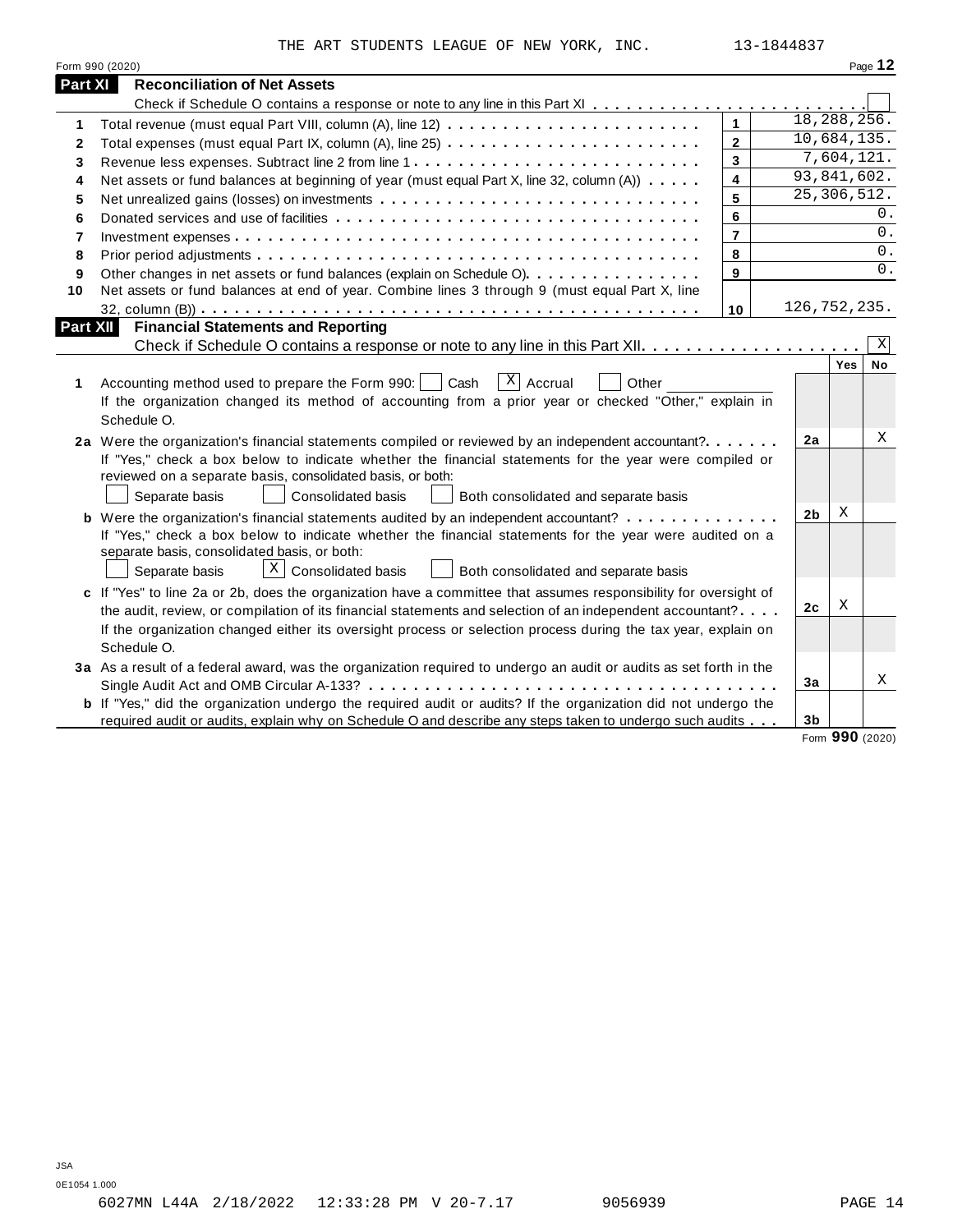| <b>SCHEDULE A</b>             |  |  |  |
|-------------------------------|--|--|--|
| $\sqrt{2}$ and and $\sqrt{2}$ |  |  |  |

### **CHEDULE A Public Charity Status and Public Support**  $\frac{100\text{dB No. }1545-0047}{000\text{dB No.}}$

(Form 990 or 990-EZ) complete if the organization is a section 501(c)(3) organization or a section 4947(a)(1) nonexempt charitable trust.  $2020$ 

|                                                                   |                                                                                                                                                                            |                                                            | Complete if the organization is a section 501(c)(3) organization or a section 4947(a)(1) nonexempt charitable trust. |     |                                                      |                                                                                                                                                                                                                                                                                                                                                                                                                                                                                                        | BWŁU                                                                                                                             |  |
|-------------------------------------------------------------------|----------------------------------------------------------------------------------------------------------------------------------------------------------------------------|------------------------------------------------------------|----------------------------------------------------------------------------------------------------------------------|-----|------------------------------------------------------|--------------------------------------------------------------------------------------------------------------------------------------------------------------------------------------------------------------------------------------------------------------------------------------------------------------------------------------------------------------------------------------------------------------------------------------------------------------------------------------------------------|----------------------------------------------------------------------------------------------------------------------------------|--|
| <b>Internal Revenue Service</b>                                   | Attach to Form 990 or Form 990-EZ.<br>Open to Public<br>Department of the Treasury<br>Go to www.irs.gov/Form990 for instructions and the latest information.<br>Inspection |                                                            |                                                                                                                      |     |                                                      |                                                                                                                                                                                                                                                                                                                                                                                                                                                                                                        |                                                                                                                                  |  |
| Name of the organization<br><b>Employer identification number</b> |                                                                                                                                                                            |                                                            |                                                                                                                      |     |                                                      |                                                                                                                                                                                                                                                                                                                                                                                                                                                                                                        |                                                                                                                                  |  |
|                                                                   |                                                                                                                                                                            | THE ART STUDENTS LEAGUE OF NEW YORK, INC.                  |                                                                                                                      |     |                                                      | 13-1844837                                                                                                                                                                                                                                                                                                                                                                                                                                                                                             |                                                                                                                                  |  |
| Part I                                                            |                                                                                                                                                                            |                                                            |                                                                                                                      |     |                                                      | Reason for Public Charity Status. (All organizations must complete this part.) See instructions.                                                                                                                                                                                                                                                                                                                                                                                                       |                                                                                                                                  |  |
|                                                                   |                                                                                                                                                                            |                                                            | The organization is not a private foundation because it is: (For lines 1 through 12, check only one box.)            |     |                                                      |                                                                                                                                                                                                                                                                                                                                                                                                                                                                                                        |                                                                                                                                  |  |
| 1                                                                 |                                                                                                                                                                            |                                                            | A church, convention of churches, or association of churches described in section 170(b)(1)(A)(i).                   |     |                                                      |                                                                                                                                                                                                                                                                                                                                                                                                                                                                                                        |                                                                                                                                  |  |
| ΙX<br>2                                                           |                                                                                                                                                                            |                                                            | A school described in section 170(b)(1)(A)(ii). (Attach Schedule E (Form 990 or 990-EZ).)                            |     |                                                      |                                                                                                                                                                                                                                                                                                                                                                                                                                                                                                        |                                                                                                                                  |  |
| 3                                                                 |                                                                                                                                                                            |                                                            | A hospital or a cooperative hospital service organization described in section 170(b)(1)(A)(iii).                    |     |                                                      |                                                                                                                                                                                                                                                                                                                                                                                                                                                                                                        |                                                                                                                                  |  |
| 4                                                                 | hospital's name, city, and state:                                                                                                                                          |                                                            |                                                                                                                      |     |                                                      | A medical research organization operated in conjunction with a hospital described in section 170(b)(1)(A)(iii). Enter the                                                                                                                                                                                                                                                                                                                                                                              |                                                                                                                                  |  |
| 5                                                                 |                                                                                                                                                                            |                                                            |                                                                                                                      |     |                                                      |                                                                                                                                                                                                                                                                                                                                                                                                                                                                                                        | An organization operated for the benefit of a college or university owned or operated by a governmental unit described in        |  |
|                                                                   |                                                                                                                                                                            | section 170(b)(1)(A)(iv). (Complete Part II.)              |                                                                                                                      |     |                                                      |                                                                                                                                                                                                                                                                                                                                                                                                                                                                                                        |                                                                                                                                  |  |
| 6                                                                 |                                                                                                                                                                            |                                                            | A federal, state, or local government or governmental unit described in section 170(b)(1)(A)(v).                     |     |                                                      |                                                                                                                                                                                                                                                                                                                                                                                                                                                                                                        |                                                                                                                                  |  |
| 7                                                                 |                                                                                                                                                                            |                                                            |                                                                                                                      |     |                                                      |                                                                                                                                                                                                                                                                                                                                                                                                                                                                                                        | An organization that normally receives a substantial part of its support from a governmental unit or from the general public     |  |
|                                                                   |                                                                                                                                                                            | described in section 170(b)(1)(A)(vi). (Complete Part II.) |                                                                                                                      |     |                                                      |                                                                                                                                                                                                                                                                                                                                                                                                                                                                                                        |                                                                                                                                  |  |
| 8                                                                 |                                                                                                                                                                            |                                                            | A community trust described in section 170(b)(1)(A)(vi). (Complete Part II.)                                         |     |                                                      |                                                                                                                                                                                                                                                                                                                                                                                                                                                                                                        |                                                                                                                                  |  |
| 9                                                                 |                                                                                                                                                                            |                                                            |                                                                                                                      |     |                                                      | An agricultural research organization described in section 170(b)(1)(A)(ix) operated in conjunction with a land-grant college                                                                                                                                                                                                                                                                                                                                                                          |                                                                                                                                  |  |
|                                                                   |                                                                                                                                                                            |                                                            |                                                                                                                      |     |                                                      | or university or a non-land-grant college of agriculture (see instructions). Enter the name, city, and state of the college or                                                                                                                                                                                                                                                                                                                                                                         |                                                                                                                                  |  |
| university:                                                       |                                                                                                                                                                            |                                                            |                                                                                                                      |     |                                                      |                                                                                                                                                                                                                                                                                                                                                                                                                                                                                                        |                                                                                                                                  |  |
| 10                                                                |                                                                                                                                                                            |                                                            | acquired by the organization after June 30, 1975. See section 509(a)(2). (Complete Part III.)                        |     |                                                      | An organization that normally receives (1) more than 331/3% of its support from contributions, membership fees, and gross<br>receipts from activities related to its exempt functions, subject to certain exceptions; and (2) no more than 331/3 % of its<br>support from gross investment income and unrelated business taxable income (less section 511 tax) from businesses                                                                                                                         |                                                                                                                                  |  |
| 11                                                                |                                                                                                                                                                            |                                                            | An organization organized and operated exclusively to test for public safety. See section 509(a)(4).                 |     |                                                      |                                                                                                                                                                                                                                                                                                                                                                                                                                                                                                        |                                                                                                                                  |  |
| 12                                                                |                                                                                                                                                                            |                                                            |                                                                                                                      |     |                                                      |                                                                                                                                                                                                                                                                                                                                                                                                                                                                                                        | An organization organized and operated exclusively for the benefit of, to perform the functions of, or to carry out the purposes |  |
|                                                                   |                                                                                                                                                                            |                                                            |                                                                                                                      |     |                                                      |                                                                                                                                                                                                                                                                                                                                                                                                                                                                                                        | of one or more publicly supported organizations described in section 509(a)(1) or section 509(a)(2). See section 509(a)(3).      |  |
|                                                                   |                                                                                                                                                                            |                                                            |                                                                                                                      |     |                                                      |                                                                                                                                                                                                                                                                                                                                                                                                                                                                                                        | Check the box in lines 12a through 12d that describes the type of supporting organization and complete lines 12e, 12f, and 12g.  |  |
| a<br>b                                                            |                                                                                                                                                                            |                                                            | supporting organization. You must complete Part IV, Sections A and B.                                                |     |                                                      | Type I. A supporting organization operated, supervised, or controlled by its supported organization(s), typically by giving<br>the supported organization(s) the power to regularly appoint or elect a majority of the directors or trustees of the<br>Type II. A supporting organization supervised or controlled in connection with its supported organization(s), by having<br>control or management of the supporting organization vested in the same persons that control or manage the supported |                                                                                                                                  |  |
|                                                                   |                                                                                                                                                                            |                                                            | organization(s). You must complete Part IV, Sections A and C.                                                        |     |                                                      |                                                                                                                                                                                                                                                                                                                                                                                                                                                                                                        |                                                                                                                                  |  |
| c                                                                 |                                                                                                                                                                            |                                                            | its supported organization(s) (see instructions). You must complete Part IV, Sections A, D, and E.                   |     |                                                      | Type III functionally integrated. A supporting organization operated in connection with, and functionally integrated with,                                                                                                                                                                                                                                                                                                                                                                             |                                                                                                                                  |  |
| d                                                                 |                                                                                                                                                                            |                                                            |                                                                                                                      |     |                                                      | Type III non-functionally integrated. A supporting organization operated in connection with its supported organization(s)                                                                                                                                                                                                                                                                                                                                                                              |                                                                                                                                  |  |
|                                                                   |                                                                                                                                                                            |                                                            |                                                                                                                      |     |                                                      | that is not functionally integrated. The organization generally must satisfy a distribution requirement and an attentiveness                                                                                                                                                                                                                                                                                                                                                                           |                                                                                                                                  |  |
|                                                                   |                                                                                                                                                                            |                                                            | requirement (see instructions). You must complete Part IV, Sections A and D, and Part V.                             |     |                                                      |                                                                                                                                                                                                                                                                                                                                                                                                                                                                                                        |                                                                                                                                  |  |
| е                                                                 |                                                                                                                                                                            |                                                            |                                                                                                                      |     |                                                      | Check this box if the organization received a written determination from the IRS that it is a Type I, Type II, Type III                                                                                                                                                                                                                                                                                                                                                                                |                                                                                                                                  |  |
|                                                                   |                                                                                                                                                                            |                                                            | functionally integrated, or Type III non-functionally integrated supporting organization.                            |     |                                                      |                                                                                                                                                                                                                                                                                                                                                                                                                                                                                                        |                                                                                                                                  |  |
| t                                                                 |                                                                                                                                                                            |                                                            |                                                                                                                      |     |                                                      |                                                                                                                                                                                                                                                                                                                                                                                                                                                                                                        |                                                                                                                                  |  |
| g                                                                 |                                                                                                                                                                            |                                                            | Provide the following information about the supported organization(s).                                               |     |                                                      |                                                                                                                                                                                                                                                                                                                                                                                                                                                                                                        |                                                                                                                                  |  |
| (i) Name of supported organization                                |                                                                                                                                                                            | (ii) EIN                                                   | (iii) Type of organization<br>(described on lines 1-10                                                               |     | (iv) Is the organization<br>listed in your governing | (v) Amount of monetary<br>support (see                                                                                                                                                                                                                                                                                                                                                                                                                                                                 | (vi) Amount of<br>other support (see                                                                                             |  |
|                                                                   |                                                                                                                                                                            |                                                            | above (see instructions))                                                                                            | Yes | document?<br>No                                      | instructions)                                                                                                                                                                                                                                                                                                                                                                                                                                                                                          | instructions)                                                                                                                    |  |
| (A)                                                               |                                                                                                                                                                            |                                                            |                                                                                                                      |     |                                                      |                                                                                                                                                                                                                                                                                                                                                                                                                                                                                                        |                                                                                                                                  |  |
|                                                                   |                                                                                                                                                                            |                                                            |                                                                                                                      |     |                                                      |                                                                                                                                                                                                                                                                                                                                                                                                                                                                                                        |                                                                                                                                  |  |
| (B)                                                               |                                                                                                                                                                            |                                                            |                                                                                                                      |     |                                                      |                                                                                                                                                                                                                                                                                                                                                                                                                                                                                                        |                                                                                                                                  |  |
| (C)                                                               |                                                                                                                                                                            |                                                            |                                                                                                                      |     |                                                      |                                                                                                                                                                                                                                                                                                                                                                                                                                                                                                        |                                                                                                                                  |  |
| (D)                                                               |                                                                                                                                                                            |                                                            |                                                                                                                      |     |                                                      |                                                                                                                                                                                                                                                                                                                                                                                                                                                                                                        |                                                                                                                                  |  |
| (E)                                                               |                                                                                                                                                                            |                                                            |                                                                                                                      |     |                                                      |                                                                                                                                                                                                                                                                                                                                                                                                                                                                                                        |                                                                                                                                  |  |
| Total                                                             |                                                                                                                                                                            |                                                            |                                                                                                                      |     |                                                      |                                                                                                                                                                                                                                                                                                                                                                                                                                                                                                        |                                                                                                                                  |  |
|                                                                   |                                                                                                                                                                            |                                                            |                                                                                                                      |     |                                                      |                                                                                                                                                                                                                                                                                                                                                                                                                                                                                                        |                                                                                                                                  |  |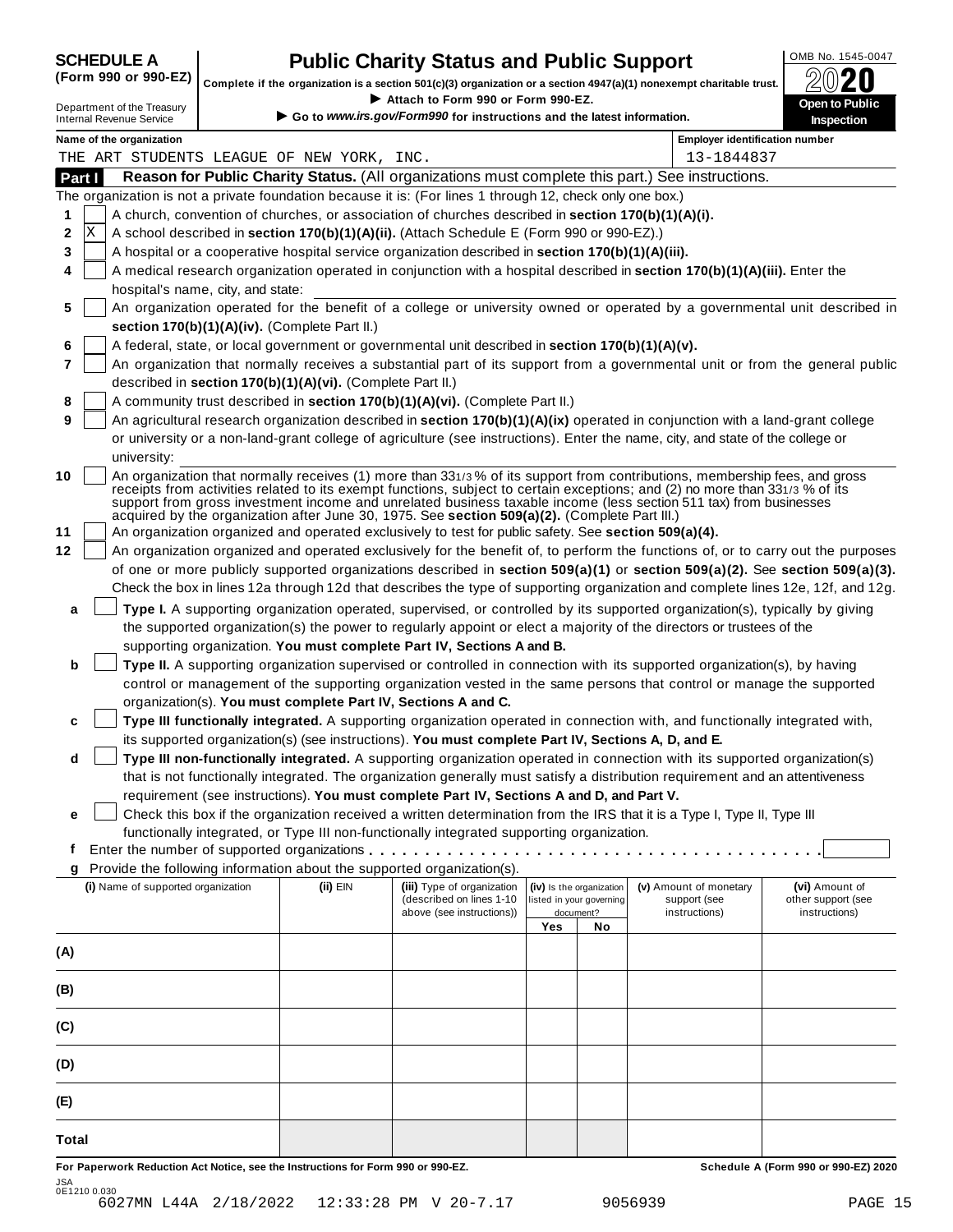Schedule <sup>A</sup> (Form <sup>990</sup> or 990-EZ) <sup>2020</sup> Page **2**

**Support Schedule for Organizations Described in Sections 170(b)(1)(A)(iv) and 170(b)(1)(A)(vi)** (Complete only if you checked the box on line 5, 7, or 8 of Part I or if the organization failed to qualify under Part III. If the organization fails to qualify under the tests listed below, please complete Part III.) **Part II**

|        | <b>Section A. Public Support</b>                                                                                                                                                                                                                       |          |            |            |            |            |           |
|--------|--------------------------------------------------------------------------------------------------------------------------------------------------------------------------------------------------------------------------------------------------------|----------|------------|------------|------------|------------|-----------|
|        | Calendar year (or fiscal year beginning in) ▶                                                                                                                                                                                                          | (a) 2016 | (b) 2017   | $(c)$ 2018 | $(d)$ 2019 | (e) 2020   | (f) Total |
| 1.     | Gifts, grants, contributions, and<br>membership fees received. (Do not<br>include any "unusual grants.")                                                                                                                                               |          |            |            |            |            |           |
| 2      | Tax revenues levied for the<br>organization's benefit and either paid to<br>or expended on its behalf                                                                                                                                                  |          |            |            |            |            |           |
| 3      | The value of services or facilities<br>furnished by a governmental unit to the<br>organization without charge                                                                                                                                          |          |            |            |            |            |           |
| 4      | Total. Add lines 1 through 3                                                                                                                                                                                                                           |          |            |            |            |            |           |
| 5      | The portion of total contributions by<br>each person (other than a<br>governmental unit or publicly<br>supported organization) included on<br>line 1 that exceeds 2% of the amount<br>shown on line 11, column (f)                                     |          |            |            |            |            |           |
| 6      | Public support. Subtract line 5 from line 4                                                                                                                                                                                                            |          |            |            |            |            |           |
|        | <b>Section B. Total Support</b>                                                                                                                                                                                                                        |          |            |            |            |            |           |
|        | Calendar year (or fiscal year beginning in) ▶                                                                                                                                                                                                          | (a) 2016 | (b) $2017$ | $(c)$ 2018 | $(d)$ 2019 | (e) $2020$ | (f) Total |
| 7<br>8 | Amounts from line 4<br>Gross income from interest, dividends,<br>payments received on securities loans,<br>rents, royalties, and income from<br>similar sources experiences                                                                            |          |            |            |            |            |           |
| 9      | Net income from unrelated business<br>activities, whether or not the business<br>is regularly carried on the control of the set of the set of the set of the set of the set of the set of the s                                                        |          |            |            |            |            |           |
| 10     | Other income. Do not include gain or<br>loss from the sale of capital assets<br>(Explain in Part VI.)                                                                                                                                                  |          |            |            |            |            |           |
| 11     | Total support. Add lines 7 through 10                                                                                                                                                                                                                  |          |            |            |            |            |           |
| 12     |                                                                                                                                                                                                                                                        |          |            |            |            |            |           |
| 13     | First 5 years. If the Form 990 is for the organization's first, second, third, fourth, or fifth tax year as a section 501(c)(3)<br>organization, check this box and stop here <u>entistical properties in the context of the state of the state of</u> |          |            |            |            |            |           |
|        | <b>Section C. Computation of Public Support Percentage</b>                                                                                                                                                                                             |          |            |            |            |            |           |
| 14     | Public support percentage for 2020 (line 6, column (f), divided by line 11, column (f) $\ldots \ldots$                                                                                                                                                 |          |            |            |            | 14         | %         |
|        |                                                                                                                                                                                                                                                        |          |            |            |            |            | $\%$      |
|        |                                                                                                                                                                                                                                                        |          |            |            |            |            |           |
|        | 16a 331/3% support test - 2020. If the organization did not check the box on line 13, and line 14 is 331/3% or more, check this                                                                                                                        |          |            |            |            |            |           |
|        | box and stop here. The organization qualifies as a publicly supported organization                                                                                                                                                                     |          |            |            |            |            |           |
|        | b 331/3% support test - 2019. If the organization did not check a box on line 13 or 16a, and line 15 is 331/3% or more, check                                                                                                                          |          |            |            |            |            |           |
|        |                                                                                                                                                                                                                                                        |          |            |            |            |            |           |
|        | 17a 10%-facts-and-circumstances test - 2020. If the organization did not check a box on line 13, 16a, or 16b, and line 14 is                                                                                                                           |          |            |            |            |            |           |
|        | 10% or more, and if the organization meets the facts-and-circumstances test, check this box and stop here. Explain in                                                                                                                                  |          |            |            |            |            |           |
|        | Part VI how the organization meets the facts-and-circumstances test. The organization qualifies as a publicly supported                                                                                                                                |          |            |            |            |            |           |
|        |                                                                                                                                                                                                                                                        |          |            |            |            |            |           |
|        | <b>b 10%-facts-and-circumstances test - 2019.</b> If the organization did not check a box on line 13, 16a, 16b, or 17a, and line                                                                                                                       |          |            |            |            |            |           |
|        | 15 is 10% or more, and if the organization meets the facts-and-circumstances test, check this box and stop here. Explain                                                                                                                               |          |            |            |            |            |           |
| 15     | in Part VI how the organization meets the facts-and-circumstances test. The organization qualifies as a publicly supported                                                                                                                             |          |            |            |            |            |           |
|        |                                                                                                                                                                                                                                                        |          |            |            |            |            |           |
| 18     | Private foundation. If the organization did not check a box on line 13, 16a, 16b, 17a, or 17b, check this box and see                                                                                                                                  |          |            |            |            |            |           |

**Schedule A (Form 990 or 990-EZ) 2020**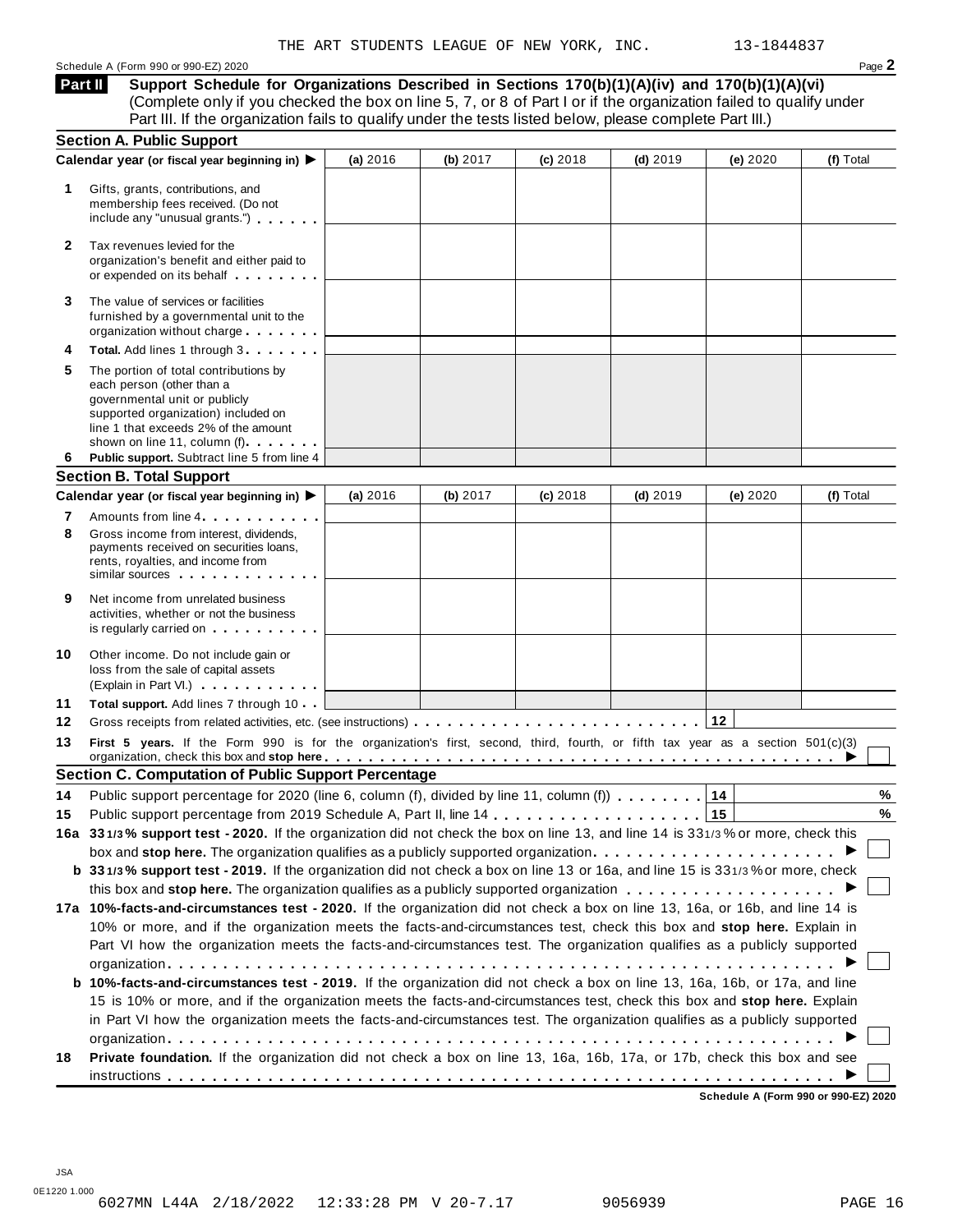Schedule A (Form 990 or 990-EZ) 2020 Page 3

**Support Schedule for Organizations Described in Section 509(a)(2) Part III**

(Complete only if you checked the box on line 10 of Part I or if the organization failed to qualify under Part II. If the organization fails to qualify under the tests listed below, please complete Part II.)

|           | <b>Section A. Public Support</b>                                                                                                                                                                                                                                             |            |            |            |            |                                      |           |
|-----------|------------------------------------------------------------------------------------------------------------------------------------------------------------------------------------------------------------------------------------------------------------------------------|------------|------------|------------|------------|--------------------------------------|-----------|
|           | Calendar year (or fiscal year beginning in)                                                                                                                                                                                                                                  | (a) $2016$ | (b) $2017$ | $(c)$ 2018 | (d) $2019$ | (e) 2020                             | (f) Total |
| 1.        | Gifts, grants, contributions, and membership fees                                                                                                                                                                                                                            |            |            |            |            |                                      |           |
|           | received. (Do not include any "unusual grants.")                                                                                                                                                                                                                             |            |            |            |            |                                      |           |
| 2         | Gross receipts from admissions, merchandise                                                                                                                                                                                                                                  |            |            |            |            |                                      |           |
|           | sold or services performed, or facilities                                                                                                                                                                                                                                    |            |            |            |            |                                      |           |
|           | furnished in any activity that is related to the                                                                                                                                                                                                                             |            |            |            |            |                                      |           |
|           | organization's tax-exempt purpose                                                                                                                                                                                                                                            |            |            |            |            |                                      |           |
| 3         | Gross receipts from activities that are not an                                                                                                                                                                                                                               |            |            |            |            |                                      |           |
|           | unrelated trade or business under section 513 .                                                                                                                                                                                                                              |            |            |            |            |                                      |           |
|           | Tax revenues levied for the                                                                                                                                                                                                                                                  |            |            |            |            |                                      |           |
|           | organization's benefit and either paid to                                                                                                                                                                                                                                    |            |            |            |            |                                      |           |
|           | or expended on its behalf <b>contains the set of the set of the set of the set of the set of the set of the set of the set of the set of the set of the set of the set of the set of the set of the set of the set of the set of</b>                                         |            |            |            |            |                                      |           |
| 5         | The value of services or facilities                                                                                                                                                                                                                                          |            |            |            |            |                                      |           |
|           | furnished by a governmental unit to the                                                                                                                                                                                                                                      |            |            |            |            |                                      |           |
|           | organization without charge                                                                                                                                                                                                                                                  |            |            |            |            |                                      |           |
| 6         | <b>Total.</b> Add lines 1 through 5                                                                                                                                                                                                                                          |            |            |            |            |                                      |           |
|           | 7a Amounts included on lines 1, 2, and 3                                                                                                                                                                                                                                     |            |            |            |            |                                      |           |
|           | received from disqualified persons                                                                                                                                                                                                                                           |            |            |            |            |                                      |           |
|           | <b>b</b> Amounts included on lines 2 and 3                                                                                                                                                                                                                                   |            |            |            |            |                                      |           |
|           | received from other than disqualified                                                                                                                                                                                                                                        |            |            |            |            |                                      |           |
|           | persons that exceed the greater of \$5,000                                                                                                                                                                                                                                   |            |            |            |            |                                      |           |
|           | or 1% of the amount on line 13 for the year<br>c Add lines 7a and 7b contact the contact of the contact of the contact of the contact of the contact of the contact of the contact of the contact of the contact of the contact of the contact of the contact of the contact |            |            |            |            |                                      |           |
| 8         | Public support. (Subtract line 7c from                                                                                                                                                                                                                                       |            |            |            |            |                                      |           |
|           | $line 6.)$                                                                                                                                                                                                                                                                   |            |            |            |            |                                      |           |
|           | <b>Section B. Total Support</b>                                                                                                                                                                                                                                              |            |            |            |            |                                      |           |
|           | Calendar year (or fiscal year beginning in)                                                                                                                                                                                                                                  | (a) 2016   | (b) 2017   | $(c)$ 2018 | (d) $2019$ | (e) $2020$                           | (f) Total |
| 9         | Amounts from line 6                                                                                                                                                                                                                                                          |            |            |            |            |                                      |           |
|           | 10 a Gross income from interest, dividends,<br>payments received on securities loans,<br>rents, royalties, and income from similar<br>SOUICES                                                                                                                                |            |            |            |            |                                      |           |
|           | <b>b</b> Unrelated business taxable income (less                                                                                                                                                                                                                             |            |            |            |            |                                      |           |
|           | section 511 taxes) from businesses                                                                                                                                                                                                                                           |            |            |            |            |                                      |           |
|           | acquired after June 30, 1975                                                                                                                                                                                                                                                 |            |            |            |            |                                      |           |
|           | c Add lines 10a and 10b                                                                                                                                                                                                                                                      |            |            |            |            |                                      |           |
|           | Net income from unrelated business                                                                                                                                                                                                                                           |            |            |            |            |                                      |           |
| 11        |                                                                                                                                                                                                                                                                              |            |            |            |            |                                      |           |
|           | activities not included in line 10b, whether                                                                                                                                                                                                                                 |            |            |            |            |                                      |           |
|           | or not the business is regularly carried on.                                                                                                                                                                                                                                 |            |            |            |            |                                      |           |
| 12        | Other income. Do not include gain or                                                                                                                                                                                                                                         |            |            |            |            |                                      |           |
|           | loss from the sale of capital assets                                                                                                                                                                                                                                         |            |            |            |            |                                      |           |
|           | (Explain in Part VI.)                                                                                                                                                                                                                                                        |            |            |            |            |                                      |           |
| 13        | Total support. (Add lines 9, 10c, 11,                                                                                                                                                                                                                                        |            |            |            |            |                                      |           |
|           | and 12.) $\cdots$ $\cdots$ $\cdots$ $\cdots$                                                                                                                                                                                                                                 |            |            |            |            |                                      |           |
| 14        | First 5 years. If the Form 990 is for the organization's first, second, third, fourth, or fifth tax year as a section 501(c)(3)                                                                                                                                              |            |            |            |            |                                      |           |
|           |                                                                                                                                                                                                                                                                              |            |            |            |            |                                      |           |
|           | <b>Section C. Computation of Public Support Percentage</b>                                                                                                                                                                                                                   |            |            |            |            |                                      |           |
| 15        |                                                                                                                                                                                                                                                                              |            |            |            |            | 15                                   | %         |
| 16        | Public support percentage from 2019 Schedule A, Part III, line 15.                                                                                                                                                                                                           |            |            |            |            | 16                                   | %         |
|           | Section D. Computation of Investment Income Percentage                                                                                                                                                                                                                       |            |            |            |            |                                      |           |
| 17        | Investment income percentage for 2020 (line 10c, column (f), divided by line 13, column (f)), $\ldots$ , , , , , , , ,                                                                                                                                                       |            |            |            |            | 17                                   | %         |
| 18        |                                                                                                                                                                                                                                                                              |            |            |            |            | 18                                   | %         |
|           | 19a 331/3% support tests - 2020. If the organization did not check the box on line 14, and line 15 is more than 331/3%, and line                                                                                                                                             |            |            |            |            |                                      |           |
|           | 17 is not more than 331/3%, check this box and stop here. The organization qualifies as a publicly supported organization.                                                                                                                                                   |            |            |            |            |                                      |           |
|           | <b>b</b> 331/3% support tests - 2019. If the organization did not check a box on line 14 or line 19a, and line 16 is more than 331/3%, and                                                                                                                                   |            |            |            |            |                                      |           |
|           | line 18 is not more than 331/3%, check this box and stop here. The organization qualifies as a publicly supported organization                                                                                                                                               |            |            |            |            |                                      |           |
|           |                                                                                                                                                                                                                                                                              |            |            |            |            |                                      |           |
| 20<br>JSA | Private foundation. If the organization did not check a box on line 14, 19a, or 19b, check this box and see instructions                                                                                                                                                     |            |            |            |            | Schedule A (Form 990 or 990-EZ) 2020 |           |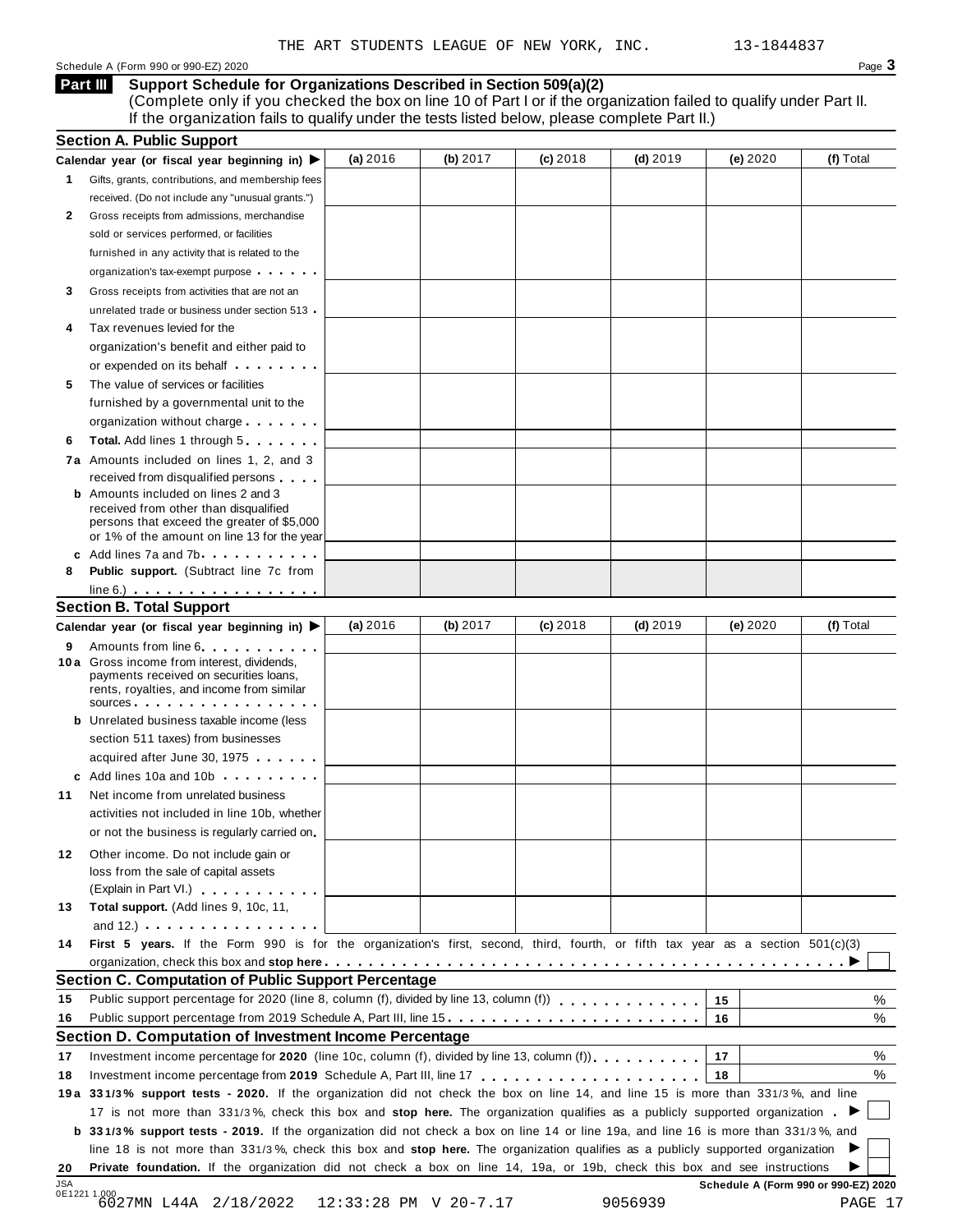**Yes No**

**2**

**3a**

**3b**

**3c**

**4a**

**4b**

**4c**

**5a**

**5b 5c**

**6**

**7**

**8**

**9a**

**9b**

**9c**

**10a**

### **Part IV Supporting Organizations**

(Complete only if you checked a box in line 12 on Part I. If you checked box 12a, Part I, complete Sections A and B. If you checked box 12b, Part I, complete Sections A and C. If you checked box 12c, Part I, complete Sections A, D, and E. If you checked box 12d, Part I, complete Sections A and D, and complete Part V.)

### **Section A. All Supporting Organizations**

- **1** Are all of the organization's supported organizations listed by name in the organization's governing documents? *If "No," describe in Part VI how the supported organizations are designated. If designated by class or purpose, describe the designation. If historic and continuing relationship, explain.* **1**
- **2** Did the organization have any supported organization that does not have an IRS determination of status under section 509(a)(1) or (2)? *If"Yes," explain in Part VI how the organization determined that the supported organization was described in section 509(a)(1) or (2).*
- **3 a** Did the organization have a supported organization described in section 501(c)(4), (5), or (6)? *If "Yes," answer lines 3b and 3c below.*
- **b** Did the organization confirm that each supported organization qualified under section 501(c)(4), (5), or (6) and | satisfied the public support tests under section 509(a)(2)? *If "Yes," describe in Part VI when and how the organization made the determination.*
- **c** Did the organization ensure that all support to such organizations was used exclusively for section 170(c)(2)(B) purposes? *If"Yes," explain in Part VI what controls the organization put in place to ensure such use.*
- **4 a** Was any supported organization not organized in the United States ("foreign supported organization")? *If "Yes," and if you checked box 12a or 12b in Part I, answer lines 4b and 4c below.*
- **b** Did the organization have ultimate control and discretion in deciding whether to make grants to the foreign | supported organization? *If "Yes," describe in Part VI how the organization had such control and discretion despite being controlled or supervised by or in connection with its supported organizations.*
- **c** Did the organization support any foreign supported organization that does not have an IRS determination | under sections 501(c)(3) and 509(a)(1) or (2)? *If "Yes," explain in Part VI what controls the organization used to ensure that all support to the foreign supported organization was used exclusively for section 170(c)(2)(B) purposes.*
- **5 a** Did the organization add, substitute, or remove any supported organizations during the tax year? *If "Yes,"* answer lines 5b and 5c below (if applicable). Also, provide detail in Part VI, including (i) the names and EIN *numbers of the supported organizations added, substituted, or removed; (ii) the reasons for each such action;* (iii) the authority under the organization's organizing document authorizing such action; and (iv) how the action *was accomplished (such as by amendment to the organizing document).*
- **b Type I or Type II only.** Was any added or substituted supported organization part of a class already designated in the organization's organizing document?
- **c Substitutions only.** Was the substitution the result of an event beyond the organization's control?
- **6** Did the organization provide support (whether in the form of grants or the provision of services or facilities) to anyone other than (i) its supported organizations, (ii) individuals that are part of the charitable class benefited by one or more of its supported organizations, or (iii) other supporting organizations that also support or benefit one or more of the filing organization's supported organizations? *If"Yes," provide detail in Part VI.*
- **7** Did the organization provide a grant, loan, compensation, or other similar payment to a substantial contributor (as defined in section 4958(c)(3)(C)), a family member of a substantial contributor, or a 35% controlled entity with regard to a substantial contributor? *If"Yes," complete Part I of Schedule L (Form 990 or 990-EZ).*
- **8** Did the organization make a loan to a disqualified person (as defined in section 4958) not described in line 7? *If "Yes," complete Part I of Schedule L (Form 990 or 990-EZ).*
- **9a** Was the organization controlled directly or indirectly at any time during the tax year by one or more | disqualified persons, as defined in section 4946 (other than foundation managers and organizations described in section 509(a)(1) or (2))? *If"Yes," provide detail in Part VI.*
- **b** Did one or more disqualified persons (as defined in line 9a) hold a controlling interest in any entity in which | the supporting organization had an interest? *If"Yes," provide detail in Part VI.*
- **c** Did a disqualified person (as defined in line 9a) have an ownership interest in, or derive any personal benefit from, assets in which the supporting organization also had an interest? *If"Yes," provide detail in Part VI.*
- **10a** Was the organization subject to the excess business holdings rules of section 4943 because of section | 4943(f) (regarding certain Type II supporting organizations, and all Type III non-functionally integrated supporting organizations)? *If"Yes," answer line 10b below.*
	- **b** Did the organization have any excess business holdings in the tax year? *(Use Schedule C, Form 4720, to determine whether the organization had excess business holdings.)*

0E1229 1.010

**10b** JSA **Schedule A (Form 990 or 990-EZ) 2020**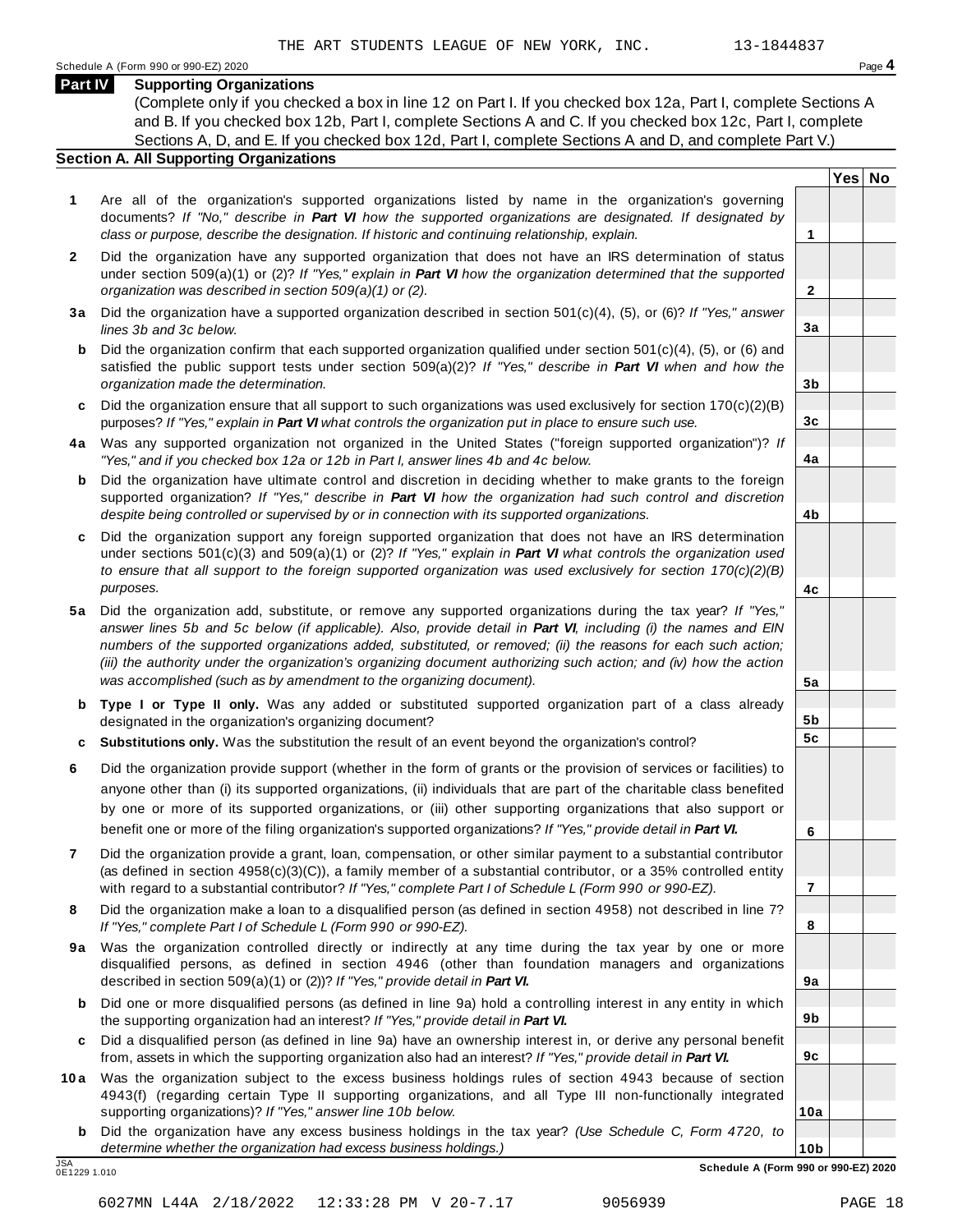**11b**

**11c**

**2**

| Schedule A (Form 990 or 990-EZ) 2020                                                                             |     |      | Page 5 |
|------------------------------------------------------------------------------------------------------------------|-----|------|--------|
| <b>Supporting Organizations (continued)</b><br><b>Part IV</b>                                                    |     |      |        |
|                                                                                                                  |     | Yesl | No     |
| Has the organization accepted a gift or contribution from any of the following persons?<br>11                    |     |      |        |
| a A person who directly or indirectly controls, either alone or together with persons described in lines 11b and |     |      |        |
| 11c below, the governing body of a supported organization?                                                       | 11a |      |        |

- A family member of a person described in line 11a above? **b**
- A 35% controlled entity of a person described in line 11a or 11b above? *If"Yes" to line 11a, 11b, or 11c, provide* **c** *detail in Part VI.*

### **Section B. Type I Supporting Organizations**

|              |                                                                                                                                                                                                                                                                                                                                                                                                                                                                                                                                                                                                                                                             | Yes∣ |  |
|--------------|-------------------------------------------------------------------------------------------------------------------------------------------------------------------------------------------------------------------------------------------------------------------------------------------------------------------------------------------------------------------------------------------------------------------------------------------------------------------------------------------------------------------------------------------------------------------------------------------------------------------------------------------------------------|------|--|
|              | Did the governing body, members of the governing body, officers acting in their official capacity, or membership of one or<br>more supported organizations have the power to regularly appoint or elect at least a majority of the organization's officers,<br>directors, or trustees at all times during the tax year? If "No," describe in <b>Part VI</b> how the supported organization(s)<br>effectively operated, supervised, or controlled the organization's activities. If the organization had more than one supported<br>organization, describe how the powers to appoint and/or remove officers, directors, or trustees were allocated among the |      |  |
|              | supported organizations and what conditions or restrictions, if any, applied to such powers during the tax year.                                                                                                                                                                                                                                                                                                                                                                                                                                                                                                                                            |      |  |
| $\mathbf{2}$ | Did the organization operate for the benefit of any supported organization other than the supported<br>organization(s) that operated, supervised, or controlled the supporting organization? If "Yes," explain in Part<br><b>VI</b> how providing such benefit carried out the purposes of the supported organization(s) that operated,                                                                                                                                                                                                                                                                                                                     |      |  |

### **Section C. Type II Supporting Organizations**

*supervised, or controlled the supporting organization.*

**Yes No 1** Were a majority of the organization's directors or trustees during the tax year also a majority of the directors or trustees of each of the organization's supported organization(s)? *If"No," describe in Part VI how control or management of the supporting organization was vested in the same persons that controlled or managed the supported organization(s).*

### **Section D. All Type III Supporting Organizations**

|                |                                                                                                                                                                                                                                                                                                                                                                                                                                                                             |  | Yes⊺ |  |  |  |
|----------------|-----------------------------------------------------------------------------------------------------------------------------------------------------------------------------------------------------------------------------------------------------------------------------------------------------------------------------------------------------------------------------------------------------------------------------------------------------------------------------|--|------|--|--|--|
|                | Did the organization provide to each of its supported organizations, by the last day of the fifth month of the<br>organization's tax year, (i) a written notice describing the type and amount of support provided during the prior<br>tax year, (ii) a copy of the Form 990 that was most recently filed as of the date of notification, and (iii) copies of<br>the organization's governing documents in effect on the date of notification, to the extent not previously |  |      |  |  |  |
|                | provided?                                                                                                                                                                                                                                                                                                                                                                                                                                                                   |  |      |  |  |  |
| $\overline{2}$ | Were any of the organization's officers, directors, or trustees either (i) appointed or elected by the supported<br>organization(s) or (ii) serving on the governing body of a supported organization? If "No," explain in <b>Part VI</b> how                                                                                                                                                                                                                               |  |      |  |  |  |
|                | the organization maintained a close and continuous working relationship with the supported organization(s).                                                                                                                                                                                                                                                                                                                                                                 |  |      |  |  |  |
| 3              | By reason of the relationship described in line 2, above, did the organization's supported organizations have<br>a significant voice in the organization's investment policies and in directing the use of the organization's<br>income or assets at all times during the tax year? If "Yes," describe in Part VI the role the organization's                                                                                                                               |  |      |  |  |  |
|                | supported organizations played in this regard.                                                                                                                                                                                                                                                                                                                                                                                                                              |  |      |  |  |  |

### **Section E. Type III Functionally Integrated Supporting Organizations**

|   | Check the box next to the method that the organization used to satisfy the Integral Part Test during the year (see instructions). |  |  |  |
|---|-----------------------------------------------------------------------------------------------------------------------------------|--|--|--|
|   | The organization satisfied the Activities Test. Complete line 2 below.                                                            |  |  |  |
| b | The organization is the parent of each of its supported organizations. Complete line 3 below.                                     |  |  |  |
|   | The organization supported a governmental entity. Describe in Part VI how you supported a governmental entity (see instructions). |  |  |  |
|   |                                                                                                                                   |  |  |  |
|   | Activities Test. Answer lines 2a and 2b below.                                                                                    |  |  |  |

|   | AUUULUG TG3L <b>AUSWGI IIIIG3 40 011U 40 DGIUW.</b>                                                                                                                                                                                                                                                                                                                                                                                                              |    |  |
|---|------------------------------------------------------------------------------------------------------------------------------------------------------------------------------------------------------------------------------------------------------------------------------------------------------------------------------------------------------------------------------------------------------------------------------------------------------------------|----|--|
| a | Did substantially all of the organization's activities during the tax year directly further the exempt purposes of<br>the supported organization(s) to which the organization was responsive? If "Yes," then in <b>Part VI identify</b><br>those supported organizations and explain how these activities directly furthered their exempt purposes.<br>how the organization was responsive to those supported organizations, and how the organization determined |    |  |
|   | that these activities constituted substantially all of its activities.                                                                                                                                                                                                                                                                                                                                                                                           | 2a |  |
| b | Did the activities described in line 2a, above, constitute activities that, but for the organization's involvement,<br>one or more of the organization's supported organization(s) would have been engaged in? If "Yes," explain in<br>Part VI the reasons for the organization's position that its supported organization(s) would have engaged in<br>these activities but for the organization's involvement.                                                  | 2b |  |
| 3 | Parent of Supported Organizations. Answer lines 3a and 3b below.                                                                                                                                                                                                                                                                                                                                                                                                 |    |  |
| a | Did the organization have the power to regularly appoint or elect a majority of the officers, directors, or                                                                                                                                                                                                                                                                                                                                                      |    |  |
|   | trustees of each of the supported organizations? If "Yes" or "No," provide details in Part VI.                                                                                                                                                                                                                                                                                                                                                                   | 3a |  |
| b | Did the organization exercise a substantial degree of direction over the policies, programs, and activities of each                                                                                                                                                                                                                                                                                                                                              |    |  |
|   | of its supported organizations? If "Yes," describe in Part VI the role played by the organization in this regard.                                                                                                                                                                                                                                                                                                                                                | 3b |  |

**1**

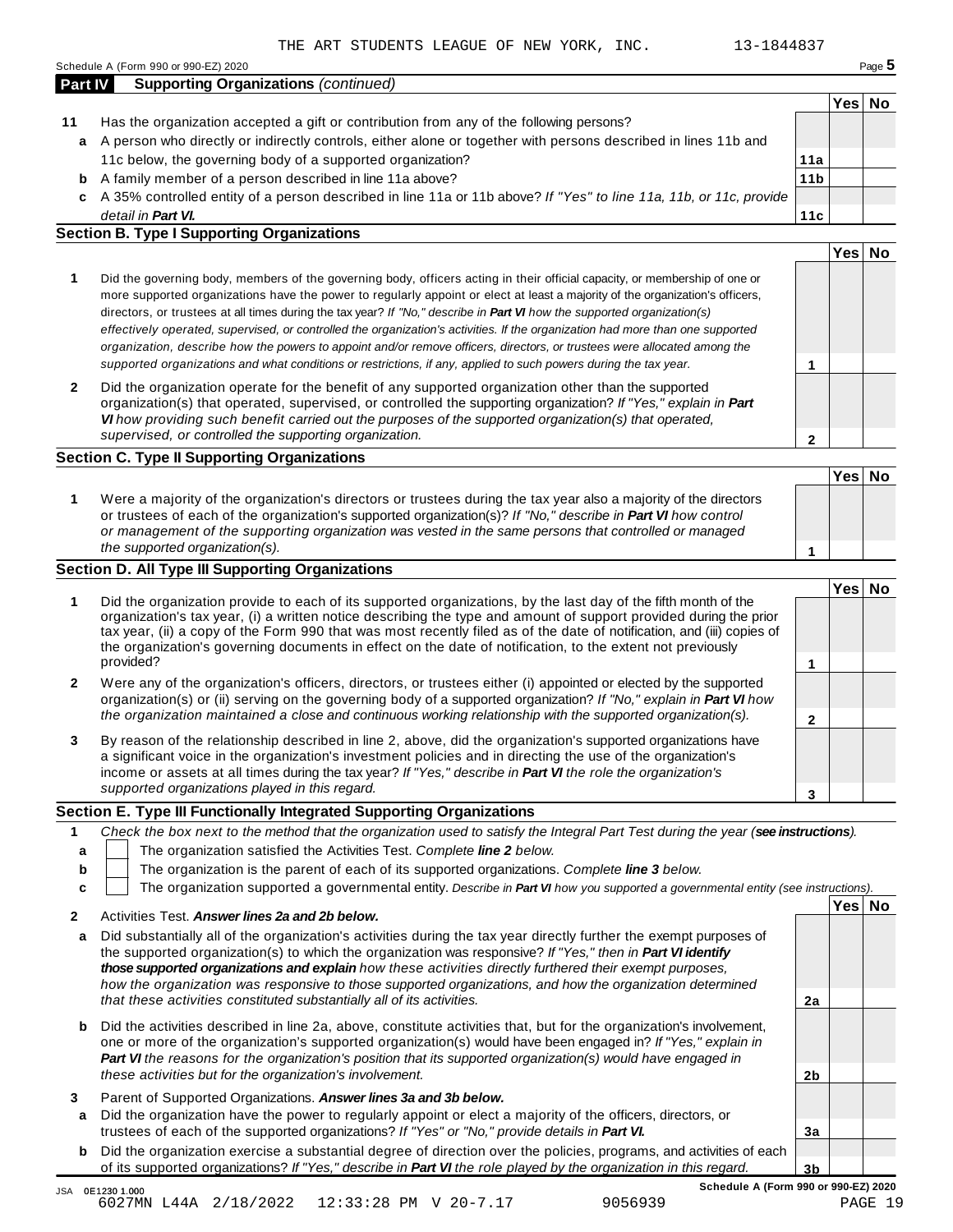Schedule <sup>A</sup> (Form <sup>990</sup> or 990-EZ) <sup>2020</sup> Page **6 Part V Type III Non-Functionally Integrated 509(a)(3) Supporting Organizations 1** Check here if the organization satisfied the Integral Part Test as a qualifying trust on Nov. 20, 1970 (*explain in Part VI*). **See instructions.** All other Type III non-functionally integrated supporting organizations must complete Sections A through E. (B) Current Year **Section <sup>A</sup> - Adjusted Net Income** (A) Prior Year (optional) **1** Net short-term capital gain **1 1 2 3 4 5 2** Recoveries of prior-year distributions **3** Other gross income (see instructions) **4** Add lines 1 through 3. **5** Depreciation and depletion **6** Portion of operating expenses paid or incurred for production or collection of gross income or for management, conservation, or maintenance of property held for production of income (see instructions) **6 7** Other expenses (see instructions) **7 8 Adjusted Net Income** (subtract lines 5, 6, and 7 from line 4) **8** (B) Current Year **Section <sup>B</sup> - Minimum Asset Amount** (A) Prior Year (optional) **1** Aggregate fair market value of all non-exempt-use assets (see instructions for short tax year or assets held for part of year): **a** Average monthly value of securities **1a 1a 1b 1c 1d 1e b** Average monthly cash balances **c** Fair market value of other non-exempt-use assets **d Total** (add lines 1a, 1b, and 1c) **e Discount** claimed for blockage or other factors (*explain in detail in Part VI*): **2** Acquisition indebtedness applicable to non-exempt-use assets **2 3 4 5 6 7 8 3** Subtract line 2 from line 1d. **4** Cash deemed held for exempt use. Enter 0.015 of line 3 (for greater amount, see instructions). **5** Net value of non-exempt-use assets (subtract line 4 from line 3) **6** Multiply line 5 by 0.035. **7** Recoveries of prior-year distributions **8 Minimum Asset Amount** (add line 7 to line 6) **Section C -** Distributable Amount **Current Year** Current Year **Current Year** Current Year **Current Year 1** Adjusted net income for prior year (from Section A, line 8, column A) **1 2 3 4 5 2** Enter 0.85 of line 1. **3** Minimum asset amount for prior year (from Section B, line 8, column A) **4** Enter greater of line 2 or line 3. **5** Income tax imposed in prior year **6 Distributable Amount.** Subtract line 5 from line 4, unless subject to

emergency temporary reduction (see instructions).

**7** Check here if the current year is the organization's first as a non-functionally integrated Type III supporting organization (see instructions).

**Schedule A (Form 990 or 990-EZ) 2020**

0E1231 1.000

**6**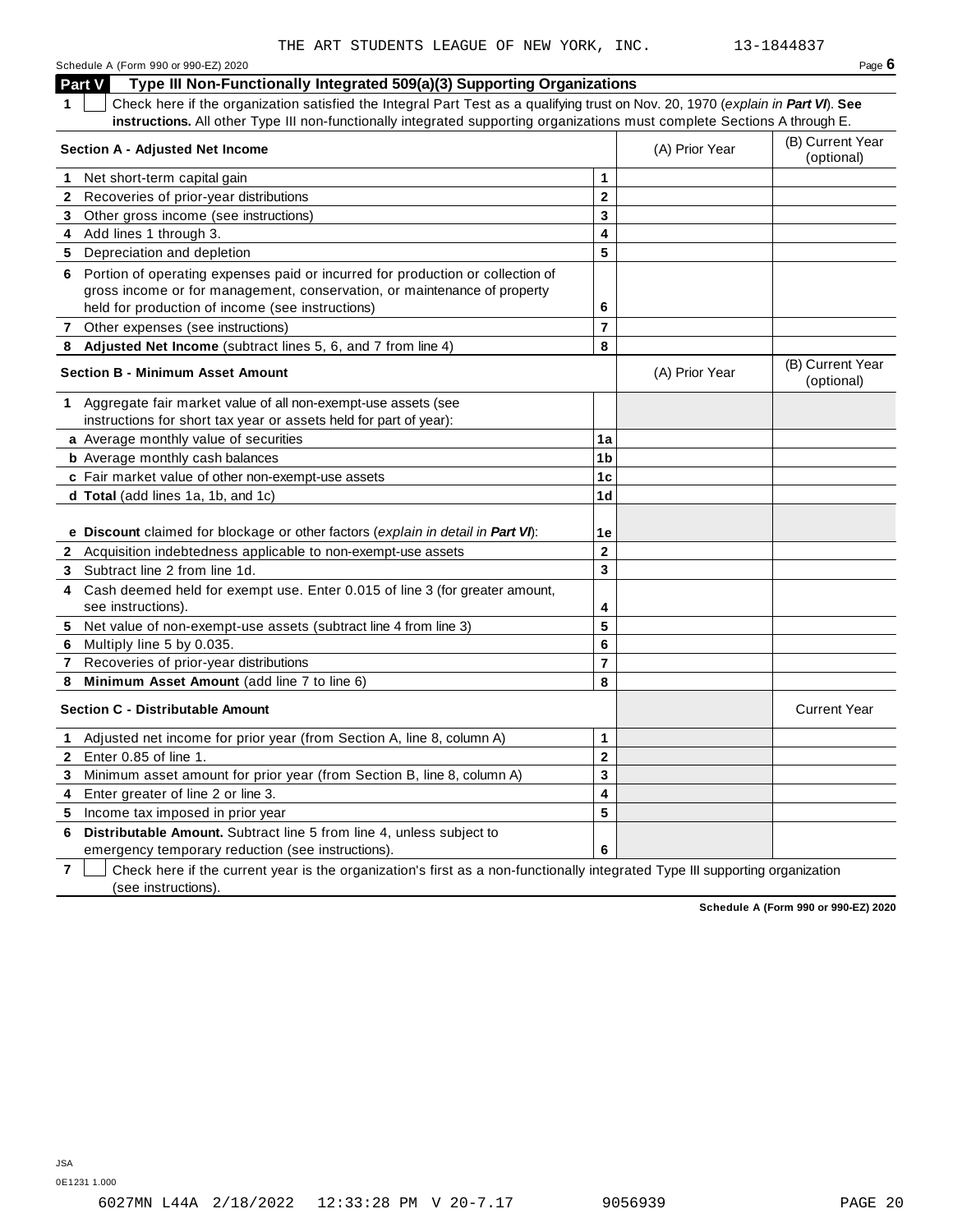|               | Schedule A (Form 990 or 990-EZ) 2020                                                                    |                                    |                                                       |                | Page 7                                           |
|---------------|---------------------------------------------------------------------------------------------------------|------------------------------------|-------------------------------------------------------|----------------|--------------------------------------------------|
| <b>Part V</b> | Type III Non-Functionally Integrated 509(a)(3) Supporting Organizations (continued)                     |                                    |                                                       |                |                                                  |
|               | <b>Section D - Distributions</b>                                                                        |                                    |                                                       |                | <b>Current Year</b>                              |
| 1             | Amounts paid to supported organizations to accomplish exempt purposes                                   |                                    |                                                       | 1              |                                                  |
| $\mathbf{2}$  | Amounts paid to perform activity that directly furthers exempt purposes of supported                    |                                    |                                                       |                |                                                  |
|               | organizations, in excess of income from activity                                                        |                                    |                                                       | 2              |                                                  |
| 3             | Administrative expenses paid to accomplish exempt purposes of supported organizations                   |                                    |                                                       | 3              |                                                  |
| 4             | Amounts paid to acquire exempt-use assets                                                               |                                    |                                                       | 4              |                                                  |
| 5             | Qualified set-aside amounts (prior IRS approval required - provide details in Part VI)                  |                                    |                                                       | 5              |                                                  |
| 6             | Other distributions (describe in Part VI). See instructions.                                            |                                    |                                                       | 6              |                                                  |
| 7             | Total annual distributions. Add lines 1 through 6.                                                      |                                    |                                                       | $\overline{7}$ |                                                  |
| 8             | Distributions to attentive supported organizations to which the organization is responsive              |                                    |                                                       |                |                                                  |
|               | (provide details in Part VI). See instructions.<br>Distributable amount for 2020 from Section C, line 6 |                                    |                                                       | 8              |                                                  |
| 9             |                                                                                                         |                                    |                                                       | 9              |                                                  |
| 10            | Line 8 amount divided by line 9 amount                                                                  |                                    |                                                       | 10             |                                                  |
|               | Section E - Distribution Allocations (see instructions)                                                 | (i)<br><b>Excess Distributions</b> | (iii)<br><b>Underdistributions</b><br><b>Pre-2020</b> |                | (iii)<br><b>Distributable</b><br>Amount for 2020 |
| 1             | Distributable amount for 2020 from Section C, line 6                                                    |                                    |                                                       |                |                                                  |
| $\mathbf{2}$  | Underdistributions, if any, for years prior to 2020                                                     |                                    |                                                       |                |                                                  |
|               | (reasonable cause required - explain in Part VI). See                                                   |                                    |                                                       |                |                                                  |
|               | instructions.                                                                                           |                                    |                                                       |                |                                                  |
| 3             | Excess distributions carryover, if any, to 2020                                                         |                                    |                                                       |                |                                                  |
| a             | From 2015 $\frac{1}{2}$                                                                                 |                                    |                                                       |                |                                                  |
| b             | From 2016 $\frac{1}{2}$                                                                                 |                                    |                                                       |                |                                                  |
| c             | From 2017 $\frac{1}{2}$                                                                                 |                                    |                                                       |                |                                                  |
| d             | From 2018                                                                                               |                                    |                                                       |                |                                                  |
| е             | From 2019 <b></b>                                                                                       |                                    |                                                       |                |                                                  |
| f             | Total of lines 3a through 3e                                                                            |                                    |                                                       |                |                                                  |
| g             | Applied to underdistributions of prior years                                                            |                                    |                                                       |                |                                                  |
| h             | Applied to 2020 distributable amount                                                                    |                                    |                                                       |                |                                                  |
| j.            | Carryover from 2015 not applied (see instructions)                                                      |                                    |                                                       |                |                                                  |
|               | Remainder. Subtract lines 3g, 3h, and 3i from line 3f.                                                  |                                    |                                                       |                |                                                  |
| 4             | Distributions for 2020 from                                                                             |                                    |                                                       |                |                                                  |
|               | Section D, line 7:<br>\$                                                                                |                                    |                                                       |                |                                                  |
| a             | Applied to underdistributions of prior years                                                            |                                    |                                                       |                |                                                  |
| b             | Applied to 2020 distributable amount                                                                    |                                    |                                                       |                |                                                  |
| c             | Remainder. Subtract lines 4a and 4b from line 4.                                                        |                                    |                                                       |                |                                                  |
| 5             | Remaining underdistributions for years prior to 2020, if                                                |                                    |                                                       |                |                                                  |
|               | any. Subtract lines 3g and 4a from line 2. For result                                                   |                                    |                                                       |                |                                                  |
|               | greater than zero, explain in Part VI. See instructions.                                                |                                    |                                                       |                |                                                  |
| 6             | Remaining underdistributions for 2020. Subtract lines 3h                                                |                                    |                                                       |                |                                                  |
|               | and 4b from line 1. For result greater than zero, explain in                                            |                                    |                                                       |                |                                                  |
|               | <b>Part VI.</b> See instructions.                                                                       |                                    |                                                       |                |                                                  |
| 7             | Excess distributions carryover to 2021. Add lines 3j                                                    |                                    |                                                       |                |                                                  |
|               | and 4c.<br>Breakdown of line 7:                                                                         |                                    |                                                       |                |                                                  |
| 8             |                                                                                                         |                                    |                                                       |                |                                                  |
| a             | Excess from 2016                                                                                        |                                    |                                                       |                |                                                  |
| b             | Excess from 2017                                                                                        |                                    |                                                       |                |                                                  |
| c             | Excess from 2018                                                                                        |                                    |                                                       |                |                                                  |
| d             | Excess from 2019                                                                                        |                                    |                                                       |                |                                                  |
| е             | Excess from 2020                                                                                        |                                    |                                                       |                | Schodule A (Form 000 or 000 F7) 2020             |

**Schedule A (Form 990 or 990-EZ) 2020**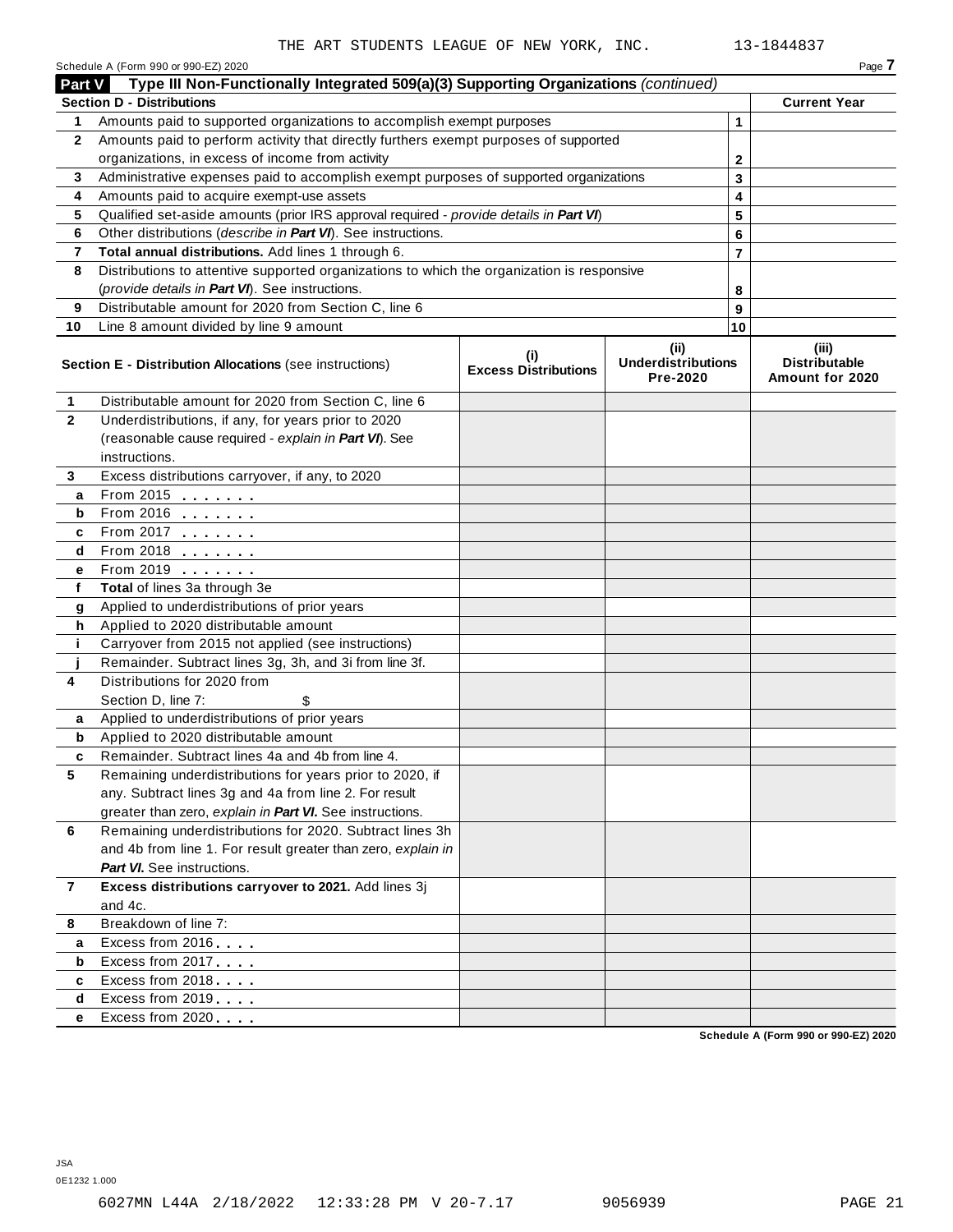Schedule <sup>A</sup> (Form <sup>990</sup> or 990-EZ) <sup>2020</sup> Page **8**

| Part VI | Supplemental Information. Provide the explanations required by Part II, line 10; Part II, line 17a or 17b; Part        |
|---------|------------------------------------------------------------------------------------------------------------------------|
|         | III, line 12; Part IV, Section A, lines 1, 2, 3b, 3c, 4b, 4c, 5a, 6, 9a, 9b, 9c, 11a, 11b, and 11c; Part IV, Section   |
|         | B, lines 1 and 2; Part IV, Section C, line 1; Part IV, Section D, lines 2 and 3; Part IV, Section E, lines 1c, 2a, 2b, |
|         | 3a and 3b; Part V, line 1; Part V, Section B, line 1e; Part V, Section D, lines 5, 6, and 8; and Part V, Section E,    |
|         | lines 2, 5, and 6. Also complete this part for any additional information. (See instructions.)                         |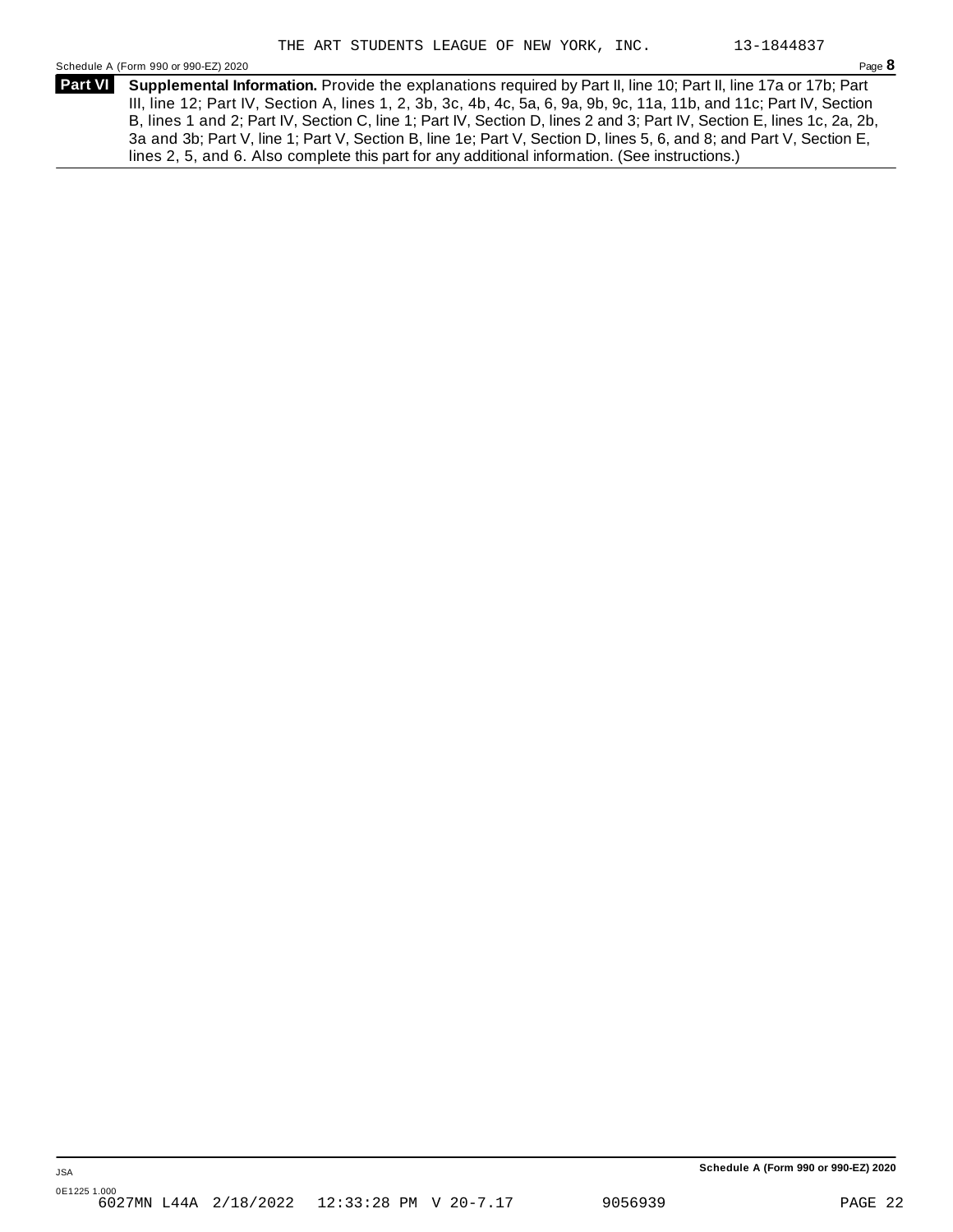|            | <b>SCHEDULE D</b> |  |
|------------|-------------------|--|
| (Form 990) |                   |  |

I

# Supplemental Financial Statements<br>
Complete if the organization answered "Yes" on Form 990,<br>
Part IV, line 6, 7, 8, 9, 10, 11a, 11b, 11c, 11d, 11e, 11f, 12a, or 12b.<br>
Attach to Form 990.<br>
2020<br>
Open to Public

Department of the Treasury **I Contained Britach to Form 990. Attach to Form 990. Contained by the International Section** 

|                |                 | Department of the Treasury                               |                                                                                                                                                                                                                                                                                                                                                                                     | Attach to Form 990.                                                    |                                                    | <b>Open to Public</b>           |
|----------------|-----------------|----------------------------------------------------------|-------------------------------------------------------------------------------------------------------------------------------------------------------------------------------------------------------------------------------------------------------------------------------------------------------------------------------------------------------------------------------------|------------------------------------------------------------------------|----------------------------------------------------|---------------------------------|
|                |                 | <b>Internal Revenue Service</b>                          |                                                                                                                                                                                                                                                                                                                                                                                     | Go to www.irs.gov/Form990 for instructions and the latest information. |                                                    | <b>Inspection</b>               |
|                |                 | Name of the organization                                 |                                                                                                                                                                                                                                                                                                                                                                                     |                                                                        | <b>Employer identification number</b>              |                                 |
|                |                 |                                                          | THE ART STUDENTS LEAGUE OF NEW YORK, INC.                                                                                                                                                                                                                                                                                                                                           |                                                                        | 13-1844837                                         |                                 |
| Part I         |                 |                                                          | Organizations Maintaining Donor Advised Funds or Other Similar Funds or Accounts.                                                                                                                                                                                                                                                                                                   |                                                                        |                                                    |                                 |
|                |                 |                                                          | Complete if the organization answered "Yes" on Form 990, Part IV, line 6.                                                                                                                                                                                                                                                                                                           |                                                                        |                                                    |                                 |
|                |                 |                                                          |                                                                                                                                                                                                                                                                                                                                                                                     | (a) Donor advised funds                                                | (b) Funds and other accounts                       |                                 |
| 1              |                 |                                                          | Total number at end of year manufacturers and the Total number                                                                                                                                                                                                                                                                                                                      |                                                                        |                                                    |                                 |
| 2              |                 |                                                          | Aggregate value of contributions to (during year)                                                                                                                                                                                                                                                                                                                                   |                                                                        |                                                    |                                 |
| 3              |                 |                                                          | Aggregate value of grants from (during year)                                                                                                                                                                                                                                                                                                                                        |                                                                        |                                                    |                                 |
| 4              |                 |                                                          | Aggregate value at end of year                                                                                                                                                                                                                                                                                                                                                      |                                                                        |                                                    |                                 |
| 5              |                 |                                                          | Did the organization inform all donors and donor advisors in writing that the assets held in donor advised                                                                                                                                                                                                                                                                          |                                                                        |                                                    |                                 |
|                |                 |                                                          | funds are the organization's property, subject to the organization's exclusive legal control?                                                                                                                                                                                                                                                                                       |                                                                        |                                                    | Yes<br>No                       |
| 6              |                 |                                                          | Did the organization inform all grantees, donors, and donor advisors in writing that grant funds can be used                                                                                                                                                                                                                                                                        |                                                                        |                                                    |                                 |
|                |                 |                                                          | only for charitable purposes and not for the benefit of the donor or donor advisor, or for any other purpose                                                                                                                                                                                                                                                                        |                                                                        |                                                    |                                 |
|                |                 |                                                          |                                                                                                                                                                                                                                                                                                                                                                                     |                                                                        |                                                    | Yes<br>No                       |
| <b>Part II</b> |                 |                                                          | <b>Conservation Easements.</b>                                                                                                                                                                                                                                                                                                                                                      |                                                                        |                                                    |                                 |
|                |                 |                                                          | Complete if the organization answered "Yes" on Form 990, Part IV, line 7.                                                                                                                                                                                                                                                                                                           |                                                                        |                                                    |                                 |
| 1              |                 |                                                          | Purpose(s) of conservation easements held by the organization (check all that apply).                                                                                                                                                                                                                                                                                               |                                                                        |                                                    |                                 |
|                |                 |                                                          | Preservation of land for public use (for example, recreation or education)                                                                                                                                                                                                                                                                                                          |                                                                        | Preservation of a historically important land area |                                 |
|                |                 |                                                          | Protection of natural habitat                                                                                                                                                                                                                                                                                                                                                       |                                                                        | Preservation of a certified historic structure     |                                 |
|                |                 |                                                          | Preservation of open space                                                                                                                                                                                                                                                                                                                                                          |                                                                        |                                                    |                                 |
| 2              |                 |                                                          | Complete lines 2a through 2d if the organization held a qualified conservation contribution in the form of a conservation                                                                                                                                                                                                                                                           |                                                                        |                                                    |                                 |
|                |                 |                                                          | easement on the last day of the tax year.                                                                                                                                                                                                                                                                                                                                           |                                                                        |                                                    | Held at the End of the Tax Year |
| a              |                 |                                                          |                                                                                                                                                                                                                                                                                                                                                                                     |                                                                        | 2a                                                 |                                 |
| b              |                 |                                                          | Total acreage restricted by conservation easements                                                                                                                                                                                                                                                                                                                                  |                                                                        | 2b                                                 |                                 |
| c              |                 |                                                          | Number of conservation easements on a certified historic structure included in (a)                                                                                                                                                                                                                                                                                                  |                                                                        | 2c                                                 |                                 |
| d              |                 |                                                          | Number of conservation easements included in (c) acquired after 7/25/06, and not on a                                                                                                                                                                                                                                                                                               |                                                                        |                                                    |                                 |
|                |                 |                                                          |                                                                                                                                                                                                                                                                                                                                                                                     |                                                                        | 2d                                                 |                                 |
| 3              |                 |                                                          | Number of conservation easements modified, transferred, released, extinguished, or terminated by the organization during the                                                                                                                                                                                                                                                        |                                                                        |                                                    |                                 |
|                |                 |                                                          |                                                                                                                                                                                                                                                                                                                                                                                     |                                                                        |                                                    |                                 |
| 4              |                 | tax year $\triangleright$ $\_\_\_\_\_\_\_\_\_\_\_\_\_\_$ |                                                                                                                                                                                                                                                                                                                                                                                     |                                                                        |                                                    |                                 |
| 5              |                 |                                                          | Number of states where property subject to conservation easement is located $\blacktriangleright$ ______                                                                                                                                                                                                                                                                            |                                                                        |                                                    |                                 |
|                |                 |                                                          | Does the organization have a written policy regarding the periodic monitoring, inspection, handling of                                                                                                                                                                                                                                                                              |                                                                        |                                                    |                                 |
|                |                 |                                                          |                                                                                                                                                                                                                                                                                                                                                                                     |                                                                        |                                                    | <b>Yes</b><br>No                |
| 6              |                 |                                                          | Staff and volunteer hours devoted to monitoring, inspecting, handling of violations, and enforcing conservation easements during the year                                                                                                                                                                                                                                           |                                                                        |                                                    |                                 |
|                |                 |                                                          |                                                                                                                                                                                                                                                                                                                                                                                     |                                                                        |                                                    |                                 |
| 7              |                 |                                                          | Amount of expenses incurred in monitoring, inspecting, handling of violations, and enforcing conservation easements during the year                                                                                                                                                                                                                                                 |                                                                        |                                                    |                                 |
|                | ▶\$             |                                                          |                                                                                                                                                                                                                                                                                                                                                                                     |                                                                        |                                                    |                                 |
| 8              |                 |                                                          | Does each conservation easement reported on line 2(d) above satisfy the requirements of section 170(h)(4)(B)(i)                                                                                                                                                                                                                                                                     |                                                                        |                                                    |                                 |
|                |                 |                                                          |                                                                                                                                                                                                                                                                                                                                                                                     |                                                                        |                                                    | <b>No</b><br>Yes                |
| 9              |                 |                                                          | In Part XIII, describe how the organization reports conservation easements in its revenue and expense statement and                                                                                                                                                                                                                                                                 |                                                                        |                                                    |                                 |
|                |                 |                                                          | balance sheet, and include, if applicable, the text of the footnote to the organization's financial statements that describes the                                                                                                                                                                                                                                                   |                                                                        |                                                    |                                 |
|                |                 |                                                          | organization's accounting for conservation easements.<br>Organizations Maintaining Collections of Art, Historical Treasures, or Other Similar Assets.                                                                                                                                                                                                                               |                                                                        |                                                    |                                 |
|                | <b>Part III</b> |                                                          | Complete if the organization answered "Yes" on Form 990, Part IV, line 8.                                                                                                                                                                                                                                                                                                           |                                                                        |                                                    |                                 |
|                |                 |                                                          |                                                                                                                                                                                                                                                                                                                                                                                     |                                                                        |                                                    |                                 |
| 1a             |                 |                                                          | If the organization elected, as permitted under FASB ASC 958, not to report in its revenue statement and balance sheet works<br>of art, historical treasures, or other similar assets held for public exhibition, education, or research in furtherance of public<br>service, provide in Part XIII the text of the footnote to its financial statements that describes these items. |                                                                        |                                                    |                                 |
| b              |                 |                                                          | If the organization elected, as permitted under FASB ASC 958, to report in its revenue statement and balance sheet works of                                                                                                                                                                                                                                                         |                                                                        |                                                    |                                 |
|                |                 |                                                          | art, historical treasures, or other similar assets held for public exhibition, education, or research in furtherance of public service,<br>provide the following amounts relating to these items:                                                                                                                                                                                   |                                                                        |                                                    |                                 |
|                |                 |                                                          | (i) Revenue included on Form 990, Part VIII, line $1, \ldots, \ldots, \ldots, \ldots, \ldots, \ldots, \ldots, \ldots, \ldots$                                                                                                                                                                                                                                                       |                                                                        |                                                    | $\triangleright$ \$             |
|                |                 |                                                          |                                                                                                                                                                                                                                                                                                                                                                                     |                                                                        |                                                    | $\triangleright$ \$             |
| 2              |                 |                                                          | If the organization received or held works of art, historical treasures, or other similar assets for financial gain, provide the                                                                                                                                                                                                                                                    |                                                                        |                                                    |                                 |
|                |                 |                                                          | following amounts required to be reported under FASB ASC 958 relating to these items:                                                                                                                                                                                                                                                                                               |                                                                        |                                                    |                                 |
| а              |                 |                                                          |                                                                                                                                                                                                                                                                                                                                                                                     |                                                                        |                                                    | $\triangleright$ \$             |
| b              |                 |                                                          | Assets included in Form 990, Part $X_1, \ldots, X_n, \ldots, X_n, \ldots, X_n, \ldots, X_n, \ldots, \ldots, \ldots, \ldots, \blacktriangleright \$$                                                                                                                                                                                                                                 |                                                                        |                                                    |                                 |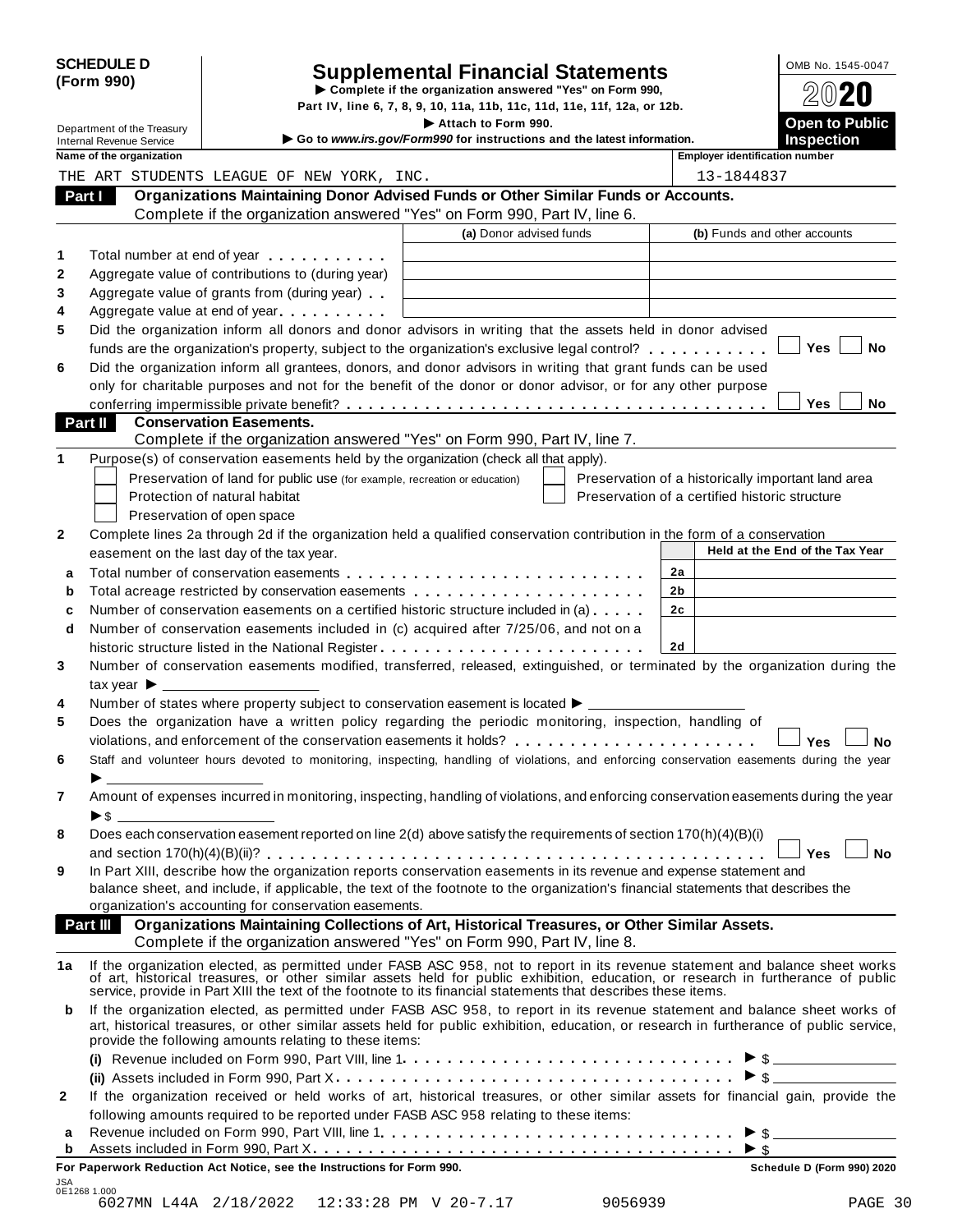THE ART STUDENTS LEAGUE OF NEW YORK, INC. 13-1844837

|        |                                                                                                                                                                                                                                | THE ART STUDENTS LEAGUE OF NEW YORK, INC. |                 |                          |           | $13 - 184483/$       |                     |              |             |  |
|--------|--------------------------------------------------------------------------------------------------------------------------------------------------------------------------------------------------------------------------------|-------------------------------------------|-----------------|--------------------------|-----------|----------------------|---------------------|--------------|-------------|--|
|        | Schedule D (Form 990) 2020                                                                                                                                                                                                     |                                           |                 |                          |           |                      |                     |              | Page 2      |  |
|        | Organizations Maintaining Collections of Art, Historical Treasures, or Other Similar Assets (continued)<br>Part III                                                                                                            |                                           |                 |                          |           |                      |                     |              |             |  |
| 3      | Using the organization's acquisition, accession, and other records, check any of the following that make significant use of its                                                                                                |                                           |                 |                          |           |                      |                     |              |             |  |
|        | collection items (check all that apply):<br>Χ<br>Public exhibition                                                                                                                                                             |                                           |                 |                          |           |                      |                     |              |             |  |
| a      | Χ                                                                                                                                                                                                                              |                                           | Χ<br>d<br>Other | Loan or exchange program |           |                      |                     |              |             |  |
| b      | Scholarly research<br>Preservation for future generations<br>X                                                                                                                                                                 |                                           | е               |                          |           |                      |                     |              |             |  |
| c<br>4 | Provide a description of the organization's collections and explain how they further the organization's exempt purpose in Part                                                                                                 |                                           |                 |                          |           |                      |                     |              |             |  |
|        | XIII.                                                                                                                                                                                                                          |                                           |                 |                          |           |                      |                     |              |             |  |
| 5      | During the year, did the organization solicit or receive donations of art, historical treasures, or other similar                                                                                                              |                                           |                 |                          |           |                      |                     |              |             |  |
|        | assets to be sold to raise funds rather than to be maintained as part of the organization's collection?                                                                                                                        |                                           |                 |                          |           |                      | <b>Yes</b>          | $\mathbf{x}$ | No          |  |
|        |                                                                                                                                                                                                                                |                                           |                 |                          |           |                      |                     |              |             |  |
|        | <b>Part IV</b><br><b>Escrow and Custodial Arrangements.</b><br>Complete if the organization answered "Yes" on Form 990, Part IV, line 9, or reported an amount on Form<br>990, Part X, line 21.                                |                                           |                 |                          |           |                      |                     |              |             |  |
|        | 1a Is the organization an agent, trustee, custodian or other intermediary for contributions or other assets not                                                                                                                |                                           |                 |                          |           |                      |                     |              |             |  |
|        |                                                                                                                                                                                                                                |                                           |                 |                          |           |                      | <b>Yes</b>          |              | <b>No</b>   |  |
| b      | If "Yes," explain the arrangement in Part XIII and complete the following table:                                                                                                                                               |                                           |                 |                          |           |                      |                     |              |             |  |
|        |                                                                                                                                                                                                                                |                                           |                 |                          |           | Amount               |                     |              |             |  |
| c      |                                                                                                                                                                                                                                |                                           |                 | 1c                       |           |                      |                     |              |             |  |
| d      |                                                                                                                                                                                                                                |                                           |                 | 1d                       |           |                      |                     |              |             |  |
| e      |                                                                                                                                                                                                                                |                                           |                 | 1е                       |           |                      |                     |              |             |  |
| f      |                                                                                                                                                                                                                                |                                           |                 | 1f                       |           |                      |                     |              |             |  |
| 2a     | Did the organization include an amount on Form 990, Part X, line 21, for escrow or custodial account liability?                                                                                                                |                                           |                 |                          |           |                      | <b>Yes</b>          |              | <b>No</b>   |  |
| b      | If "Yes," explain the arrangement in Part XIII. Check here if the explanation has been provided on Part XIII                                                                                                                   |                                           |                 |                          |           |                      |                     |              |             |  |
|        | <b>Part V</b><br><b>Endowment Funds.</b>                                                                                                                                                                                       |                                           |                 |                          |           |                      |                     |              |             |  |
|        | Complete if the organization answered "Yes" on Form 990, Part IV, line 10.                                                                                                                                                     |                                           |                 |                          |           |                      |                     |              |             |  |
|        |                                                                                                                                                                                                                                | (a) Current year                          | (b) Prior year  | (c) Two years back       |           | (d) Three years back | (e) Four years back |              |             |  |
| 1а     | Beginning of year balance                                                                                                                                                                                                      | 11,621,770.                               | 12,071,770.     | 12,071,770.              |           | 12,701,830.          |                     |              | 12,701,830. |  |
| b      | Contributions                                                                                                                                                                                                                  |                                           |                 |                          |           |                      |                     |              |             |  |
| c      | Net investment earnings, gains,                                                                                                                                                                                                |                                           |                 |                          |           |                      |                     |              |             |  |
|        | and losses                                                                                                                                                                                                                     | 4,827,615.                                | 220,997.        |                          | 120,113.  | 922,165.             |                     |              | 1,362,357.  |  |
| d      | Grants or scholarships                                                                                                                                                                                                         |                                           |                 |                          |           |                      |                     |              |             |  |
| е      | Other expenditures for facilities                                                                                                                                                                                              |                                           |                 |                          |           |                      |                     |              |             |  |
|        | and programs                                                                                                                                                                                                                   | 4,827,615.                                | 670,997.        |                          | 120, 113. | 1,552,225.           |                     |              | 1,362,357.  |  |
|        | Administrative expenses                                                                                                                                                                                                        |                                           |                 |                          |           |                      |                     |              |             |  |
| g      | End of year balance                                                                                                                                                                                                            | 11,621,770.                               | 11,621,770.     | 12,071,770.              |           | 12,071,770.          |                     |              | 12,701,830. |  |
| 2      | Provide the estimated percentage of the current year end balance (line 1g, column (a)) held as:                                                                                                                                |                                           |                 |                          |           |                      |                     |              |             |  |
|        | Board designated or quasi-endowment $\blacktriangleright$                                                                                                                                                                      |                                           | %               |                          |           |                      |                     |              |             |  |
| b      | Permanent endowment ▶ 100.0000 %                                                                                                                                                                                               |                                           |                 |                          |           |                      |                     |              |             |  |
| c      | Term endowment ▶                                                                                                                                                                                                               | $\%$                                      |                 |                          |           |                      |                     |              |             |  |
|        | The percentages on lines 2a, 2b, and 2c should equal 100%.                                                                                                                                                                     |                                           |                 |                          |           |                      |                     |              |             |  |
|        | 3a Are there endowment funds not in the possession of the organization that are held and administered for the                                                                                                                  |                                           |                 |                          |           |                      |                     |              |             |  |
|        | organization by:                                                                                                                                                                                                               |                                           |                 |                          |           |                      |                     | Yes          | No          |  |
|        |                                                                                                                                                                                                                                |                                           |                 |                          |           |                      | 3a(i)               |              | Χ           |  |
|        |                                                                                                                                                                                                                                |                                           |                 |                          |           |                      | 3a(ii)              |              | Χ           |  |
| b      | If "Yes" on line 3a(ii), are the related organizations listed as required on Schedule R?                                                                                                                                       |                                           |                 |                          |           |                      | 3b                  |              |             |  |
| 4      | Describe in Part XIII the intended uses of the organization's endowment funds.                                                                                                                                                 |                                           |                 |                          |           |                      |                     |              |             |  |
|        | Land, Buildings, and Equipment.<br><b>Part VI</b><br>Complete if the organization answered "Yes" on Form 990, Part IV, line 11a. See Form 990, Part X, line 10.                                                                |                                           |                 |                          |           |                      |                     |              |             |  |
|        | Description of property                                                                                                                                                                                                        | (a) Cost or other basis                   |                 | (b) Cost or other basis  |           | (c) Accumulated      | (d) Book value      |              |             |  |
|        |                                                                                                                                                                                                                                | (investment)                              |                 | (other)                  |           | depreciation         |                     |              |             |  |
| 1a     |                                                                                                                                                                                                                                |                                           |                 |                          |           |                      |                     |              |             |  |
| b      | Buildings                                                                                                                                                                                                                      |                                           |                 | 10,813,968.              |           | 6, 287, 100.         |                     | 4,526,867.   |             |  |
|        | Leasehold improvements entitled and the set of the set of the set of the set of the set of the set of the set of the set of the set of the set of the set of the set of the set of the set of the set of the set of the set of |                                           |                 |                          |           |                      |                     |              |             |  |
| d      | Equipment                                                                                                                                                                                                                      |                                           |                 | 2,321,594.               |           | 1,589,213.           |                     | 732,381.     |             |  |
| е      |                                                                                                                                                                                                                                |                                           |                 | 1,192,577.               |           | 255,692.             |                     | 936,885.     |             |  |
|        | Total. Add lines 1a through 1e. (Column (d) must equal Form 990, Part X, column (B), line 10c.)                                                                                                                                |                                           |                 |                          |           |                      |                     | 6, 196, 133. |             |  |

**Schedule D (Form 990) 2020**

JSA 0E1269 1.000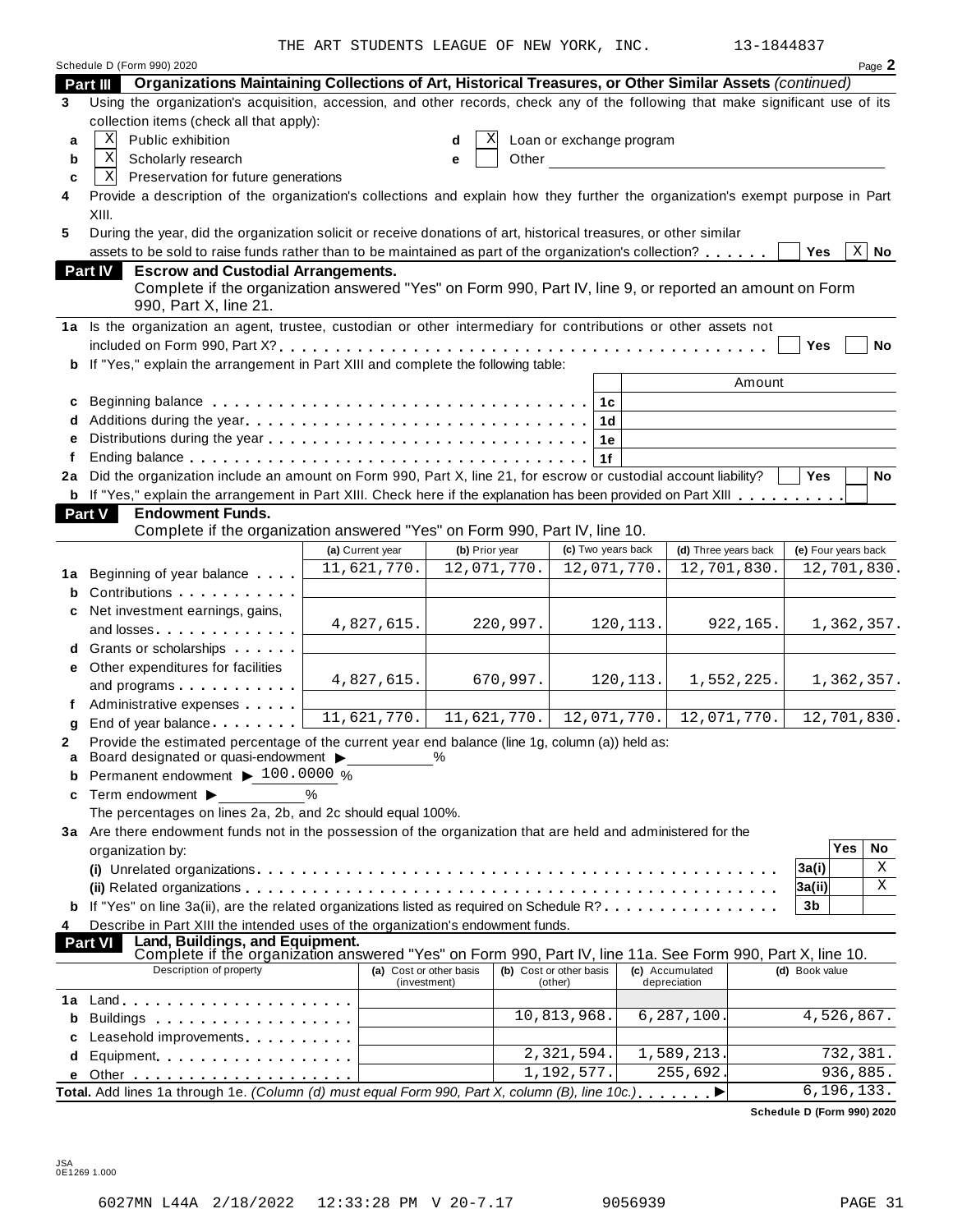| Schedule D (Form 990) 2020 | Page $\bullet$ |
|----------------------------|----------------|
|                            |                |

| Part VII         | <b>Investments - Other Securities.</b><br>Complete if the organization answered "Yes" on Form 990, Part IV, line 11b. See Form 990, Part X, line 12.                                                                                                                                                     |                              |                                                              |                |
|------------------|----------------------------------------------------------------------------------------------------------------------------------------------------------------------------------------------------------------------------------------------------------------------------------------------------------|------------------------------|--------------------------------------------------------------|----------------|
|                  | (a) Description of security or category<br>(including name of security)                                                                                                                                                                                                                                  | (b) Book value               | (c) Method of valuation:<br>Cost or end-of-year market value |                |
|                  | (1) Financial derivatives                                                                                                                                                                                                                                                                                |                              |                                                              |                |
|                  | (2) Closely held equity interests                                                                                                                                                                                                                                                                        |                              |                                                              |                |
| $(3)$ Other $\_$ |                                                                                                                                                                                                                                                                                                          |                              |                                                              |                |
| (A)              |                                                                                                                                                                                                                                                                                                          |                              |                                                              |                |
| (B)              |                                                                                                                                                                                                                                                                                                          |                              |                                                              |                |
| (C)              |                                                                                                                                                                                                                                                                                                          |                              |                                                              |                |
| (D)              |                                                                                                                                                                                                                                                                                                          |                              |                                                              |                |
| (E)              |                                                                                                                                                                                                                                                                                                          |                              |                                                              |                |
| (F)<br>(G)       |                                                                                                                                                                                                                                                                                                          |                              |                                                              |                |
| (H)              |                                                                                                                                                                                                                                                                                                          |                              |                                                              |                |
|                  | Total. (Column (b) must equal Form 990, Part X, col. (B) line 12.) $\blacktriangleright$                                                                                                                                                                                                                 |                              |                                                              |                |
| <b>Part VIII</b> | <b>Investments - Program Related.</b><br>Complete if the organization answered "Yes" on Form 990, Part IV, line 11c. See Form 990, Part X, line 13.                                                                                                                                                      |                              |                                                              |                |
|                  | (a) Description of investment                                                                                                                                                                                                                                                                            | (b) Book value               | (c) Method of valuation:<br>Cost or end-of-year market value |                |
| (1)              |                                                                                                                                                                                                                                                                                                          |                              |                                                              |                |
| (2)              |                                                                                                                                                                                                                                                                                                          |                              |                                                              |                |
| (3)              |                                                                                                                                                                                                                                                                                                          |                              |                                                              |                |
| (4)              |                                                                                                                                                                                                                                                                                                          |                              |                                                              |                |
| (5)              |                                                                                                                                                                                                                                                                                                          |                              |                                                              |                |
| (6)              |                                                                                                                                                                                                                                                                                                          |                              |                                                              |                |
| (7)              |                                                                                                                                                                                                                                                                                                          |                              |                                                              |                |
| (8)              |                                                                                                                                                                                                                                                                                                          |                              |                                                              |                |
| (9)              |                                                                                                                                                                                                                                                                                                          |                              |                                                              |                |
|                  | Total. (Column (b) must equal Form 990, Part X, col. (B) line 13.) $\blacktriangleright$                                                                                                                                                                                                                 |                              |                                                              |                |
| Part IX          | Other Assets.<br>Complete if the organization answered "Yes" on Form 990, Part IV, line 11d. See Form 990, Part X, line 15.                                                                                                                                                                              |                              |                                                              |                |
|                  |                                                                                                                                                                                                                                                                                                          | (a) Description              |                                                              | (b) Book value |
| (1)              |                                                                                                                                                                                                                                                                                                          |                              |                                                              |                |
| (2)              |                                                                                                                                                                                                                                                                                                          |                              |                                                              |                |
| (3)              |                                                                                                                                                                                                                                                                                                          |                              |                                                              |                |
| (4)              |                                                                                                                                                                                                                                                                                                          |                              |                                                              |                |
| (5)              |                                                                                                                                                                                                                                                                                                          |                              |                                                              |                |
| (6)              |                                                                                                                                                                                                                                                                                                          |                              |                                                              |                |
| (7)              |                                                                                                                                                                                                                                                                                                          |                              |                                                              |                |
| (8)              |                                                                                                                                                                                                                                                                                                          |                              |                                                              |                |
| (9)              |                                                                                                                                                                                                                                                                                                          |                              |                                                              |                |
|                  |                                                                                                                                                                                                                                                                                                          |                              |                                                              |                |
| Part X           | <b>Other Liabilities.</b><br>Complete if the organization answered "Yes" on Form 990, Part IV, line 11e or 11f. See Form 990, Part X,<br>line 25.                                                                                                                                                        |                              |                                                              |                |
| 1.               |                                                                                                                                                                                                                                                                                                          | (a) Description of liability |                                                              | (b) Book value |
| (1)              | Federal income taxes                                                                                                                                                                                                                                                                                     |                              |                                                              |                |
| (2)              | LOCKER DEPOSITS                                                                                                                                                                                                                                                                                          |                              |                                                              | 38,398.        |
| (3)              | TUITION CREDITS                                                                                                                                                                                                                                                                                          |                              |                                                              | 382,429.       |
| (4)              |                                                                                                                                                                                                                                                                                                          |                              |                                                              |                |
| (5)              |                                                                                                                                                                                                                                                                                                          |                              |                                                              |                |
| (6)              |                                                                                                                                                                                                                                                                                                          |                              |                                                              |                |
| (7)              |                                                                                                                                                                                                                                                                                                          |                              |                                                              |                |
| (8)              |                                                                                                                                                                                                                                                                                                          |                              |                                                              |                |
| (9)              |                                                                                                                                                                                                                                                                                                          |                              |                                                              |                |
|                  |                                                                                                                                                                                                                                                                                                          |                              |                                                              | 420,827.       |
|                  | 2. Liability for uncertain tax positions. In Part XIII, provide the text of the footnote to the organization's financial statements that reports the<br>organization's liability for uncertain tax positions under FASB ASC 740. Check here if the text of the footnote has been provided in Part XIII . |                              |                                                              | $\mathbf X$    |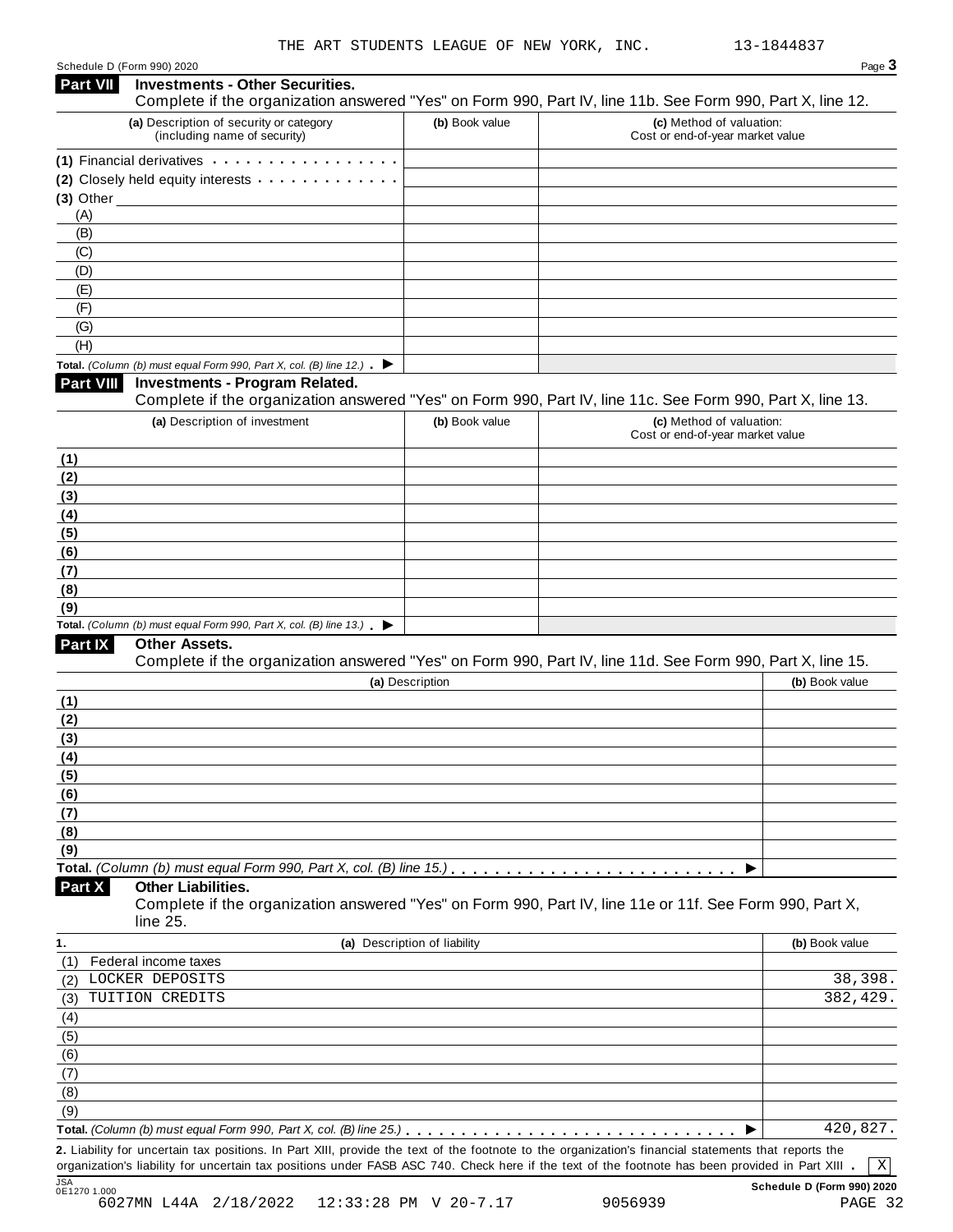|              | Schedule D (Form 990) 2020                                                                                                                                           |              | Page 4        |
|--------------|----------------------------------------------------------------------------------------------------------------------------------------------------------------------|--------------|---------------|
| Part XI      | Reconciliation of Revenue per Audited Financial Statements With Revenue per Return.<br>Complete if the organization answered "Yes" on Form 990, Part IV, line 12a.   |              |               |
| 1            | Total revenue, gains, and other support per audited financial statements                                                                                             | $\mathbf{1}$ | 42,880,737.   |
| $\mathbf{2}$ | Amounts included on line 1 but not on Form 990, Part VIII, line 12:                                                                                                  |              |               |
| a            | 25, 306, 512.<br>2a                                                                                                                                                  |              |               |
|              | 2 <sub>b</sub><br>Donated services and use of facilities                                                                                                             |              |               |
| c            |                                                                                                                                                                      |              |               |
| d            |                                                                                                                                                                      |              |               |
| е            |                                                                                                                                                                      | 2e           | 25,306,512.   |
| 3            |                                                                                                                                                                      | 3            | 17,574,225.   |
| 4            | Amounts included on Form 990, Part VIII, line 12, but not on line 1:                                                                                                 |              |               |
| a            | 617,316.<br>4a<br>Investment expenses not included on Form 990, Part VIII, line 7b $\ldots \ldots$                                                                   |              |               |
|              | 96,715.<br>4b                                                                                                                                                        |              |               |
| C.           |                                                                                                                                                                      | 4c           | 714,031.      |
| 5.           | Total revenue. Add lines 3 and 4c. (This must equal Form 990, Part I, line 12.)                                                                                      | 5            | 18, 288, 256. |
| Part XII     | Reconciliation of Expenses per Audited Financial Statements With Expenses per Return.<br>Complete if the organization answered "Yes" on Form 990, Part IV, line 12a. |              |               |
| 1            |                                                                                                                                                                      | $\mathbf{1}$ | 9,973,179.    |
| $\mathbf{2}$ | Amounts included on line 1 but not on Form 990, Part IX, line 25:                                                                                                    |              |               |
| a            | 2a<br>Donated services and use of facilities                                                                                                                         |              |               |
| b            | 2 <sub>b</sub>                                                                                                                                                       |              |               |
| c            | 2c                                                                                                                                                                   |              |               |
| d            | 3,075.                                                                                                                                                               |              |               |
| e            |                                                                                                                                                                      | 2e           | 3,075.        |
| 3            |                                                                                                                                                                      | 3            | 9,970,104.    |
| 4            | Amounts included on Form 990, Part IX, line 25, but not on line 1:                                                                                                   |              |               |
| a            | 617,316.<br>Investment expenses not included on Form 990, Part VIII, line 7b $\boxed{4a}$                                                                            |              |               |
| b            | 96, 715.                                                                                                                                                             |              |               |
| c            |                                                                                                                                                                      | 4c           | 714,031.      |
| 5.           | Total expenses. Add lines 3 and 4c. (This must equal Form 990, Part I, line 18.)                                                                                     | 5            | 10,684,135.   |
|              | Part XIII Supplemental Information.                                                                                                                                  |              |               |
|              | Provide the descriptions required for Part II, lines 3, 5, and 9; Part III, lines 1a and 4; Part IV, lines 1b and 2b; Part V, line 4; Part X, line                   |              |               |

2; Part XI, lines 2d and 4b; and Part XII, lines 2d and 4b. Also complete this part to provide any additional information.

SEE PAGE 5

**Schedule D (Form 990) 2020**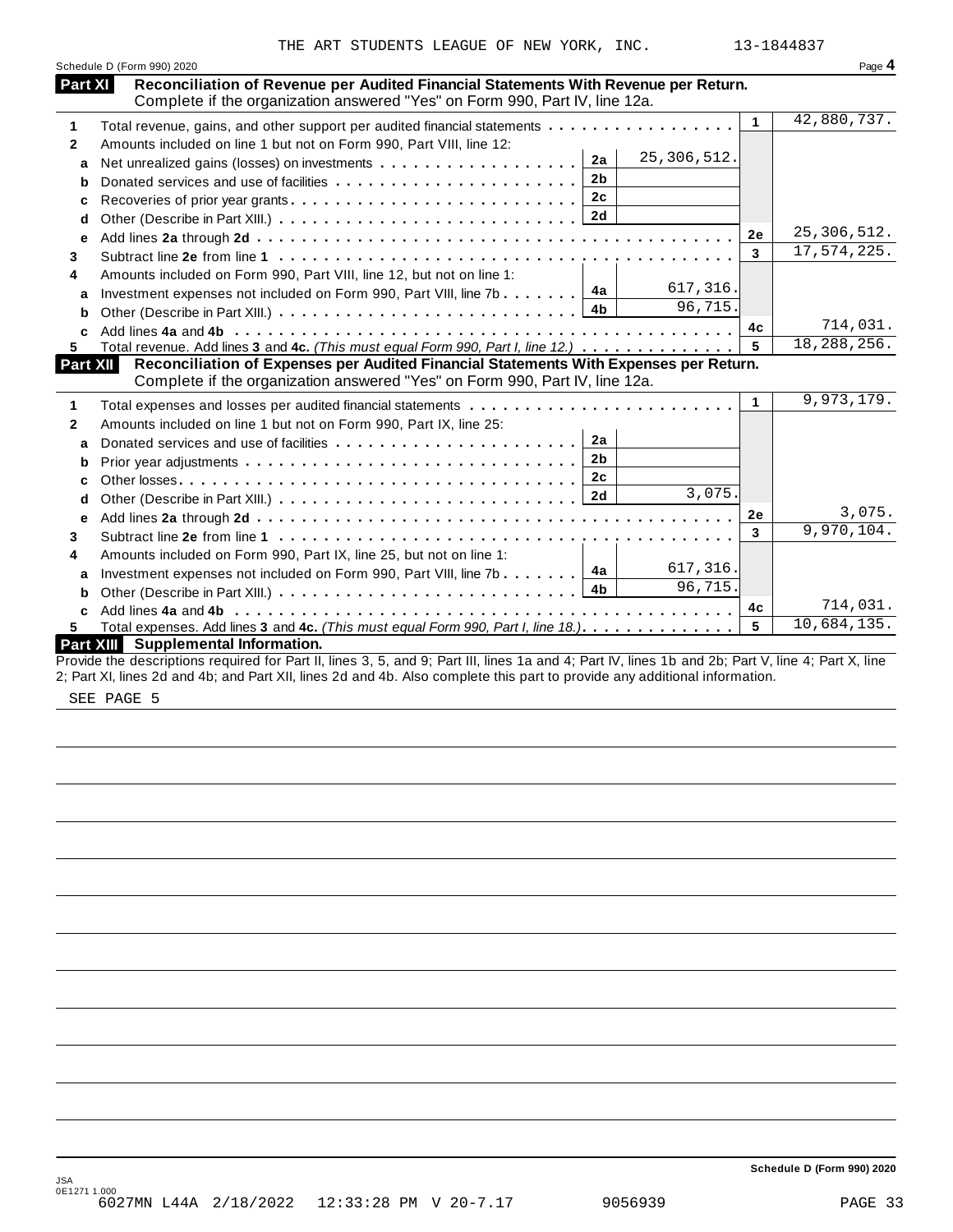### PART X, LINE 2:

THE ORGANIZATION BELIEVES THAT IT HAS APPROPRIATE SUPPORT FOR ANY TAX POSITIONS TAKEN, AND AS SUCH, DOES NOT HAVE ANY UNCERTAIN TAX POSITIONS.

PART XII, LINE 2D - OTHER ADJUSTMENTS:

ELIMINATE FINANCIAL STATEMENT CONSOLIDATION OF AMERICAN FINE ARTS SOCIETY EXPENSES OF \$3,075 (EIN 13-6000080)FORM 990-EZ FILED SEPARATELY.

PART III, LINE 1A:

THE LEAGUE MAINTAINS A PERMANENT COLLECTION OF PAINTINGS, DRAWINGS AND SCULPTURES OF THE LEAGUE'S PAST AND CURRENT INSTRUCTORS AND STUDENTS, AND OTHER ARTISTS, WHICH ARE HELD FOR PUBLIC EXHIBITIONS AND PRESERVED BY THE LEAGUE FOR THIS PURPOSES. THE ORGANIZATION ELECTED THAT THE PERMANENT COLLECTION IS NOT CAPITALIZED.

PART III, LINE 4:

THE LEAGUE'S PERMANENT COLLECTION OF ALMOST 2,000 WORKS MAKES IT UNIQUE AMONG ART SCHOOLS. ACQUIRING AND PRESERVING STUDENT WORK AS A "RECORD OF WHAT HAS BEEN ACCOMPLISHED" WAS A GOAL PROUDLY SET IN THE LEAGUE'S EARLIEST YEARS AND MAINTAINED TO THE PRESENT DAY IN THE ANNUAL PURCHASES FROM THE "RED DOT" EXHIBITION. THE COLLECTION ALSO INCLUDES IMPORTANT WORKS BY SIGNIFICANT INSTRUCTORS AND FORMER SUTDENTS THAT HAVE BEEN DONATED OVER THE YEARS BY COLLECTORS, FAMILY MEMBERS, AND THE ARTISTS THEMSELVES. SUCH WORKS, WHICH TELL THE SCHOOL'S STORY REFLECTING A TRADITION OF EXCELLENCE AND RESPECT FOR DIVERSITY, ARE SHOWN IN LEAGUE E]XHIBITS, LOANED TO MUSEUMS, AND HAVE BEEN INCLUDED IN A NUMBER OF TOURING EXHIBITIONS. THEY ARE ALSO AVAILABLE FOR SCHOARLY RESEARCH ON AN

**Schedule D (Form 990) 2020**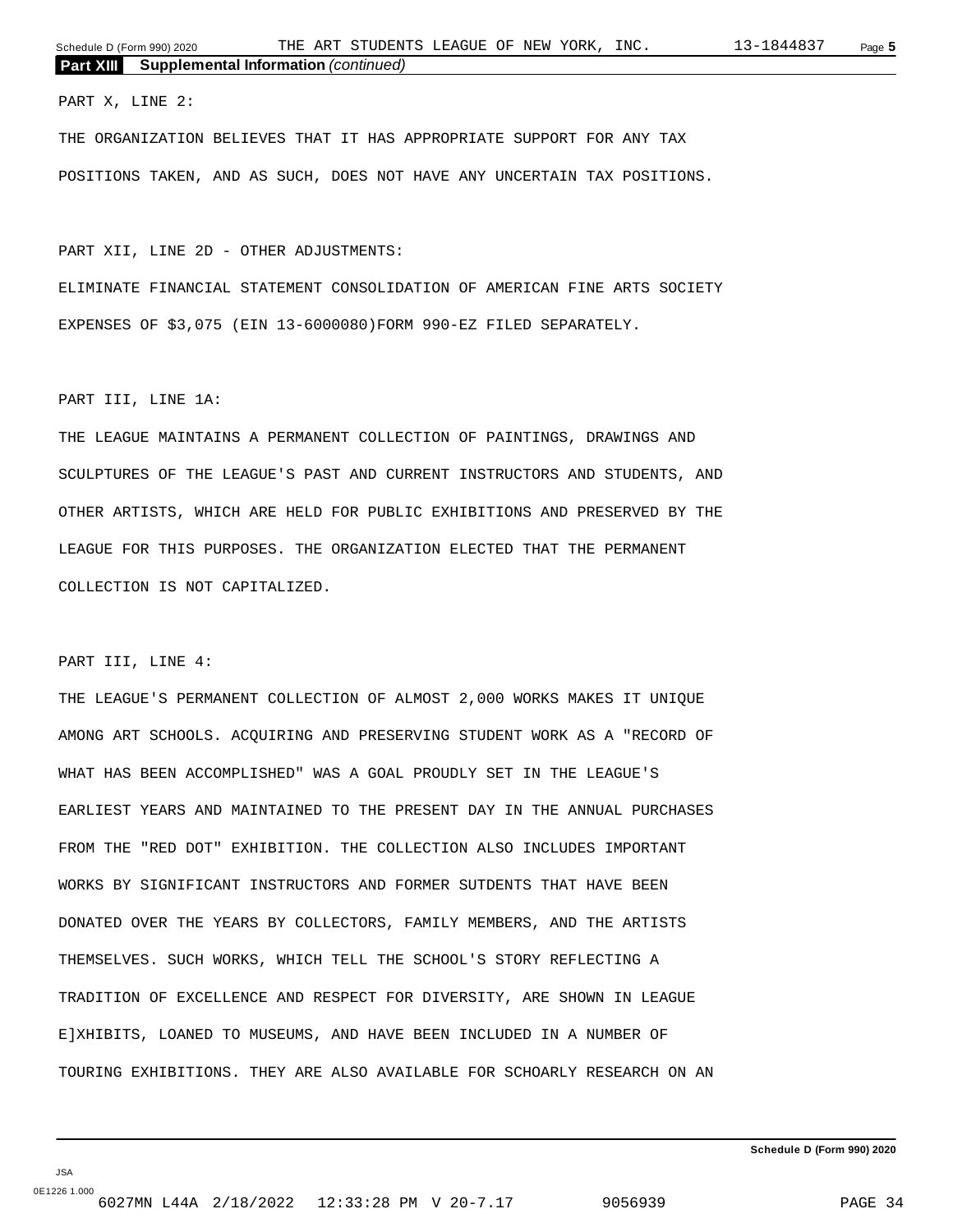APPOINTMENT BASIS.

PART V, LINE 4:

THE PERMANENT ENDOWMENT CONSISTS OF APPROXIMATELY 40 INDIVIDUAL FUNDS ESTABLISHED FOR FACILITY SUPPORT, SCHOLARSHIPS, AND GENERAL SUPPORT.

PART XI, LINE 4B & PART XII, LINE 2D:

LOSS ON DISPOSAL OF EQUIPMENT WAS REFLECTED NET ON AUDITIED FINANCIAL STATEMENTS OF \$96,715. RECLASSIFIED TO EXPENSE FOR TAX PURPOSES.

**Schedule D (Form 990) 2020**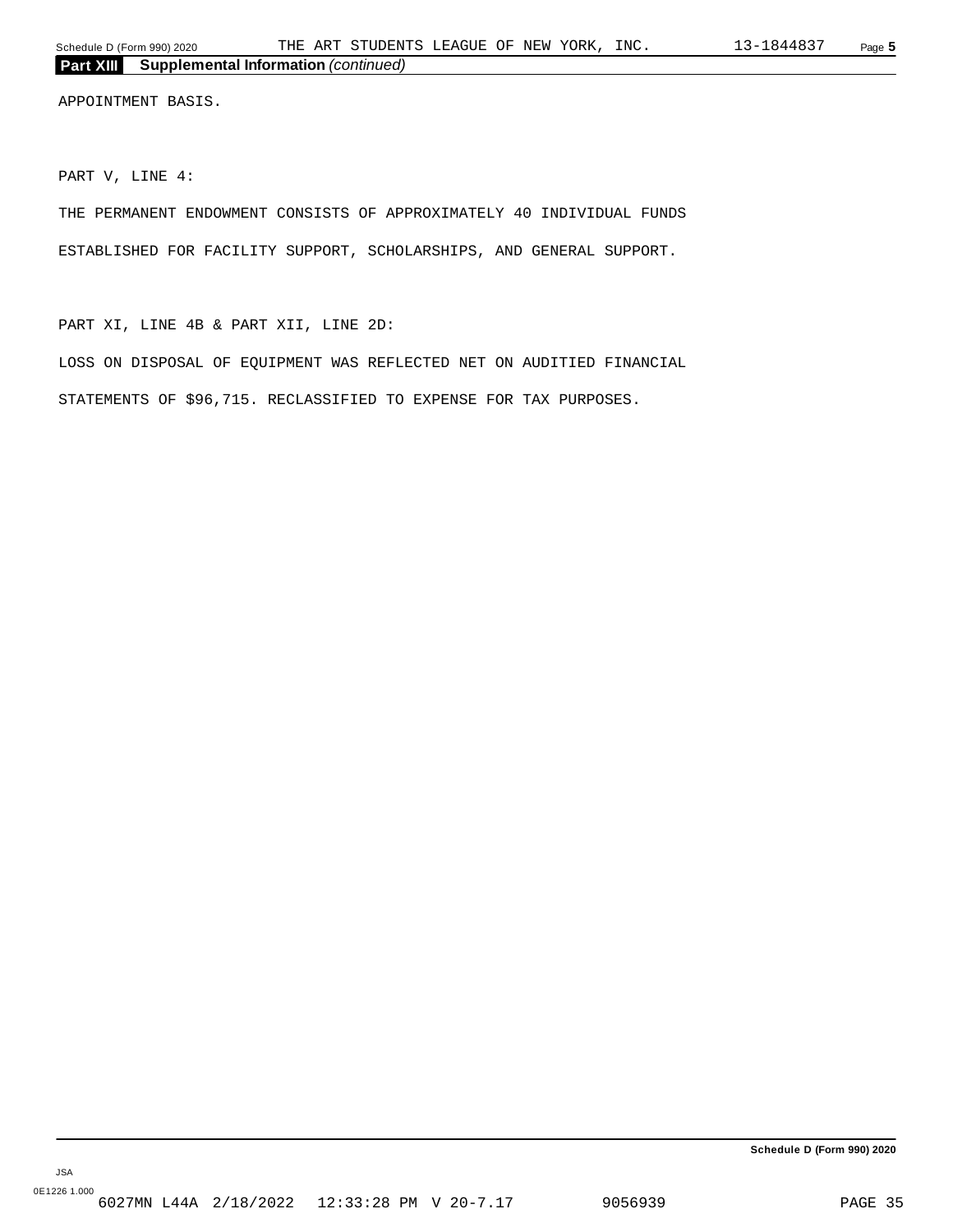| <b>SCHEDULE E</b>    | <b>Schools</b>                                             | OMB No. 1545-0047            |
|----------------------|------------------------------------------------------------|------------------------------|
| (Form 990 or 990-EZ) |                                                            |                              |
|                      | ► Complete if the organization answered "Yes" on Form 990. | $\mathfrak{D} \mathsf{M}$ 20 |

ï

| <b>UVIILDULL L</b><br>(Form 990 or 990-EZ) | <b>JUNUUS</b><br>Complete if the organization answered "Yes" on Form 990,<br>Part IV, line 13, or Form 990-EZ, Part VI, line 48. | 2020                  |
|--------------------------------------------|----------------------------------------------------------------------------------------------------------------------------------|-----------------------|
| Department of the Treasury                 | Attach to Form 990 or Form 990-EZ.                                                                                               | <b>Open to Public</b> |
| Internal Revenue Service                   | Go to www.irs.gov/Form990 for the latest information.                                                                            | <b>Inspection</b>     |

Name of the organization **intervalse and the organization intervalse and the organization is expected to the organization** number

THE ART STUDENTS LEAGUE OF NEW YORK, INC.  $\vert$  13-1844837

|        | Part I                                                                                                               |                |            |           |
|--------|----------------------------------------------------------------------------------------------------------------------|----------------|------------|-----------|
|        |                                                                                                                      |                | <b>YES</b> | <b>NO</b> |
|        | Does the organization have a racially nondiscriminatory policy toward students by statement in its charter,          |                |            |           |
|        |                                                                                                                      | $\mathbf{1}$   | Χ          |           |
|        | Does the organization include a statement of its racially nondiscriminatory policy toward students in all its        |                |            |           |
|        | brochures, catalogues, and other written communications with the public dealing with student admissions,             |                |            |           |
|        |                                                                                                                      | $\overline{2}$ | Χ          |           |
|        | Has the organization publicized its racially nondiscriminatory policy on its primarily publicly accessible Internet  |                |            |           |
|        | homepage at all times during its taxable year in a manner reasonably expected to be noticed by visitors to the       |                |            |           |
|        | homepage, or through newspaper or broadcast media during the period of solicitation for students, or during the      |                |            |           |
|        | registration period if it has no solicitation program, in a way that makes the policy known to all parts of the      |                |            |           |
|        | general community it serves? If "Yes," please describe. If "No," please explain. If you need more space, use Part II | 3              | Χ          |           |
|        |                                                                                                                      |                |            |           |
|        | SEE SUPPLEMENTAL PAGE                                                                                                |                |            |           |
|        |                                                                                                                      |                |            |           |
|        |                                                                                                                      |                |            |           |
|        | Does the organization maintain the following?                                                                        |                |            |           |
|        | Records indicating the racial composition of the student body, faculty, and administrative staff?                    | 4a             | Χ          |           |
| a<br>b | Records documenting that scholarships and other financial assistance are awarded on a racially                       |                |            |           |
|        |                                                                                                                      | 4b             | Χ          |           |
|        | c Copies of all catalogues, brochures, announcements, and other written communications to the public dealing         |                |            |           |
|        |                                                                                                                      | 4c             | Χ          |           |
|        | d Copies of all material used by the organization or on its behalf to solicit contributions?                         | 4d             | Χ          |           |
|        | If you answered "No" to any of the above, please explain. If you need more space, use Part II.                       |                |            |           |
|        |                                                                                                                      |                |            |           |
|        |                                                                                                                      |                |            |           |
|        |                                                                                                                      |                |            |           |
|        | Does the organization discriminate by race in any way with respect to:                                               |                |            |           |
| a      |                                                                                                                      | 5a             |            | X         |
|        |                                                                                                                      |                |            |           |
|        |                                                                                                                      | 5b             |            | Χ         |
|        |                                                                                                                      | 5с             |            | Χ         |
| c      |                                                                                                                      |                |            |           |
|        |                                                                                                                      | 5d             |            | Χ         |
|        |                                                                                                                      |                |            |           |
|        |                                                                                                                      | 5e             |            | Χ         |
|        |                                                                                                                      |                |            |           |
|        |                                                                                                                      | 5f             |            | Χ         |
|        |                                                                                                                      |                |            |           |
| g      |                                                                                                                      | 5g             |            | X         |
|        |                                                                                                                      |                |            |           |
| h.     |                                                                                                                      | 5h             |            | Χ         |
|        | If you answered "Yes" to any of the above, please explain. If you need more space, use Part II.                      |                |            |           |
|        |                                                                                                                      |                |            |           |
|        |                                                                                                                      |                |            |           |
|        |                                                                                                                      |                |            |           |
|        | 6a Does the organization receive any financial aid or assistance from a governmental agency?                         | 6a             | Χ          |           |
|        | <b>b</b> Has the organization's right to such aid ever been revoked or suspended?                                    | 6b             |            | X         |
|        | If you answered "Yes" on either line 6a or line 6b, explain on Part II.                                              |                |            |           |
|        | Does the organization certify that it has complied with the applicable requirements of sections 4.01 through         |                |            |           |
|        | 4.05 of Rev. Proc. 75-50, 1975-2 C.B. 587, covering racial nondiscrimination? If "No," explain on Part II            | $\overline{7}$ | Χ          |           |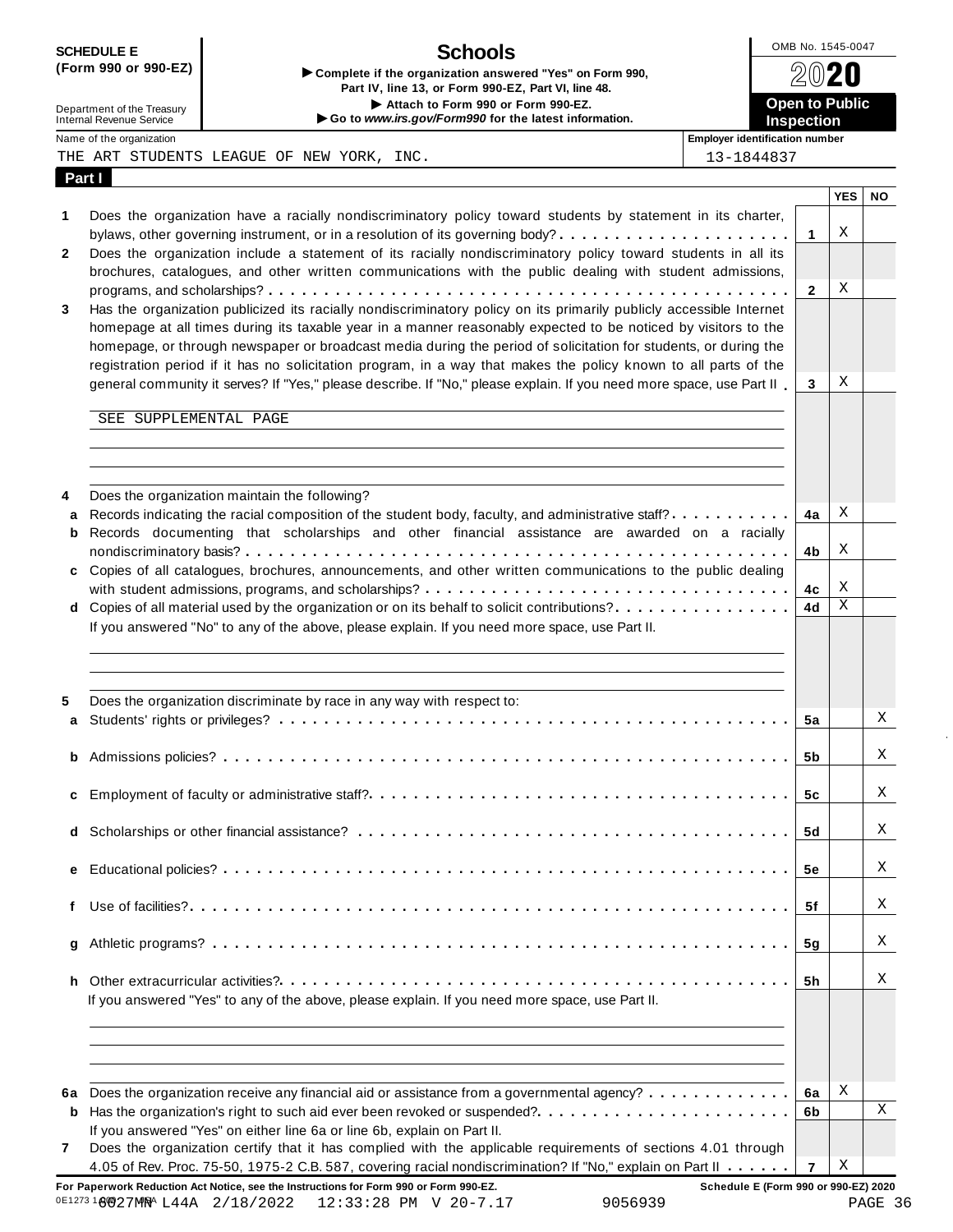Schedule E (Form 990 or 990-EZ) (2020) Page **2**

**Supplemental Information.** Provide the explanations required by Part I, lines 3, 4d, 5h, 6b, and 7, as applicable. **Part II** Supplemental Information. Provide the explanations required Maso provide any other additional information (see instructions).

FORM 990, SCHEDULE E, LINE 3

NONDISCRIMINATORY POLICY IS AVAILABLE ON THE ORGANIZATION'S WEBSITE AND

ALSO PUBLISHED IN ANNUAL CATALOG.

FORM 990, SCHEDULE E, LINE 6A:

THE ART STUDENTS LEAGUE RECEIVES FUNDING FOR PROGRAMS FROM THE NEW YORK

CITY DEPARTMENT OF CULTURAL AFFAIRS, SOME STUDENTS USE ASSISTANCE FROM

THE U.S. DEPARTMENT OF VETERANS AFFAIRS TO PAY FOR CLASSES.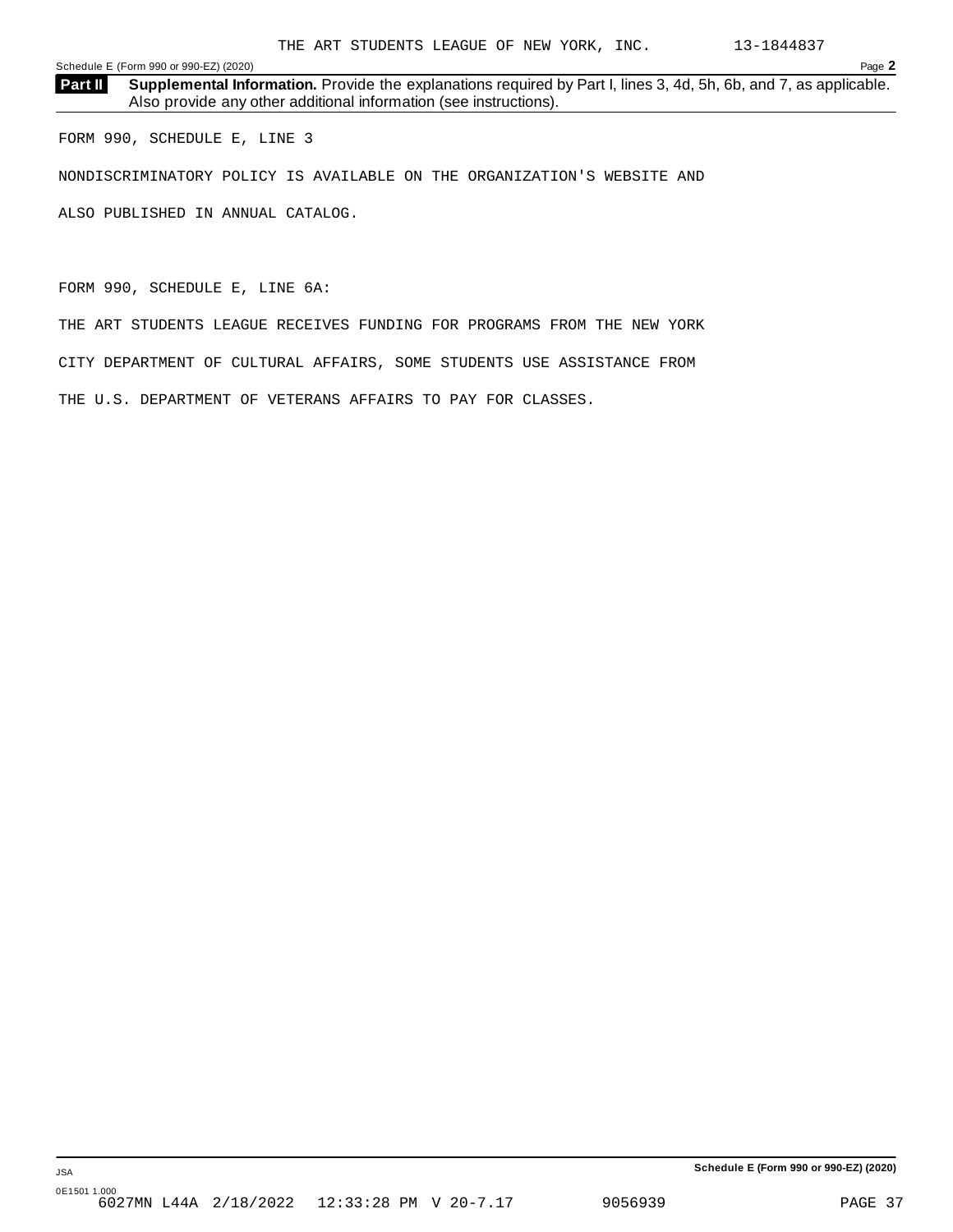| <b>SCHEDULE I</b><br>(Form 990) |                                                                                                                                                            | OMB No. 1545-0047<br>2020 |                                    |                                                                                  |                                       |                                                             |                                          |                                       |
|---------------------------------|------------------------------------------------------------------------------------------------------------------------------------------------------------|---------------------------|------------------------------------|----------------------------------------------------------------------------------|---------------------------------------|-------------------------------------------------------------|------------------------------------------|---------------------------------------|
|                                 |                                                                                                                                                            |                           |                                    | Complete if the organization answered "Yes" on Form 990, Part IV, line 21 or 22. |                                       |                                                             |                                          |                                       |
| Department of the Treasury      |                                                                                                                                                            |                           |                                    | Attach to Form 990.                                                              |                                       |                                                             |                                          | <b>Open to Public</b>                 |
| <b>Internal Revenue Service</b> |                                                                                                                                                            |                           |                                    | Go to www.irs.gov/Form990 for the latest information.                            |                                       |                                                             |                                          | Inspection                            |
| Name of the organization        |                                                                                                                                                            |                           |                                    |                                                                                  |                                       |                                                             | <b>Employer identification number</b>    |                                       |
|                                 | THE ART STUDENTS LEAGUE OF NEW YORK, INC.                                                                                                                  |                           |                                    |                                                                                  |                                       |                                                             | 13-1844837                               |                                       |
| Part I                          | <b>General Information on Grants and Assistance</b>                                                                                                        |                           |                                    |                                                                                  |                                       |                                                             |                                          |                                       |
| 1                               | Does the organization maintain records to substantiate the amount of the grants or assistance, the grantees' eligibility for the grants or assistance, and |                           |                                    |                                                                                  |                                       |                                                             |                                          |                                       |
|                                 |                                                                                                                                                            |                           |                                    |                                                                                  |                                       |                                                             |                                          | X Yes<br>No                           |
| $\mathbf{2}$                    | Describe in Part IV the organization's procedures for monitoring the use of grant funds in the United States.                                              |                           |                                    |                                                                                  |                                       |                                                             |                                          |                                       |
| <b>Part II</b>                  | Grants and Other Assistance to Domestic Organizations and Domestic Governments. Complete if the organization answered "Yes" on Form 990,                   |                           |                                    |                                                                                  |                                       |                                                             |                                          |                                       |
|                                 | Part IV, line 21, for any recipient that received more than \$5,000. Part II can be duplicated if additional space is needed.                              |                           |                                    |                                                                                  |                                       |                                                             |                                          |                                       |
|                                 | 1 (a) Name and address of organization<br>or government                                                                                                    | $(b)$ EIN                 | (c) IRC section<br>(if applicable) | (d) Amount of cash<br>grant                                                      | (e) Amount of non-<br>cash assistance | (f) Method of valuation<br>(book, FMV, appraisal,<br>other) | (g) Description of<br>noncash assistance | (h) Purpose of grant<br>or assistance |
| (1)                             |                                                                                                                                                            |                           |                                    |                                                                                  |                                       |                                                             |                                          |                                       |
| (2)                             |                                                                                                                                                            |                           |                                    |                                                                                  |                                       |                                                             |                                          |                                       |
|                                 |                                                                                                                                                            |                           |                                    |                                                                                  |                                       |                                                             |                                          |                                       |
| (3)                             |                                                                                                                                                            |                           |                                    |                                                                                  |                                       |                                                             |                                          |                                       |
| (4)                             |                                                                                                                                                            |                           |                                    |                                                                                  |                                       |                                                             |                                          |                                       |
| (5)                             |                                                                                                                                                            |                           |                                    |                                                                                  |                                       |                                                             |                                          |                                       |
| (6)                             |                                                                                                                                                            |                           |                                    |                                                                                  |                                       |                                                             |                                          |                                       |
| (7)                             |                                                                                                                                                            |                           |                                    |                                                                                  |                                       |                                                             |                                          |                                       |
| (8)                             |                                                                                                                                                            |                           |                                    |                                                                                  |                                       |                                                             |                                          |                                       |
| (9)                             |                                                                                                                                                            |                           |                                    |                                                                                  |                                       |                                                             |                                          |                                       |
| (10)                            |                                                                                                                                                            |                           |                                    |                                                                                  |                                       |                                                             |                                          |                                       |
| (11)                            |                                                                                                                                                            |                           |                                    |                                                                                  |                                       |                                                             |                                          |                                       |
| (12)                            |                                                                                                                                                            |                           |                                    |                                                                                  |                                       |                                                             |                                          |                                       |
| $\mathbf{2}$                    |                                                                                                                                                            |                           |                                    |                                                                                  |                                       |                                                             |                                          |                                       |
| 3                               |                                                                                                                                                            |                           |                                    |                                                                                  |                                       |                                                             |                                          |                                       |
|                                 | For Paperwork Reduction Act Notice, see the Instructions for Form 990.                                                                                     |                           |                                    |                                                                                  |                                       |                                                             |                                          | Schedule I (Form 990) 2020            |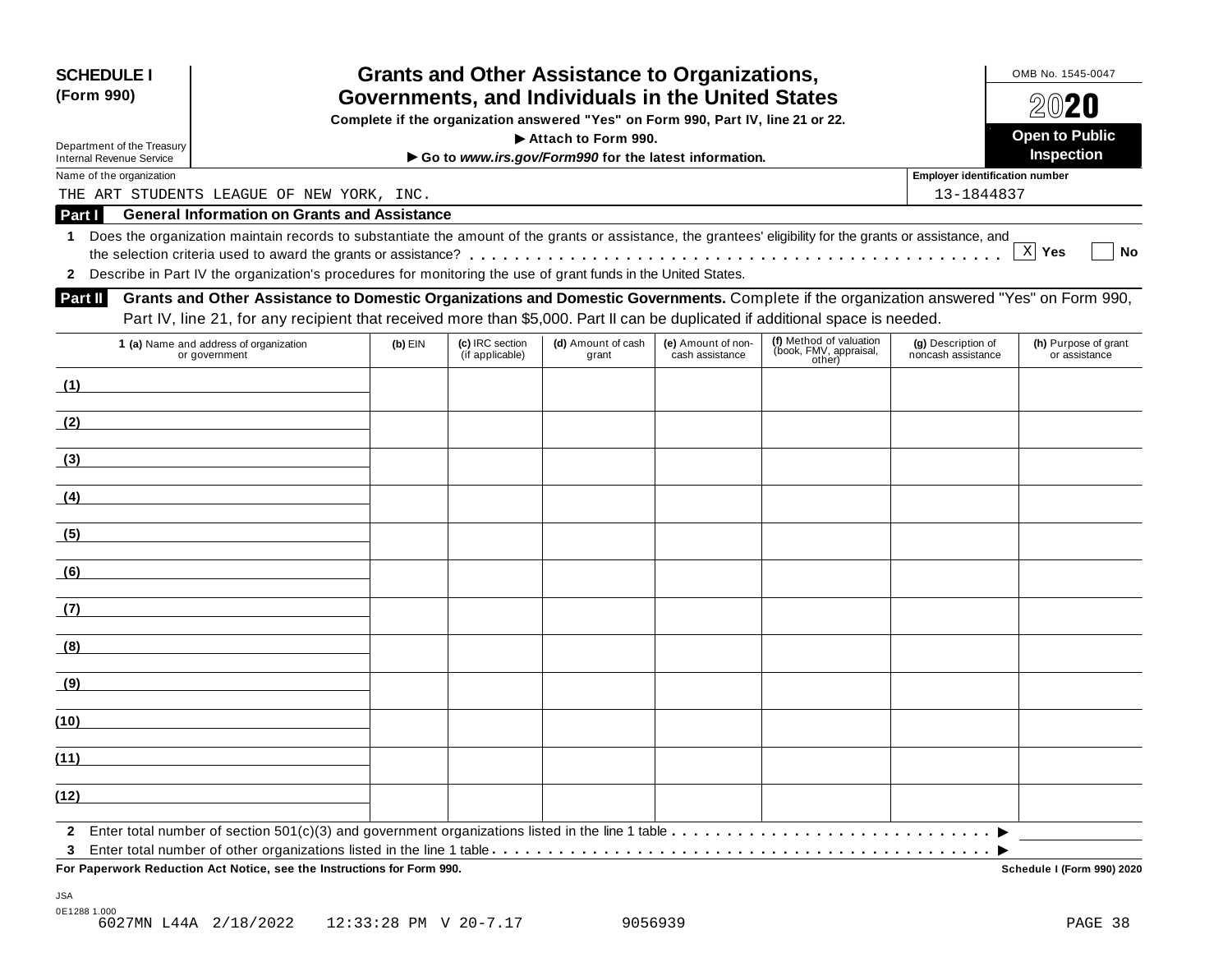### **Grants and Other Assistance to Domestic Individuals.** Complete ifthe organization answered "Yes" on Form 990, Part IV, line 22. **Part III** Grants and Other Assistance to Domestic Individuals<br>Part III can be duplicated if additional space is needed.

| (a) Type of grant or assistance                                                                                                                         | (b) Number of<br>recipients | (c) Amount of<br>cash grant | (d) Amount of<br>non-cash assistance | (e) Method of valuation (book,<br>FMV, appraisal, other) | (f) Description of non-cash assistance |  |  |  |  |  |
|---------------------------------------------------------------------------------------------------------------------------------------------------------|-----------------------------|-----------------------------|--------------------------------------|----------------------------------------------------------|----------------------------------------|--|--|--|--|--|
|                                                                                                                                                         |                             |                             |                                      |                                                          |                                        |  |  |  |  |  |
| SEEDS OF THE LEAGUE                                                                                                                                     | 18.                         |                             | 6,875.                               | BOOK                                                     | NYC SCHOOLS                            |  |  |  |  |  |
|                                                                                                                                                         |                             |                             |                                      |                                                          |                                        |  |  |  |  |  |
| $\mathbf{2}$                                                                                                                                            |                             |                             |                                      |                                                          |                                        |  |  |  |  |  |
|                                                                                                                                                         |                             |                             |                                      |                                                          |                                        |  |  |  |  |  |
| 3                                                                                                                                                       |                             |                             |                                      |                                                          |                                        |  |  |  |  |  |
|                                                                                                                                                         |                             |                             |                                      |                                                          |                                        |  |  |  |  |  |
| 4                                                                                                                                                       |                             |                             |                                      |                                                          |                                        |  |  |  |  |  |
|                                                                                                                                                         |                             |                             |                                      |                                                          |                                        |  |  |  |  |  |
| 5                                                                                                                                                       |                             |                             |                                      |                                                          |                                        |  |  |  |  |  |
|                                                                                                                                                         |                             |                             |                                      |                                                          |                                        |  |  |  |  |  |
| 6                                                                                                                                                       |                             |                             |                                      |                                                          |                                        |  |  |  |  |  |
|                                                                                                                                                         |                             |                             |                                      |                                                          |                                        |  |  |  |  |  |
|                                                                                                                                                         |                             |                             |                                      |                                                          |                                        |  |  |  |  |  |
| Part IV<br>Supplemental Information. Provide the information required in Part I, line 2, Part III, column (b); and any other additional<br>information. |                             |                             |                                      |                                                          |                                        |  |  |  |  |  |

PART I, LINE 2:

SCHOLARSHIPS TO THE SEEDS OF THE LEAGUE PROGRAM ARE AWARDED THROUGH AN

APPLICATION PROCESS. THE APPLICATION IS OPEN TO PUBLIC SCHOOL CHILDREN

FROM UNDERSERVED COMMUNITIES. YOUTH ARE NOMINATED BY THEIR PUBLIC SCHOOL

TEACHERS AND PARENTS. QUALIFIED STUDENTS HAVE EXPRESSED THE DESIRE FOR

FORMAL ART LESSONS.

SEEDS ALSO HAS AN EXTERNAL LEARNING AGREEMENT WITH CITY-AS-HIGH SCHOOL

FOR TEENS TO TAKE CLASSES AT THE LEAGUE FOR ART CREDIT. UNDER THIS

ARRANGEMENT, ATTENDANCE IS TAKEN AND REPORTED TO CITY-AS-HIGH SCHOOL.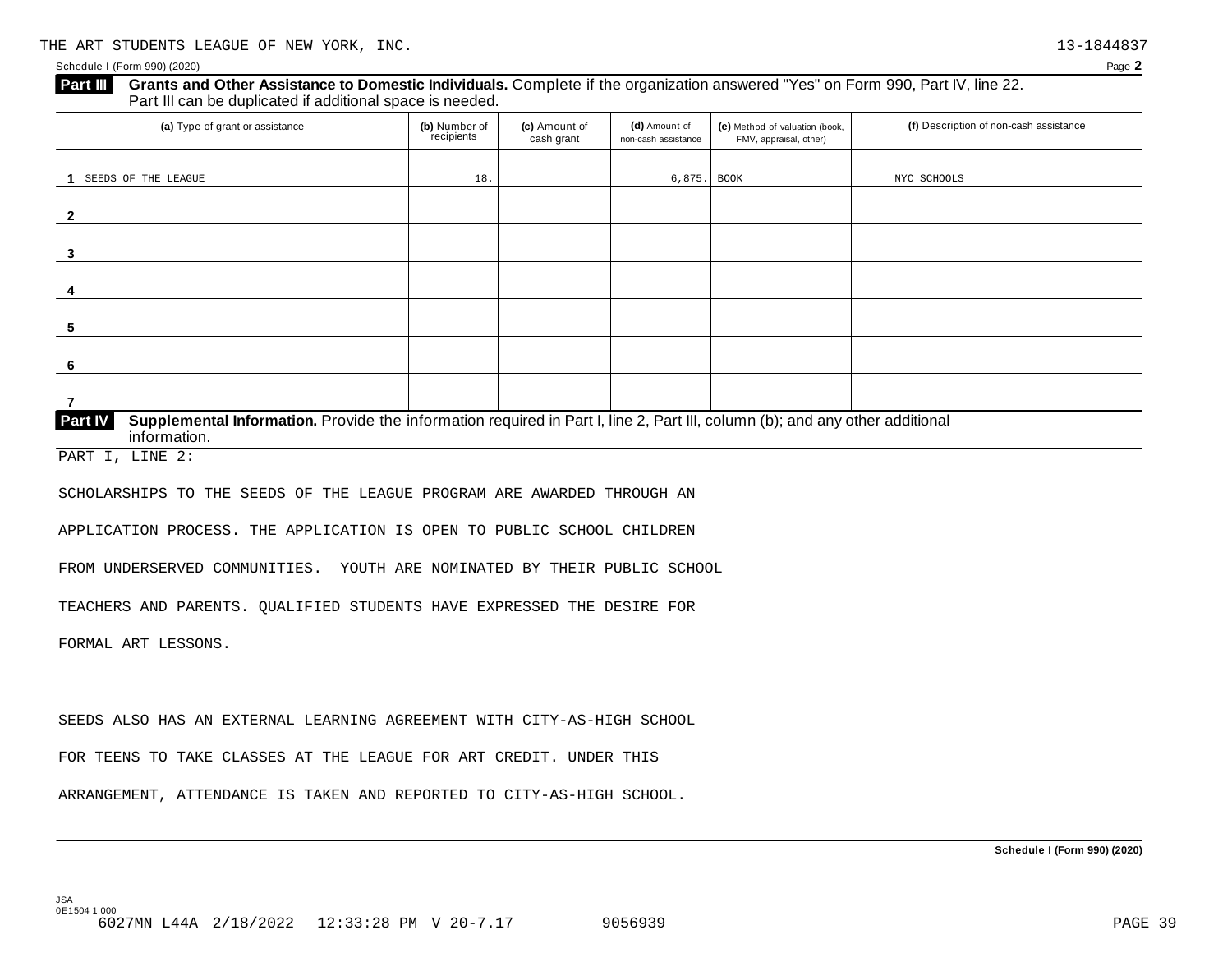### **Grants and Other Assistance to Domestic Individuals.** Complete ifthe organization answered "Yes" on Form 990, Part IV, line 22. **Part III** Grants and Other Assistance to Domestic Individuals<br>Part III can be duplicated if additional space is needed.

| (a) Type of grant or assistance                                                                                                         | (b) Number of<br>recipients | (c) Amount of<br>cash grant | (d) Amount of<br>non-cash assistance | (e) Method of valuation (book,<br>FMV, appraisal, other) | (f) Description of non-cash assistance |
|-----------------------------------------------------------------------------------------------------------------------------------------|-----------------------------|-----------------------------|--------------------------------------|----------------------------------------------------------|----------------------------------------|
|                                                                                                                                         |                             |                             |                                      |                                                          |                                        |
|                                                                                                                                         |                             |                             |                                      |                                                          |                                        |
|                                                                                                                                         |                             |                             |                                      |                                                          |                                        |
|                                                                                                                                         |                             |                             |                                      |                                                          |                                        |
|                                                                                                                                         |                             |                             |                                      |                                                          |                                        |
| 6                                                                                                                                       |                             |                             |                                      |                                                          |                                        |
|                                                                                                                                         |                             |                             |                                      |                                                          |                                        |
| Supplemental Information. Provide the information required in Part I, line 2, Part III, column (b); and any other additional<br>Part IV |                             |                             |                                      |                                                          |                                        |

 $\mathbf{F}$  information.

THE DIRECTOR OF COMMUNITY PROGRAMS MAKES SURE THAT ALL REQUIREMENTS HAVE

BEEN MET BEFORE AWARDING THE SCHOLARSHIP.

ALL SCHOLARSHIPS ARE TRACKED BY THE CLASS REGISTRATION SYSTEM.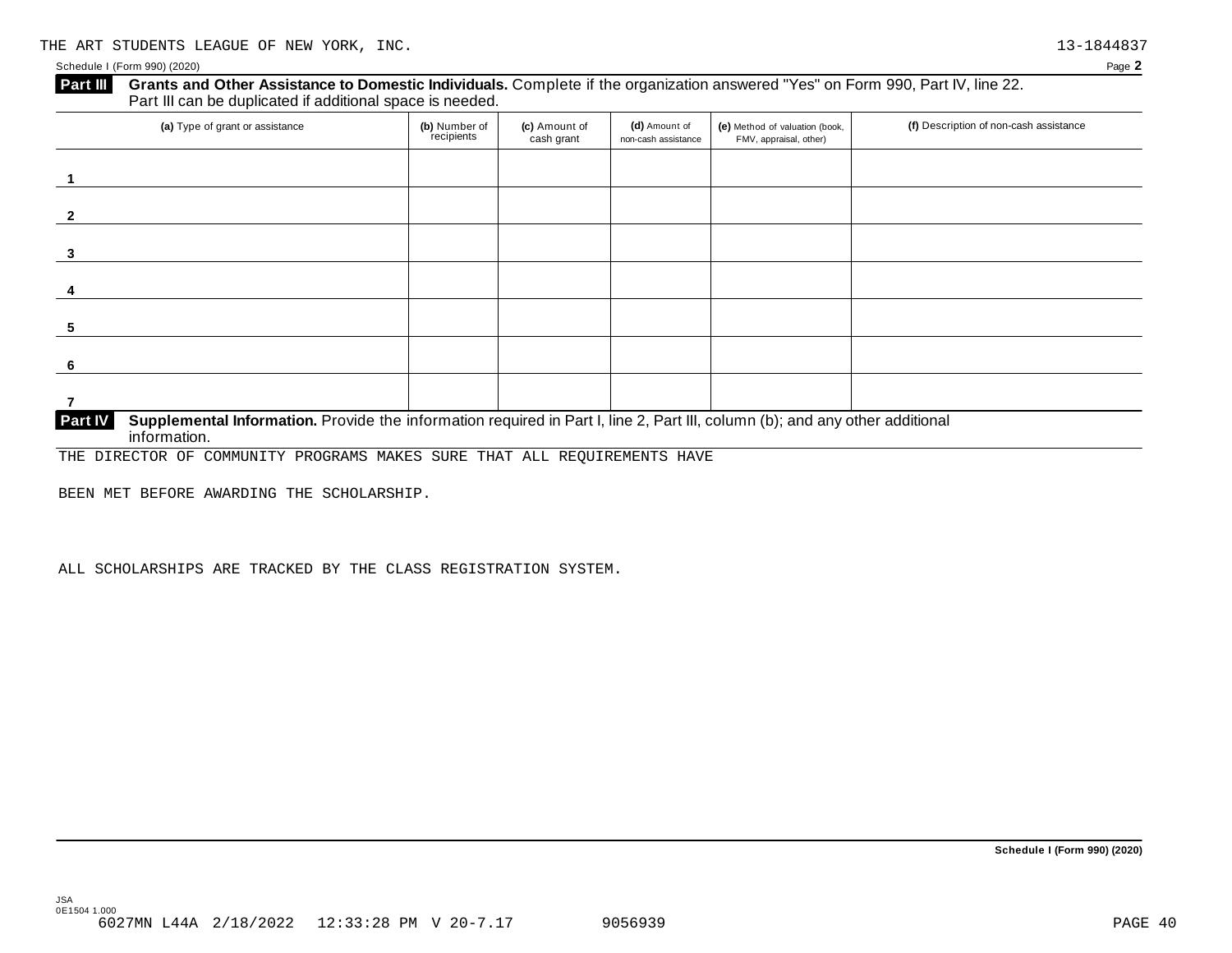| <b>SCHEDULE J</b> |                                                               | <b>Compensation Information</b>                                                                                                                                                                                                                                                                                            | OMB No. 1545-0047 |     |                       |
|-------------------|---------------------------------------------------------------|----------------------------------------------------------------------------------------------------------------------------------------------------------------------------------------------------------------------------------------------------------------------------------------------------------------------------|-------------------|-----|-----------------------|
| (Form 990)        |                                                               | For certain Officers, Directors, Trustees, Key Employees, and Highest<br><b>Compensated Employees</b>                                                                                                                                                                                                                      |                   |     |                       |
|                   |                                                               | Complete if the organization answered "Yes" on Form 990, Part IV, line 23.                                                                                                                                                                                                                                                 |                   |     | <b>Open to Public</b> |
|                   | Department of the Treasury<br><b>Internal Revenue Service</b> | Attach to Form 990.<br>Go to www.irs.gov/Form990 for instructions and the latest information.                                                                                                                                                                                                                              | <b>Inspection</b> |     |                       |
|                   | Name of the organization                                      | <b>Employer identification number</b>                                                                                                                                                                                                                                                                                      |                   |     |                       |
|                   |                                                               | THE ART STUDENTS LEAGUE OF NEW YORK, INC.<br>13-1844837                                                                                                                                                                                                                                                                    |                   |     |                       |
| Part I            |                                                               | <b>Questions Regarding Compensation</b>                                                                                                                                                                                                                                                                                    |                   |     |                       |
|                   |                                                               |                                                                                                                                                                                                                                                                                                                            |                   | Yes | No                    |
|                   |                                                               | 1a Check the appropriate box(es) if the organization provided any of the following to or for a person listed on Form                                                                                                                                                                                                       |                   |     |                       |
|                   |                                                               | 990, Part VII, Section A, line 1a. Complete Part III to provide any relevant information regarding these items.                                                                                                                                                                                                            |                   |     |                       |
|                   |                                                               | First-class or charter travel<br>Housing allowance or residence for personal use                                                                                                                                                                                                                                           |                   |     |                       |
|                   |                                                               | Travel for companions<br>Payments for business use of personal residence                                                                                                                                                                                                                                                   |                   |     |                       |
|                   |                                                               | Tax indemnification and gross-up payments<br>Health or social club dues or initiation fees                                                                                                                                                                                                                                 |                   |     |                       |
|                   |                                                               | Discretionary spending account<br>Personal services (such as maid, chauffeur, chef)                                                                                                                                                                                                                                        |                   |     |                       |
| b                 |                                                               | If any of the boxes on line 1a are checked, did the organization follow a written policy regarding payment<br>or reimbursement or provision of all of the expenses described above? If "No," complete Part III to                                                                                                          |                   |     |                       |
|                   |                                                               |                                                                                                                                                                                                                                                                                                                            | 1b                |     |                       |
| $\mathbf{2}$      |                                                               | Did the organization require substantiation prior to reimbursing or allowing expenses incurred by all<br>directors, trustees, and officers, including the CEO/Executive Director, regarding the items checked on line                                                                                                      |                   |     |                       |
|                   |                                                               |                                                                                                                                                                                                                                                                                                                            | $\mathbf{2}$      |     |                       |
| 3                 |                                                               | Indicate which, if any, of the following the organization used to establish the compensation of the<br>organization's CEO/Executive Director. Check all that apply. Do not check any boxes for methods used by a<br>related organization to establish compensation of the CEO/Executive Director, but explain in Part III. |                   |     |                       |
|                   |                                                               | Compensation committee<br>Written employment contract                                                                                                                                                                                                                                                                      |                   |     |                       |
|                   |                                                               | Independent compensation consultant<br>Compensation survey or study                                                                                                                                                                                                                                                        |                   |     |                       |
|                   |                                                               | $\mathbf X$<br>Approval by the board or compensation committee<br>Form 990 of other organizations                                                                                                                                                                                                                          |                   |     |                       |
| 4                 |                                                               | During the year, did any person listed on Form 990, Part VII, Section A, line 1a, with respect to the filing<br>organization or a related organization:                                                                                                                                                                    |                   |     |                       |
| a                 |                                                               |                                                                                                                                                                                                                                                                                                                            | 4a                | Χ   |                       |
| b                 |                                                               | Participate in or receive payment from a supplemental nonqualified retirement plan?                                                                                                                                                                                                                                        | 4b                |     | Χ                     |
| c                 |                                                               | Participate in or receive payment from an equity-based compensation arrangement?                                                                                                                                                                                                                                           | 4c                |     | $\mathbf X$           |
|                   |                                                               | If "Yes" to any of lines 4a-c, list the persons and provide the applicable amounts for each item in Part III.                                                                                                                                                                                                              |                   |     |                       |
|                   |                                                               | Only section 501(c)(3), 501(c)(4), and 501(c)(29) organizations must complete lines 5-9.                                                                                                                                                                                                                                   |                   |     |                       |
| 5                 |                                                               | For persons listed on Form 990, Part VII, Section A, line 1a, did the organization pay or accrue any                                                                                                                                                                                                                       |                   |     |                       |
|                   |                                                               | compensation contingent on the revenues of:                                                                                                                                                                                                                                                                                |                   |     |                       |
|                   |                                                               |                                                                                                                                                                                                                                                                                                                            | 5a                |     | Χ                     |
| b                 |                                                               |                                                                                                                                                                                                                                                                                                                            | 5b                |     | X                     |
|                   |                                                               | If "Yes" on line 5a or 5b, describe in Part III.                                                                                                                                                                                                                                                                           |                   |     |                       |
| 6                 |                                                               | For persons listed on Form 990, Part VII, Section A, line 1a, did the organization pay or accrue any<br>compensation contingent on the net earnings of:                                                                                                                                                                    |                   |     |                       |
| a                 |                                                               |                                                                                                                                                                                                                                                                                                                            | 6a                |     | Χ                     |
| b                 |                                                               |                                                                                                                                                                                                                                                                                                                            | 6b                |     | X                     |
|                   |                                                               | If "Yes" on line 6a or 6b, describe in Part III.                                                                                                                                                                                                                                                                           |                   |     |                       |
| 7                 |                                                               | For persons listed on Form 990, Part VII, Section A, line 1a, did the organization provide any nonfixed                                                                                                                                                                                                                    |                   |     |                       |
|                   |                                                               | payments not described on lines 5 and 6? If "Yes," describe in Part III.                                                                                                                                                                                                                                                   | $\overline{7}$    |     | Χ                     |
| 8                 |                                                               | Were any amounts reported on Form 990, Part VII, paid or accrued pursuant to a contract that was subject                                                                                                                                                                                                                   |                   |     |                       |
|                   |                                                               | to the initial contract exception described in Regulations section 53.4958-4(a)(3)? If "Yes," describe                                                                                                                                                                                                                     |                   |     |                       |
|                   |                                                               |                                                                                                                                                                                                                                                                                                                            | 8                 |     | Χ                     |
| 9                 |                                                               | If "Yes" on line 8, did the organization also follow the rebuttable presumption procedure described in                                                                                                                                                                                                                     |                   |     |                       |
|                   |                                                               | $n$ of $n$ of $n = 1$ $n = 0$<br>aule Die der estern Ales Mastern in der                                                                                                                                                                                                                                                   | 9                 |     |                       |

**For Paperwork Reduction Act Notice, see the Instructions for Form 990. Schedule J (Form 990) 2020**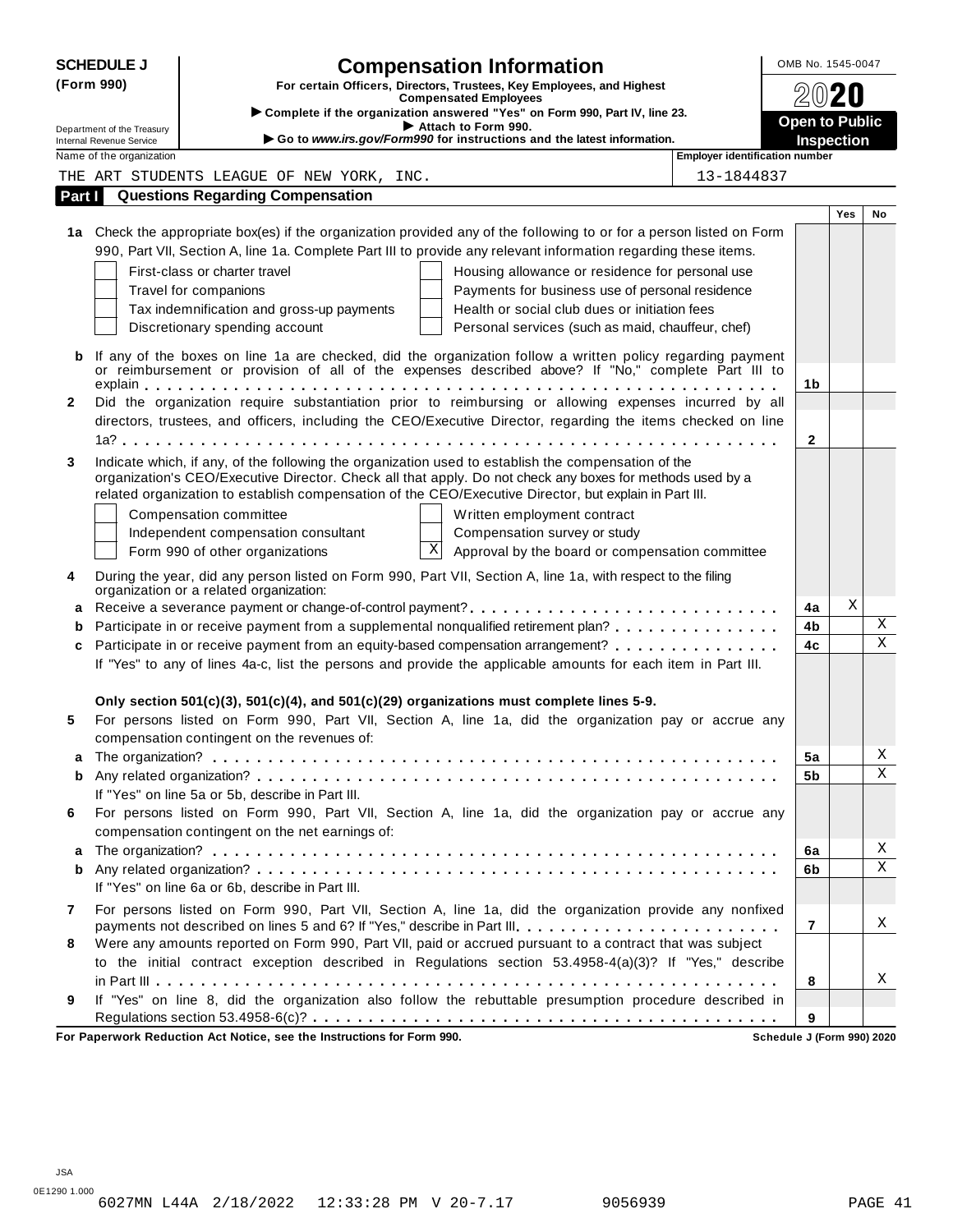Schedule <sup>J</sup> (Form 990) <sup>2020</sup> Page **2**

### **Part II Officers, Directors, Trustees, Key Employees, and Highest Compensated Employees.** Use duplicate copies ifadditional space is needed.

For each individual whose compensation must be reported on Schedule J, report compensation from the organization on row (i) and from related organizations, described in the instructions, on row (ii). Do not list any individuals that aren't listed on Form 990, Part VII.

Note: The sum of columns (B)(i)-(iii) for each listed individual must equal the total amount of Form 990, Part VII, Section A, line 1a, applicable column (D) and (E) amounts for that individual.

| (A) Name and Title            |      |                          | (B) Breakdown of W-2 and/or 1099-MISC compensation |                                           | (C) Retirement and             | (D) Nontaxable | (E) Total of columns | (F) Compensation                                           |
|-------------------------------|------|--------------------------|----------------------------------------------------|-------------------------------------------|--------------------------------|----------------|----------------------|------------------------------------------------------------|
|                               |      | (i) Base<br>compensation | (ii) Bonus & incentive<br>compensation             | (iii) Other<br>reportable<br>compensation | other deferred<br>compensation | benefits       | $(B)(i)-(D)$         | in column (B) reported<br>as deferred on prior<br>Form 990 |
| KAREN GAINES                  | (i)  | 145,753.                 | $\overline{2,500}$ .                               | $\mathsf{O}$ .                            |                                | 2,599.         | 150,852.             |                                                            |
| 1CHIEF FINANCIAL OFFICER (ii) |      | $\mathsf{O}$             | $\mathbf{0}$ .                                     | $\mathsf{O}$ .                            |                                |                |                      |                                                            |
| ERIC RAFF                     | (i)  | 145,859                  | 3,000                                              | $0\,$ .                                   |                                | 2,584.         | 151,443.             |                                                            |
| 2HUMAN RESOURCE OFFICER       | (ii) | 0                        | $\mathsf{O}$ .                                     | $\mathbf 0$ .                             |                                |                |                      |                                                            |
| MICHAEL RIPS, RESIGNED        | (i)  | 154,484                  | $\mathsf{O}$ .                                     | $\mathsf{O}\xspace$                       |                                | 32,220.        | 186,704.             |                                                            |
| 3EXECUTIVE DIRECTOR           | (ii) | $\mathbf 0$              | 0.                                                 | $\mathsf{0}$ .                            |                                |                |                      |                                                            |
|                               | (i)  |                          |                                                    |                                           |                                |                |                      |                                                            |
| 4                             | (i)  |                          |                                                    |                                           |                                |                |                      |                                                            |
|                               | (i)  |                          |                                                    |                                           |                                |                |                      |                                                            |
| 5                             | (i)  |                          |                                                    |                                           |                                |                |                      |                                                            |
|                               | (i)  |                          |                                                    |                                           |                                |                |                      |                                                            |
| 6                             | (i)  |                          |                                                    |                                           |                                |                |                      |                                                            |
|                               | (i)  |                          |                                                    |                                           |                                |                |                      |                                                            |
| $\overline{7}$                | (i)  |                          |                                                    |                                           |                                |                |                      |                                                            |
|                               | (i)  |                          |                                                    |                                           |                                |                |                      |                                                            |
| 8                             | (i)  |                          |                                                    |                                           |                                |                |                      |                                                            |
|                               | (i)  |                          |                                                    |                                           |                                |                |                      |                                                            |
| 9                             | (i)  |                          |                                                    |                                           |                                |                |                      |                                                            |
|                               | (i)  |                          |                                                    |                                           |                                |                |                      |                                                            |
| 10                            | (i)  |                          |                                                    |                                           |                                |                |                      |                                                            |
|                               | (i)  |                          |                                                    |                                           |                                |                |                      |                                                            |
| 11                            | (i)  |                          |                                                    |                                           |                                |                |                      |                                                            |
|                               | (i)  |                          |                                                    |                                           |                                |                |                      |                                                            |
| 12                            | (i)  |                          |                                                    |                                           |                                |                |                      |                                                            |
|                               | (i)  |                          |                                                    |                                           |                                |                |                      |                                                            |
| 13                            | (i)  |                          |                                                    |                                           |                                |                |                      |                                                            |
|                               | (i)  |                          |                                                    |                                           |                                |                |                      |                                                            |
| 14                            | (i)  |                          |                                                    |                                           |                                |                |                      |                                                            |
|                               | (i)  |                          |                                                    |                                           |                                |                |                      |                                                            |
| 15                            | (i)  |                          |                                                    |                                           |                                |                |                      |                                                            |
|                               | (i)  |                          |                                                    |                                           |                                |                |                      |                                                            |
| 16                            | (ii) |                          |                                                    |                                           |                                |                |                      |                                                            |

**Schedule J (Form 990) 2020**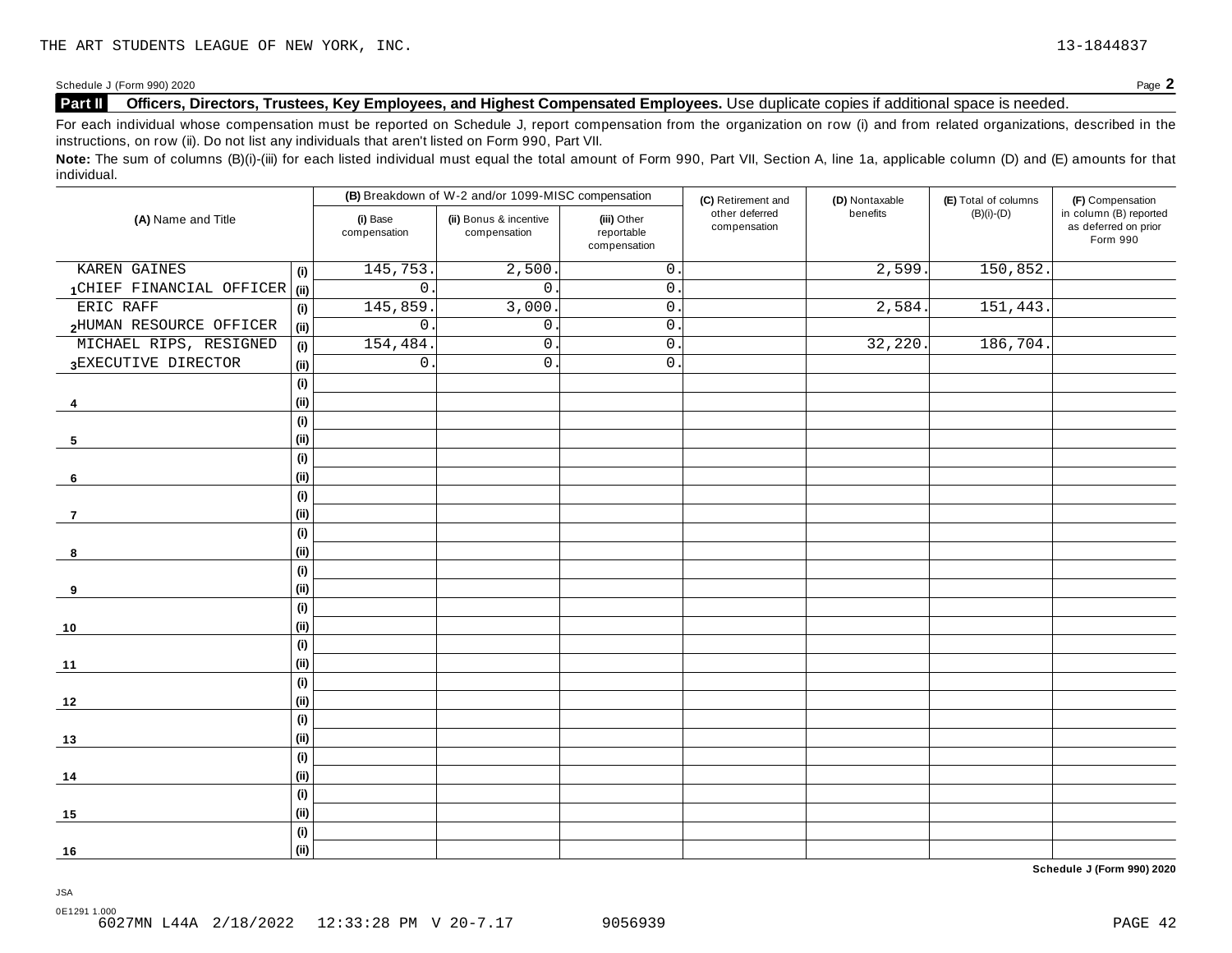Schedule J (Form 990) 2020 Page **3**

### **Part III Supplemental Information**

Provide the information, explanation, or descriptions required for Part I, lines 1a, 1b, 3, 4a, 4b, 4c, 5a, 5b, 6a, 6b, 7, and 8, and for Part II. Also complete this part for any additional information.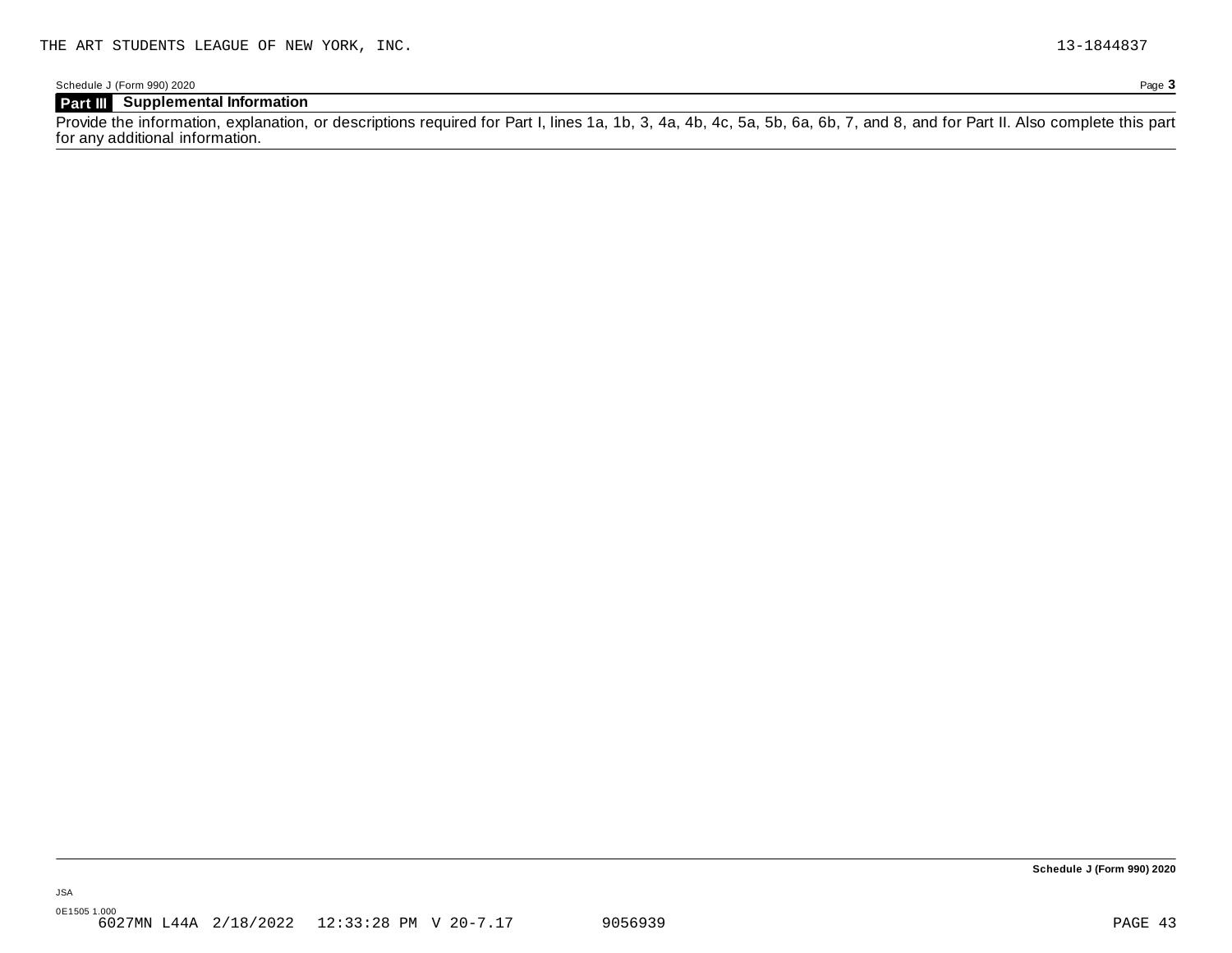### **SCHEDULE O** Supplemental Information to Form 990 or 990-EZ DMB No. 1545-0047

**(Form 990 or 990-EZ) Complete to provide information for responses to specific questions on** plete to provide information for responses to specific questions on  $\bigotimes_{\mathbb{Z}}\mathbb{Q}$  20 **EVECT**<br>
Attach to Form 990 or 990-EZ.<br>
and the Communication of the Communication of the Communication of the Communication of the Communication of the Communication of the Communication of the Communication of the Commu



| Department of the Treasury<br>Internal Revenue Service | $\blacktriangleright$ Attach to Form 990 or 990-EZ.<br>Information about Schedule O (Form 990 or 990-EZ) and its instructions is at www.irs.gov/form990. | <b>Open to Public</b><br><b>Inspection</b> |  |
|--------------------------------------------------------|----------------------------------------------------------------------------------------------------------------------------------------------------------|--------------------------------------------|--|
| Name of the organization                               |                                                                                                                                                          | <b>Employer identification number</b>      |  |
|                                                        | THE ART STUDENTS LEAGUE OF NEW YORK, INC.                                                                                                                | 13-1844837                                 |  |

FORM 990, PART XII, LINE 2C:

THE BOARD HAS APPROVED THE AUDIT COMMITTEE FOR OVERSIGHT OF THE AUDIT.

### FORM 990, PART VI, SECTION A, LINE 6:

THE ART STUDENTS LEAGUE OF NEW YORK IS A MEMBERSHIP ORGANIZATION. STUDENTS GENERALLY BECOME ELIGIBLE FOR MEMBERSHIP AFTER STUDYING FOR THREE MONTHS IN ONE OF THE LEAGUE'S FULL-TIME CLASSES. APPLICANTS FORMALLY APPLY AND CAN THEN BE ELECTED BY A THREE-FOURTHS VOTE AT A BUSINESS MEETING OF LEAGUE MEMBERS. THE LEAGUE ALSO HAS "HONORARY" MEMBERS, WHO MAY NOT HAVE FULFILLED THE CLASS TIME REQUIREMENT, BUT BECOME ELIGIBLE FOR ELECTION BY A FOUR-FIFTHS MEMBERSHIP VOTE AFTER THE UNANIMOUS RECOMMENDATION OF THE BOARD OF CONTROL. MEMBERS WHO REMAIN IN GOOD STANDING BY PAYING THEIR ANNUAL DUES ARE KNOWN AS "CURRENT MEMBERS" AND RETAIN THEIR RIGHTS, INCLUDING VOTING, WITH CERTAIN CONDITIONS, IN THE ANNUAL ELECTION OF SIX BOARD MEMBERS. MEMBERS WHO DO NOT PAY DUES BY SPECIFIED, SUCCESSIVE DEADLINES ARE CONSIDERED "LAPSED" AND THEN "DROPPED" AND RELINQUISH THEIR MEMBERSHIP RIGHTS. DROPPED MEMBERS MAY APPLY FOR REINSTATEMENT. MEMBERS OF GOOD STANDING FOR TEN YEARS AUTOMATICALLY BECOME LIFE MEMBERS, EXEMPT FROM ANNUAL DUES AND WITH THE SAME RIGHTS AND PRIVILEGES AS ACTIVE MEMBERS.

FORM 990, PART VI, SECTION B, LINE 11: A DRAFT OF FORM 990 IS SENT TO ALL BOARD MEMBERS FOR REVIEW AND COMMENTS.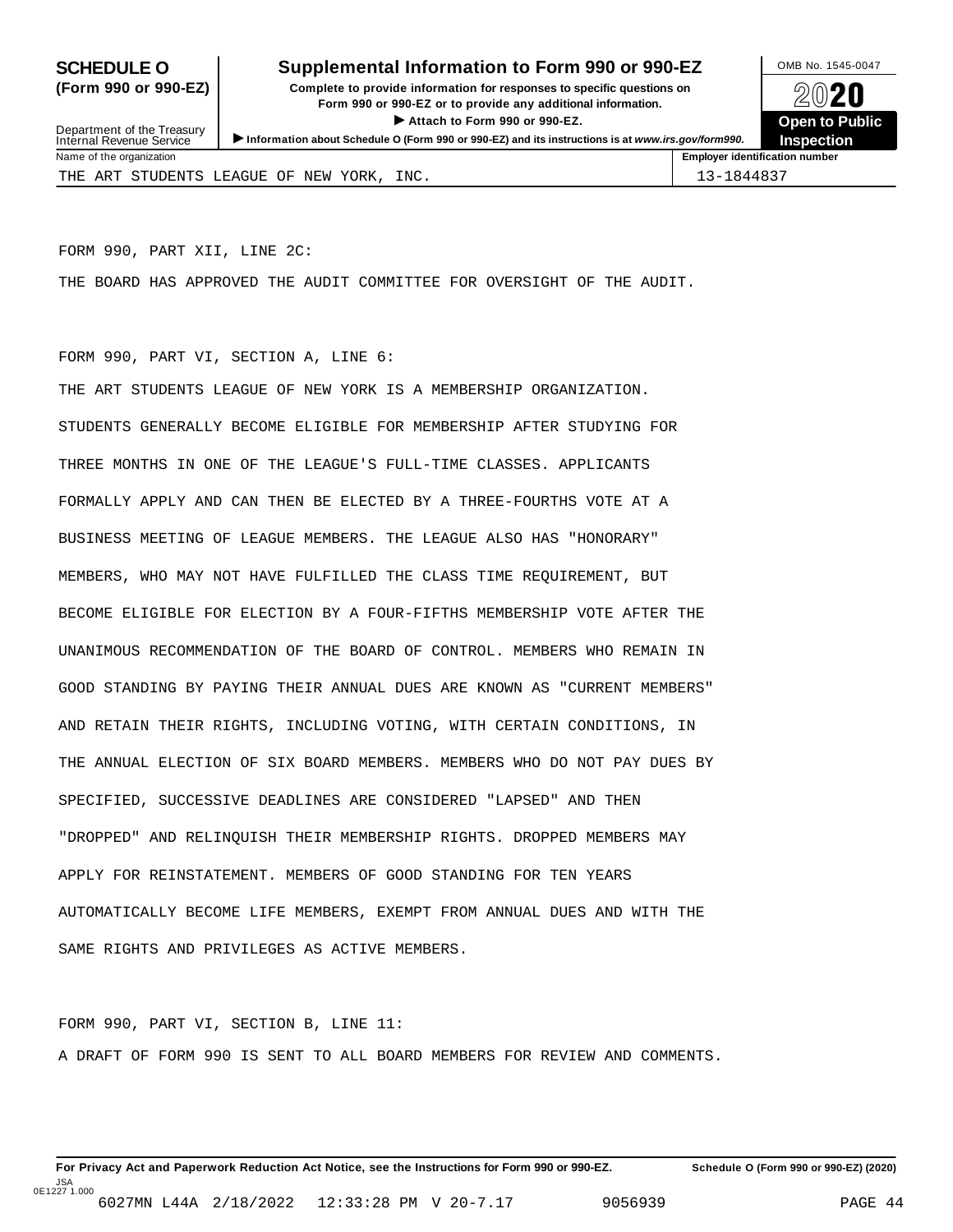| Page $\blacktriangle$<br>Schedule O (Form 990 or 990-EZ) 2020 |                                       |  |
|---------------------------------------------------------------|---------------------------------------|--|
| Name of the organization                                      | <b>Employer identification number</b> |  |
| INC.<br>STUDENTS LEAGUE OF NEW YORK<br>THE ART                | 3-1844837                             |  |

FORM 990, PART VI, SECTION B, LINE 12C: THE ORGANIZATION REQUESTS ALL BOARD MEMBERS AND KEY EMPLOYEES TO SIGN AN ANNUAL CONFLICT OF INTEREST POLICY CERTIFICATION.

FORM 990, PART VI, SECTION B, LINE 15: COMPENSATION OF ALL KEY EMPLOYEES IS DISCUSSED AND APPROVED BY THE BOARD AND/OR COMMITTEE. COMPENSATION IS GENERALLY BASED ON INDUSTRY STANDARDS.

FORM 990, PART VI, SECTION C, LINE 19:

FORM 990 IS AVAILABLE ON THE ORGANIZATION'S OWN WEBSITE, GUIDESTAR.ORG AND THE NEW YORK STATE CHARITIES BUREAU WEBSITE, ALL OTHERS UPON REQUEST.

FORM 990, PART III - PROGRAM SERVICE, LINE 4D EXHIBITION OUTREACH

THE ART STUDENTS LEAGUE IS COMMITTED TO OFFERING EXHIBITION OPPORTUNITIES TO OUR STUDENTS AND MEMBERS. THE EXHIBITION OUTREACH PROGRAM (EO) DISPLAYS THE WORK OF LEAGUE ARTISTS IN PUBLIC VENUES THROUGHOUT THE TRISTATE AREA, MAKING IT POSSIBLE FOR STUDENTS' ARTWORK TO BE VIEWED BY HUNDREDS OF THOUSANDS OF PEOPLE.

STUDENTS GAIN VITAL EXPERIENCE SUBMITTING ARTWORK FOR CURATORIAL SELECTION, PREPARING WORK FOR PUBLIC DISPLAY, AND, IF THEY DESIRE, MARKETING THEIR WORK FOR SALE. SINCE ITS INCEPTION IN 2006, EO HAS PLACED WORKS BY MORE THAN EIGHT HUNDRED ARTISTS IN MORE THAN TWO HUNDRED EXHIBITIONS.

JSA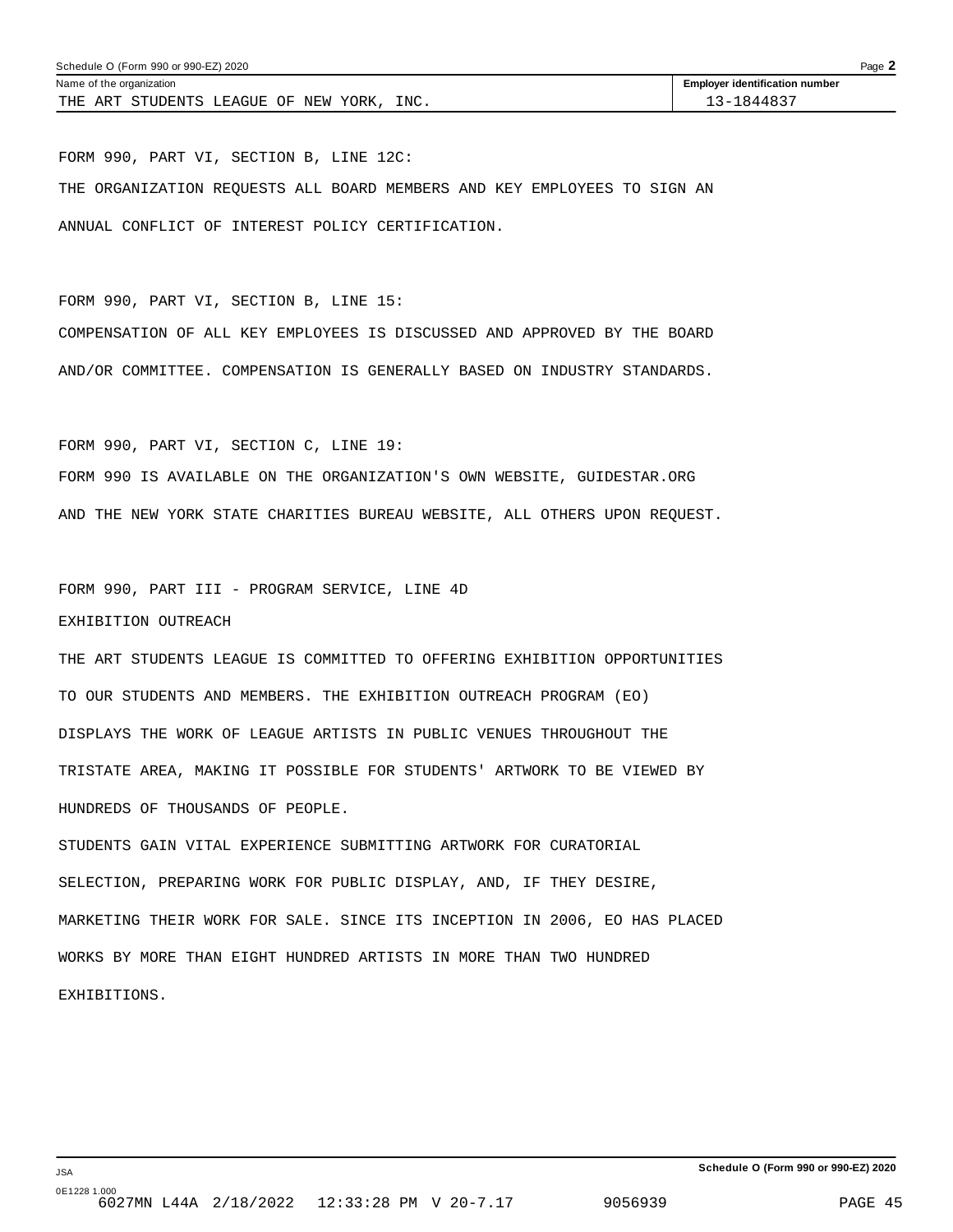<span id="page-36-0"></span>

| Schedule O (Form 990 or 990-EZ) 2020                                  | Page 2                                |
|-----------------------------------------------------------------------|---------------------------------------|
| Name of the organization                                              | <b>Employer identification number</b> |
| THE ART STUDENTS LEAGUE OF NEW YORK, INC.                             | 13-1844837                            |
| FORM 990, PART III, LINE 1 - ORGANIZATION'S MISSION                   | ATTACHMENT 1                          |
| THE LEAGUE EDUCATES STUDENTS IN THE LANGUAGE AND PROCESS OF<br>MAKING |                                       |
| ART IN AN ENVIRONMENT WHERE ANYONE WHO WISHES TO PURSUE AN ART        |                                       |
| EDUCATION CAN REALIZE HIS OR HER FULL POTENTIAL. THE LEAGUE FULFILLS  |                                       |
| THIS MISSION BY OFFERING ACCESSIBLE, AFFORDABLE, HIGH OUALITY         |                                       |

EDUCATION AND INSTRUCTION IN PAINTING, DRAWING, PRINTMAKING, AND SCULPTURE (INCLUDING WELDING AND BRONZE CASTING, AND ASSEMBLAGE).

ATTACHMENT 2

### FORM 990, PART III - PROGRAM SERVICE, LINE 4A

### STUDIO-BASED ART INSTRUCTION

AT THE ART STUDENTS LEAGUE OF NEW YORK, STUDENTS STUDY DRAWING, PAINTING, SCULPTURE, PRINTMAKING, AND ASSEMBLAGE IN MORE THAN ONE HUNDRED CLASSES AND WORKSHOPS, TAUGHT BY RENOWNED INSTRUCTORS. THE LEAGUE OFFERS STUDENTS AFFORDABLE, MONTH-TO-MONTH CLASSES, WITH NO APPLICATIONS OR PREREQUISITES. AT THE LEAGUE, STUDENTS FIND THE FREEDOM TO PURSUE AN ART EDUCATION FREE FROM THE CONSTRAINTS OF DOGMA. CLASSES ARE TAUGHT BY PROFESSIONAL ARTISTS, AND THE LEAGUE HAS A LONG HISTORY OF INFLUENTIAL INSTRUCTORS, MANY OF WHOM HAVE PRODUCED HISTORICALLY REMARKABLE STUDENTS. AN ENVIRONMENT BUILT ON MENTORSHIP, COLLEGIALITY, AND DIVERSE ART-MAKING PRACTICES IS CENTRAL TO OUR PEDAGOGY. SINCE THE 19TH CENTURY, THE LEAGUE HAS TAUGHT CLASSES IN-PERSON, IN OUR ATELIERS, AT OUR LANDMARK BUILDING IN MIDTOWN MANHATTAN. IN JUNE OF 2021, THE LEAGUE PROUDLY LAUNCHED OUR E-TELIERT PLATFORM FOR ONLINE CLASSES, MAKING OUR STUDIO-BASED ART INSTRUCTION AVAILABLE TO STUDENTS AROUND THE

JSA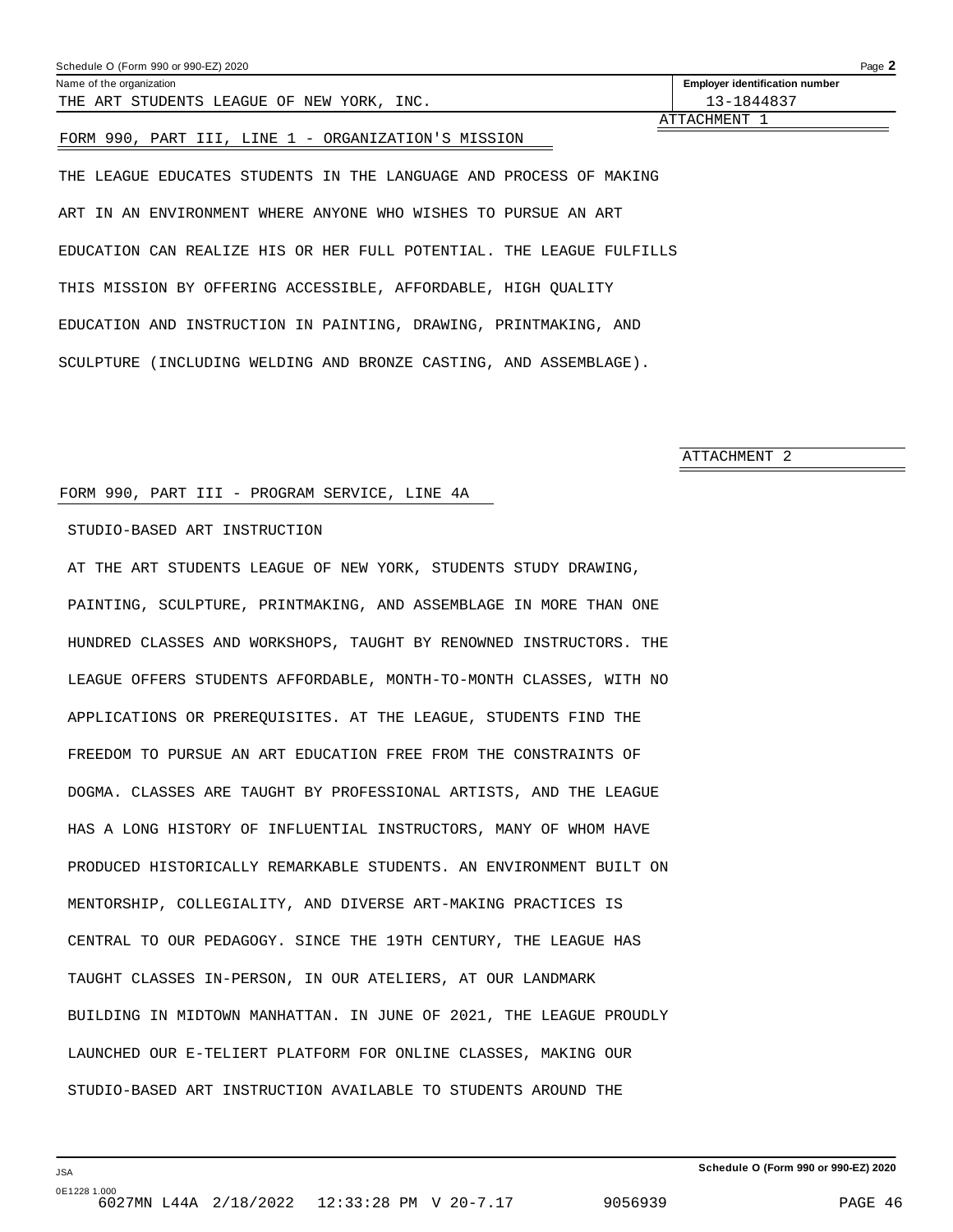THE ART STUDENTS LEAGUE OF NEW YORK, INC.  $\vert$  13-1844837

<span id="page-37-0"></span>Name of the organization **intervalse of the organization <b>intervalse intervalse intervalse in the set of the organization intervalse intervalse in the set of the organization number** 

ATTACHMENT 2 (CONT'D)

WORLD.

JSA 0E1228 1.000 ATTACHMENT 3

### FORM 990, PART III - PROGRAM SERVICE, LINE 4B

### SEEDS OF THE LEAGUE PROGRAM

THROUGH SEEDS OF THE LEAGUE AND OUR UNIQUE RELATIONSHIP WITH THE NEW YORK CITY DEPARTMENT OF PARKS AND RECREATION, WE ARE REACHING OUT BEYOND OUR WALLS INTO THE BROADER COMMUNITY. TEACHING ARTISTS ARE PLACED IN PARKS & RECREATION CENTERS AROUND THE CITY TO OFFER STRUCTURED AFTER-SCHOOL ARTS PROGRAMMING WHERE LITTLE OR NO ART INSTRUCTION WAS PREVIOUSLY AVAILABLE. THE OBJECTIVES ARE TO GIVE THE CHILDREN A SENSE OF TEAMWORK AND CREATIVITY, TWO ASPECTS WHICH WILL REMAIN IMPORTANT TO THEM FOR THE REST OF THEIR LIVES. FOR EXAMPLE, THIS WAS ILLUSTRATED BY EXPLAINING AND SHOWING PICTURES OF LASCAUX ABORIGINAL CAVES AND THE COLLABORATIVE EFFORTS USED IN CREATING THEM AND HOW YOUNG TEENS WERE THE FIRST TO DISCOVER THE CAVES. THE NEXT STEP WAS TO ASK STUDENTS WHAT THEY WOULD DRAW ON CAVES TO BE FOUND FOR FUTURE GENERATIONS. USING KRAFT PAPER, PASTELS AND OTHER MATERIALS THEY CREATED THEIR OWN IMAGERY. THE TEACHING ARTIST CREATED MANY STENCILS OUT OF MYLAR, WHICH THE CHILDREN HELPED SPRAY ONTO THE PAPER FURTHER ENHANCING THE LOOK OF A CAVE. THIS IS JUST ONE OF MANY PROJECTS USED TO INSPIRE CREATIVITY, TEAMWORK, AND SELF-CONFIDENCE; THEY CAN'T DO IT INCORRECTLY - IT'S ART.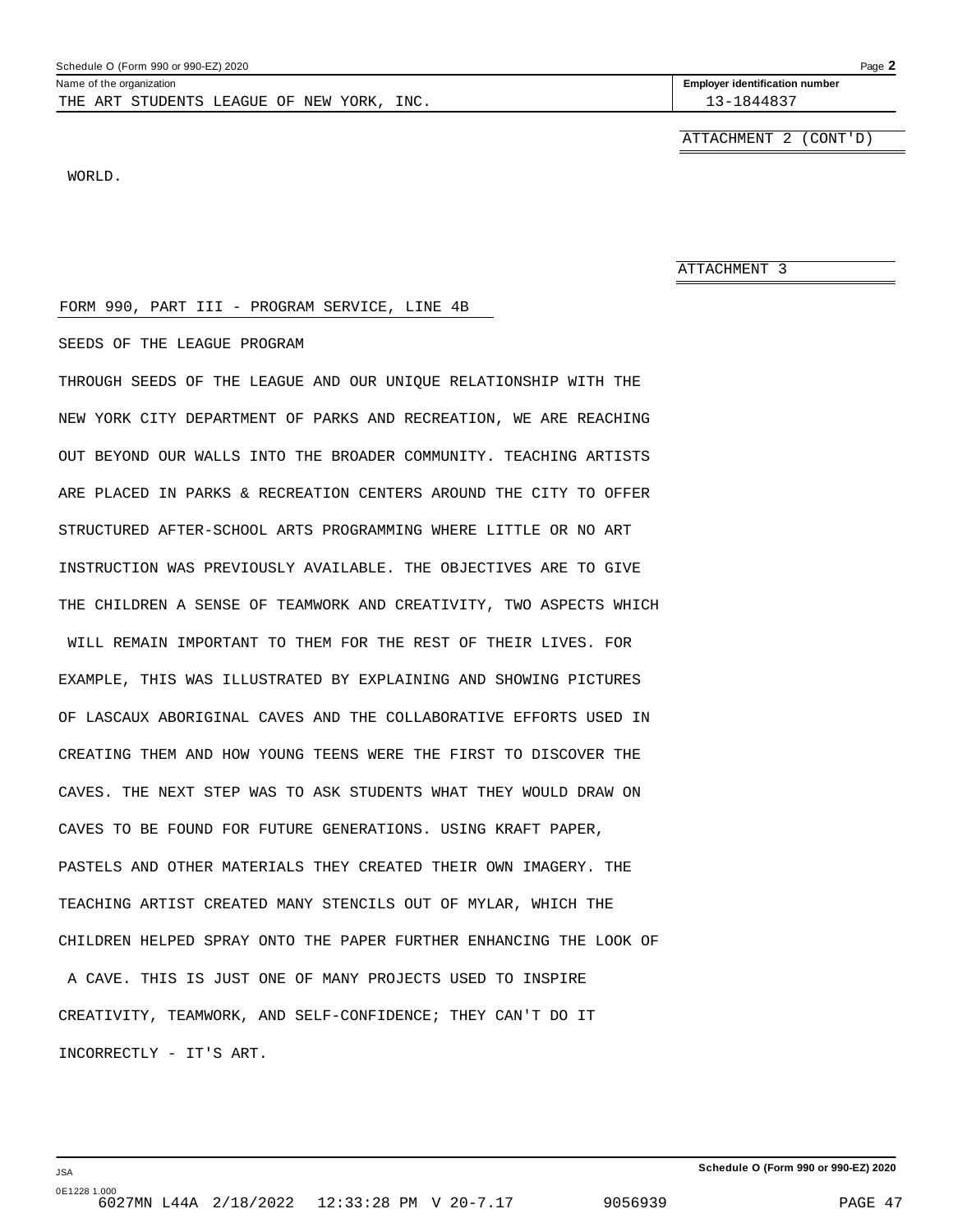<span id="page-38-0"></span>

|  | Schedule O (Form 990 or 990-EZ) 2020 | Page |  |
|--|--------------------------------------|------|--|
|--|--------------------------------------|------|--|

Name of the organization **intervalse of the organization number intervalse of the organization number intervalse of the organization number** THE ART STUDENTS LEAGUE OF NEW YORK, INC.  $\vert$  13-1844837

ATTACHMENT 4

### FORM 990, PART III - PROGRAM SERVICE, LINE 4C

GALLERY EXHIBITION AND PUBLIC PROGRAMS

THE LEAGUE'S HISTORIC GALLERY SPACES INCLUDE THE AMERICAN FINE ARTS SOCIETY GALLERY AND THE PHYLLIS HARRIMAN MASON GALLERY. TYPICALLY, OPEN SIX OR SEVEN DAYS A WEEK, FOR ALL BUT ONE MONTH OF THE YEAR, THE PHYLLIS HARRIMAN MASON GALLERY PRESENTS FREE EXHIBITIONS THAT ARE OPEN TO THE PUBLIC, AND WHICH HISTORICALLY HAVE BEEN SEEN BY APPROXIMATELY THIRTY THOUSAND GUESTS ANNUALLY. BECAUSE OF THE ONGOING COVID-19 CRISIS, MOST OF OUR EXHIBITIONS SINCE 2020 WERE MADE AVAILABLE FOR VIEWING VIRTUALLY ONLINE, AND ONLY OPEN TO IN-PERSON VISITORS DURING TIMES WHEN DOING SO PRESENTED LITTLE RISK TO OUR COMMUNITY. EXHIBITIONS MAY INCLUDE WORKS BY ARTISTS OUTSIDE THE LEAGUE WHO ARE RELEVANT TO STUDENTS' STUDIES, AND/OR WORK BY LEAGUE ARTISTS OR FROM THE LEAGUE'S PERMANENT COLLECTION. THE LEAGUE'S PERMANENT COLLECTION CONSISTS OF APPROXIMATELY TWO THOUSAND WORKS. A KEY FOCUS OF THE GALLERY IS TO SHOW STUDENTS' WORK IN A SERIES OF ANNUAL STUDENT SALONS, TYPICALLY ON DISPLAY EACH JANUARY THROUGH MAY.

| ATTACHMENT |  |
|------------|--|
|            |  |

| 990, PART VII- COMPENSATION OF THE FIVE HIGHEST PAID IND. CONTRACTORS |                         |              |
|-----------------------------------------------------------------------|-------------------------|--------------|
| NAME AND ADDRESS                                                      | DESCRIPTION OF SERVICES | COMPENSATION |
| DAVIS+GILBERT LLP                                                     | LEGAL                   | 164,456.     |
| 1675 BROADWAY<br>NEW YORK, NY 10019                                   |                         |              |
| AFGO MECHANICAL SERVICES, INC<br>36-14 32ND ST                        | <b>REPAIRS</b>          | 128,950.     |

**Schedule O (Form 990 or 990-EZ) 2020**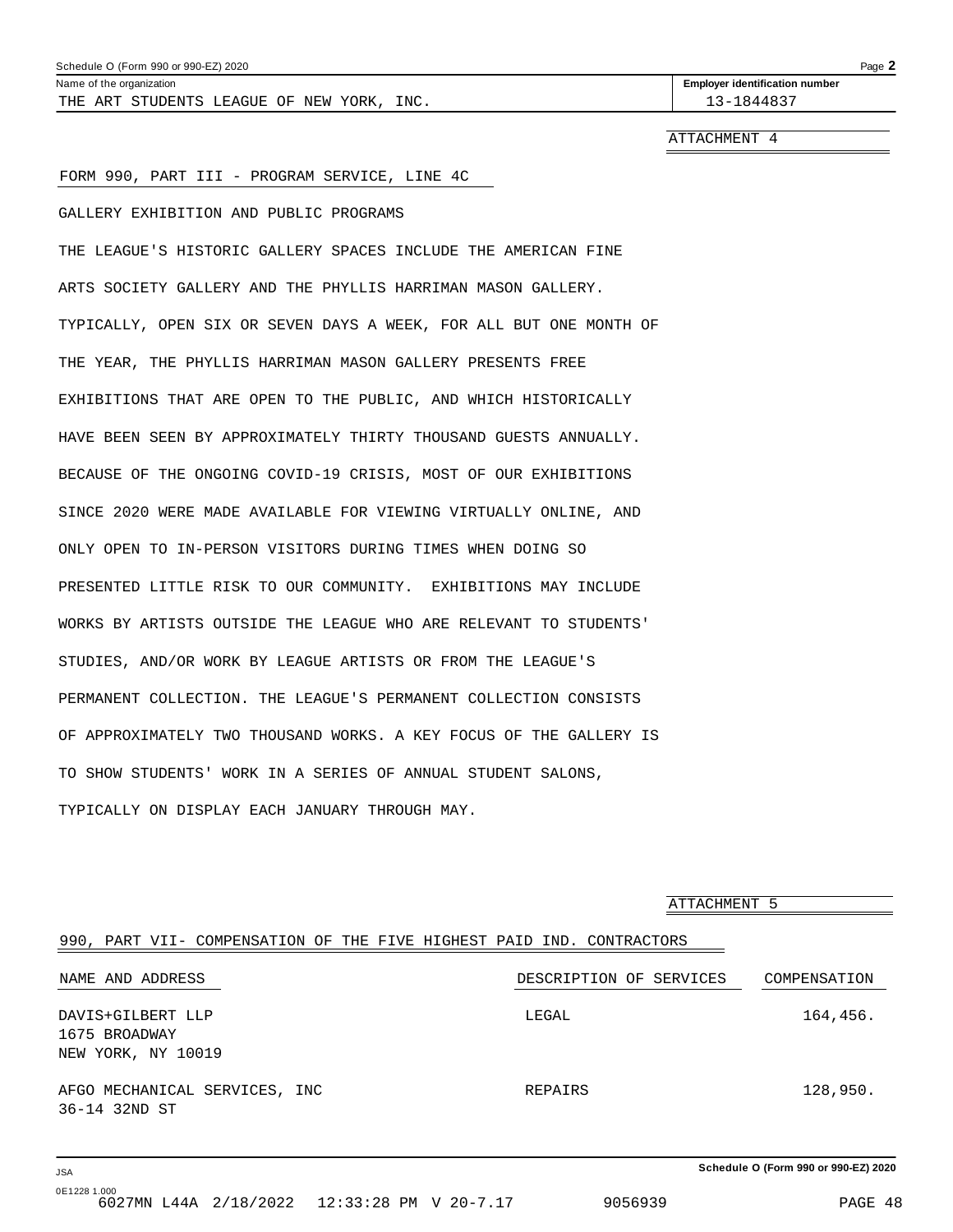| Schedule O (Form 990 or 990-EZ) 2020      | Page $2$                              |
|-------------------------------------------|---------------------------------------|
| Name of the organization                  | <b>Employer identification number</b> |
| THE ART STUDENTS LEAGUE OF NEW YORK, INC. | 13-1844837                            |
|                                           | .5<br>' CONT ' D )<br>ATTACHMENT      |

### 990, PART VII- COMPENSATION OF THE FIVE HIGHEST PAID IND. CONTRACTORS

| NAME AND ADDRESS                                                         | DESCRIPTION OF SERVICES | COMPENSATION |
|--------------------------------------------------------------------------|-------------------------|--------------|
| OUEENS, NY 11106                                                         |                         |              |
| BEAR CONSTRUCTION & REPAIRS CORP<br>2300 OCEAN AVE<br>BROOKLYN, NY 11229 | REPAIRS                 | 751,772.     |
| TECH ALLIANCE<br>420 LEXINGTON AVE 3RD FLOOR<br>NEW YORK, NY 10170       | IT SUPPORT              | 197,282.     |
| WITHUMSMITH+BROWN, PC<br>506 CARNEGIE CENTER #400<br>PRINCETON, NJ 08540 | ACCOUNTING              | 106,319.     |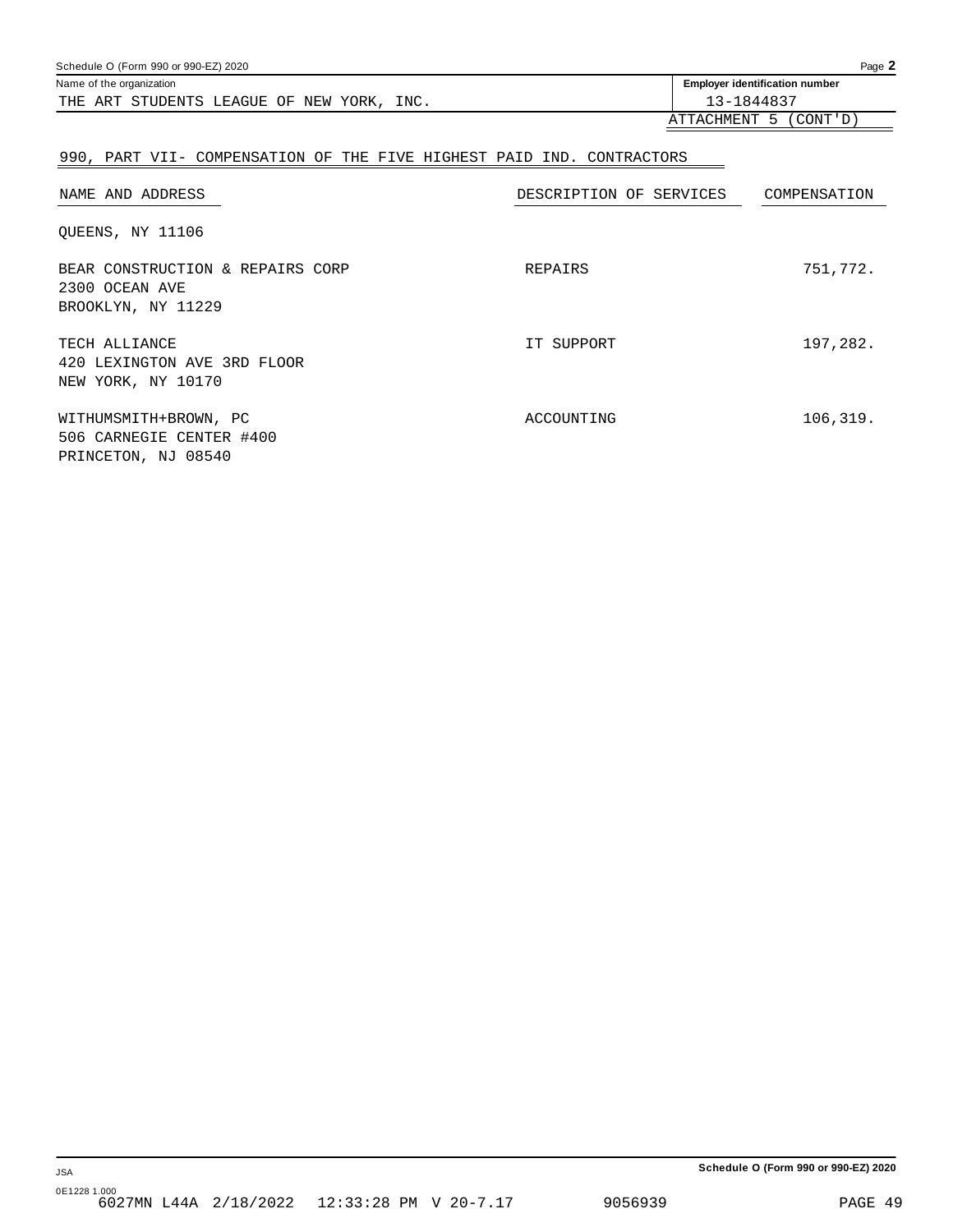## OMB No. 1545-0047 **SCHEDULE R (Form 990) Related Organizations and Unrelated Partnerships**

 $\triangleright$  Complete if the organization answered "Yes" on Form 990, Part IV, line 33, 34, 35b, 36, or 37.



Department of the Treasury

THE ART STUDENTS LEAGUE OF NEW YORK, INC. 13-1844837

### **Part I Identification of Disregarded Entities.** Complete if the organization answered "Yes" on Form 990, Part IV, line 33.

| (a)<br>Name, address, and EIN (if applicable) of disregarded entity | (b)<br>Primary activity | (c)<br>Legal domicile (state<br>or foreign country) | (d)<br>Total income | (e)<br>End-of-year assets | (f)<br>Direct controlling<br>entity |
|---------------------------------------------------------------------|-------------------------|-----------------------------------------------------|---------------------|---------------------------|-------------------------------------|
| (1)                                                                 |                         |                                                     |                     |                           |                                     |
| (2)                                                                 |                         |                                                     |                     |                           |                                     |
| (3)                                                                 |                         |                                                     |                     |                           |                                     |
| (4)                                                                 |                         |                                                     |                     |                           |                                     |
| (5)                                                                 |                         |                                                     |                     |                           |                                     |
| (6)                                                                 |                         |                                                     |                     |                           |                                     |

**Identification of Related Tax-Exempt Organizations.** Complete if the organization answered "Yes" on Form 990, Part IV, line 34, because it had **Part II** one or more related tax-exempt organizations during the tax year.

| (a)<br>Name, address, and EIN of related organization | (b)<br>Primary activity | (c)<br>Legal domicile (state<br>or foreign country) | (d)<br>Exempt Code section | (e)<br>Public charity status<br>(if section $501(c)(3)$ ) | (f)<br>Direct controlling<br>entity | (g)<br>Section $\frac{3}{12(b)(13)}$<br>controlled<br>entity? |    |
|-------------------------------------------------------|-------------------------|-----------------------------------------------------|----------------------------|-----------------------------------------------------------|-------------------------------------|---------------------------------------------------------------|----|
|                                                       |                         |                                                     |                            |                                                           |                                     | Yes                                                           | No |
| (1) AMERICAN FINE ARTS SOCIETY<br>13-6000080          |                         |                                                     |                            |                                                           |                                     |                                                               |    |
| 215 WEST 57TH STREET<br>NEW YORK, NY 10019            | SUPPORT ASL             | ΝY                                                  | 501(C)(3)                  | 509(A)(3)                                                 | N/A                                 |                                                               | Χ  |
| (2)                                                   |                         |                                                     |                            |                                                           |                                     |                                                               |    |
|                                                       |                         |                                                     |                            |                                                           |                                     |                                                               |    |
| (3)                                                   |                         |                                                     |                            |                                                           |                                     |                                                               |    |
|                                                       |                         |                                                     |                            |                                                           |                                     |                                                               |    |
| (4)                                                   |                         |                                                     |                            |                                                           |                                     |                                                               |    |
|                                                       |                         |                                                     |                            |                                                           |                                     |                                                               |    |
| (5)                                                   |                         |                                                     |                            |                                                           |                                     |                                                               |    |
|                                                       |                         |                                                     |                            |                                                           |                                     |                                                               |    |
| (6)                                                   |                         |                                                     |                            |                                                           |                                     |                                                               |    |
|                                                       |                         |                                                     |                            |                                                           |                                     |                                                               |    |
| (7)                                                   |                         |                                                     |                            |                                                           |                                     |                                                               |    |
|                                                       |                         |                                                     |                            |                                                           |                                     |                                                               |    |

**For Paperwork Reduction Act Notice, see the Instructions for Form 990. Schedule R (Form 990) 2020**

JSA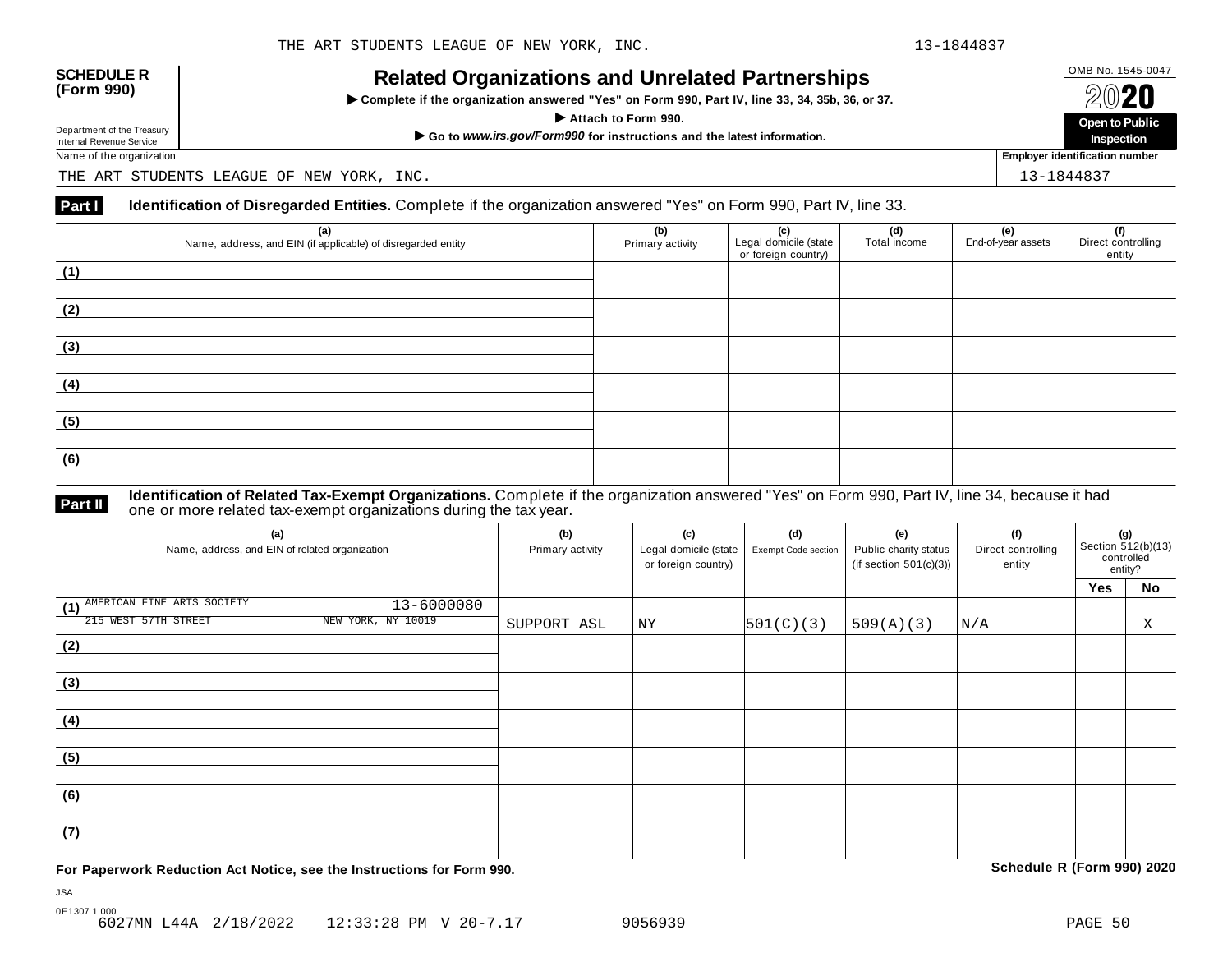Schedule <sup>R</sup> (Form 990) <sup>2020</sup> Page **2**

**Part III** Identification of Related Organizations Taxable as a Partnership. Complete if the organization answered "Yes" on Form 990, Part IV, line 34,<br>because it had one or more related organizations treated as a partners

| (a)<br>Name, address, and EIN of<br>related organization | (b)<br>Primary activity | (c)<br>Legal<br>domicile<br>(state or<br>foreign<br>country) | (d)<br>Direct controlling<br>entity | (f)<br>(g)<br>(e)<br>Predominant<br>Share of total<br>Share of end-of-<br>income (related,<br>unrelated,<br>excluded from<br>income<br>year assets<br>tax under<br>sections 512 - 514) |  |  |        | (h)<br>Disproportionate<br>allocations? |  |  |        | (i)<br>Code V - UBI<br>of Schedule K-1<br>(Form 1065) |  | amount in box 20 | (j)<br>General or<br>managing<br>partner? |  | (k)<br>Percentage<br>ownership |
|----------------------------------------------------------|-------------------------|--------------------------------------------------------------|-------------------------------------|----------------------------------------------------------------------------------------------------------------------------------------------------------------------------------------|--|--|--------|-----------------------------------------|--|--|--------|-------------------------------------------------------|--|------------------|-------------------------------------------|--|--------------------------------|
|                                                          |                         |                                                              |                                     |                                                                                                                                                                                        |  |  | Yes No |                                         |  |  | Yes No |                                                       |  |                  |                                           |  |                                |
| (1)                                                      |                         |                                                              |                                     |                                                                                                                                                                                        |  |  |        |                                         |  |  |        |                                                       |  |                  |                                           |  |                                |
| (2)                                                      |                         |                                                              |                                     |                                                                                                                                                                                        |  |  |        |                                         |  |  |        |                                                       |  |                  |                                           |  |                                |
| (3)                                                      |                         |                                                              |                                     |                                                                                                                                                                                        |  |  |        |                                         |  |  |        |                                                       |  |                  |                                           |  |                                |
| (4)                                                      |                         |                                                              |                                     |                                                                                                                                                                                        |  |  |        |                                         |  |  |        |                                                       |  |                  |                                           |  |                                |
| (5)                                                      |                         |                                                              |                                     |                                                                                                                                                                                        |  |  |        |                                         |  |  |        |                                                       |  |                  |                                           |  |                                |
| (6)                                                      |                         |                                                              |                                     |                                                                                                                                                                                        |  |  |        |                                         |  |  |        |                                                       |  |                  |                                           |  |                                |
| (7)                                                      |                         |                                                              |                                     |                                                                                                                                                                                        |  |  |        |                                         |  |  |        |                                                       |  |                  |                                           |  |                                |

# **Part IV** Identification of Related Organizations Taxable as a Corporation or Trust. Complete if the organization answered "Yes" on Form 990, Part IV,<br>line 34, because it had one or more related organizations treated as a

| (b)<br>Primary activity | (c)<br>country) | (d)<br>Direct controlling<br>entity | (e)<br>Type of entity<br>(C corp, S corp, or trust) | (f)<br>Share of total<br>income |  |                                                                                                                                                                                                               |
|-------------------------|-----------------|-------------------------------------|-----------------------------------------------------|---------------------------------|--|---------------------------------------------------------------------------------------------------------------------------------------------------------------------------------------------------------------|
|                         |                 |                                     |                                                     |                                 |  | Yes No                                                                                                                                                                                                        |
|                         |                 |                                     |                                                     |                                 |  |                                                                                                                                                                                                               |
|                         |                 |                                     |                                                     |                                 |  |                                                                                                                                                                                                               |
|                         |                 |                                     |                                                     |                                 |  |                                                                                                                                                                                                               |
|                         |                 |                                     |                                                     |                                 |  |                                                                                                                                                                                                               |
|                         |                 |                                     |                                                     |                                 |  |                                                                                                                                                                                                               |
|                         |                 |                                     |                                                     |                                 |  |                                                                                                                                                                                                               |
|                         |                 | Legal domicile                      | (state or foreign                                   |                                 |  | (g) (h) $\frac{1}{2}$ (i) $\frac{1}{2}$ (i) $\frac{1}{2}$ (i) $\frac{1}{2}$ (i) $\frac{1}{2}$ (b)(13) $\frac{1}{2}$ (c)(b)(13) $\frac{1}{2}$ (c)(b)(13) $\frac{1}{2}$ (c)(c)(l)(d) $\frac{1}{2}$ (c)(r)(l)(d) |

**Schedule R (Form 990) 2020**

JSA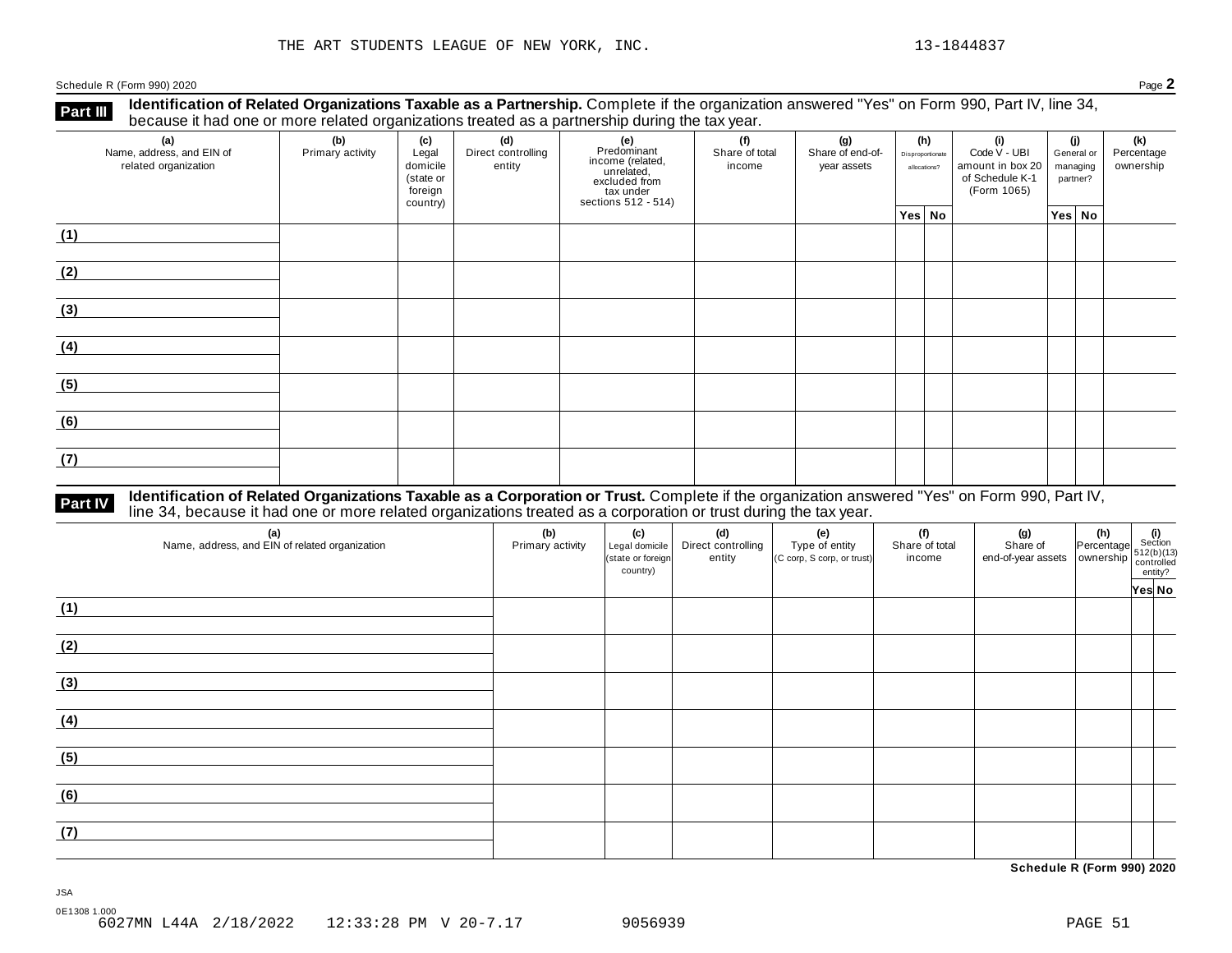THE ART STUDENTS LEAGUE OF NEW YORK, INC.  $13-1844837$ 

Schedule R (Form 990) 2020 Page 3

| Part V       | Transactions With Related Organizations. Complete if the organization answered "Yes" on Form 990, Part IV, line 34, 35b, or 36.                                              |                      |                                                    |  |  |  |  |  |  |  |
|--------------|------------------------------------------------------------------------------------------------------------------------------------------------------------------------------|----------------------|----------------------------------------------------|--|--|--|--|--|--|--|
|              | Note: Complete line 1 if any entity is listed in Parts II, III, or IV of this schedule.                                                                                      |                      | Yes No                                             |  |  |  |  |  |  |  |
|              | During the tax year, did the organization engage in any of the following transactions with one or more related organizations listed in Parts II-IV?                          |                      |                                                    |  |  |  |  |  |  |  |
| a            |                                                                                                                                                                              | 1a                   | $\overline{X}$                                     |  |  |  |  |  |  |  |
| b            |                                                                                                                                                                              | 1 <sub>b</sub>       | $\overline{\mathbf{x}}$                            |  |  |  |  |  |  |  |
| c            |                                                                                                                                                                              | 1c                   | $\overline{\mathbf{x}}$                            |  |  |  |  |  |  |  |
| d            |                                                                                                                                                                              | 1 <sub>d</sub>       | $\overline{\mathbf{x}}$                            |  |  |  |  |  |  |  |
| e            |                                                                                                                                                                              | 1e                   | $\mathbf X$                                        |  |  |  |  |  |  |  |
| f            |                                                                                                                                                                              | 1f                   |                                                    |  |  |  |  |  |  |  |
|              |                                                                                                                                                                              | 1g                   | $\overline{X}$                                     |  |  |  |  |  |  |  |
| h            | q                                                                                                                                                                            |                      |                                                    |  |  |  |  |  |  |  |
|              |                                                                                                                                                                              | 1 <sub>h</sub><br>11 | $\overline{\mathbf{x}}$<br>$\overline{\mathbf{x}}$ |  |  |  |  |  |  |  |
|              |                                                                                                                                                                              | 1j                   | X                                                  |  |  |  |  |  |  |  |
|              |                                                                                                                                                                              |                      |                                                    |  |  |  |  |  |  |  |
|              |                                                                                                                                                                              | 1k                   | X                                                  |  |  |  |  |  |  |  |
|              |                                                                                                                                                                              | 11                   | $\mathbf{X}$                                       |  |  |  |  |  |  |  |
| m            |                                                                                                                                                                              | 1m                   | $\overline{\mathbf{x}}$                            |  |  |  |  |  |  |  |
| n.           |                                                                                                                                                                              | 1n                   | Χ                                                  |  |  |  |  |  |  |  |
| $\mathbf{o}$ | 1 <sub>o</sub>                                                                                                                                                               |                      |                                                    |  |  |  |  |  |  |  |
|              |                                                                                                                                                                              |                      |                                                    |  |  |  |  |  |  |  |
| <b>D</b>     |                                                                                                                                                                              | 1 <sub>p</sub>       | $\boldsymbol{\mathrm{X}}$                          |  |  |  |  |  |  |  |
| a            |                                                                                                                                                                              | 1q                   | $\overline{\mathbf{x}}$                            |  |  |  |  |  |  |  |
|              |                                                                                                                                                                              |                      |                                                    |  |  |  |  |  |  |  |
|              |                                                                                                                                                                              | 1r                   | X                                                  |  |  |  |  |  |  |  |
|              |                                                                                                                                                                              | 1s                   | $\overline{\mathbf{x}}$                            |  |  |  |  |  |  |  |
| $\mathbf{2}$ | If the answer to any of the above is "Yes," see the instructions for information on who must complete this line, including covered relationships and transaction thresholds. |                      |                                                    |  |  |  |  |  |  |  |
|              | (b)<br>(a)<br>(c)<br>Name of related organization<br>Transaction<br>Amount involved<br>Method of determining<br>amount involved<br>type $(a-s)$                              | (d)                  |                                                    |  |  |  |  |  |  |  |
| (1)          |                                                                                                                                                                              |                      |                                                    |  |  |  |  |  |  |  |
| (2)          |                                                                                                                                                                              |                      |                                                    |  |  |  |  |  |  |  |
| (3)          |                                                                                                                                                                              |                      |                                                    |  |  |  |  |  |  |  |
|              |                                                                                                                                                                              |                      |                                                    |  |  |  |  |  |  |  |
| (4)          |                                                                                                                                                                              |                      |                                                    |  |  |  |  |  |  |  |
| (5)          |                                                                                                                                                                              |                      |                                                    |  |  |  |  |  |  |  |
| (6)          |                                                                                                                                                                              |                      |                                                    |  |  |  |  |  |  |  |
| <b>JSA</b>   | Schedule R (Form 990) 2020                                                                                                                                                   |                      |                                                    |  |  |  |  |  |  |  |
|              |                                                                                                                                                                              |                      |                                                    |  |  |  |  |  |  |  |

0E1309 1.000 6027MN L44A 2/18/2022 12:33:28 PM V 20-7.17 9056939 PAGE 52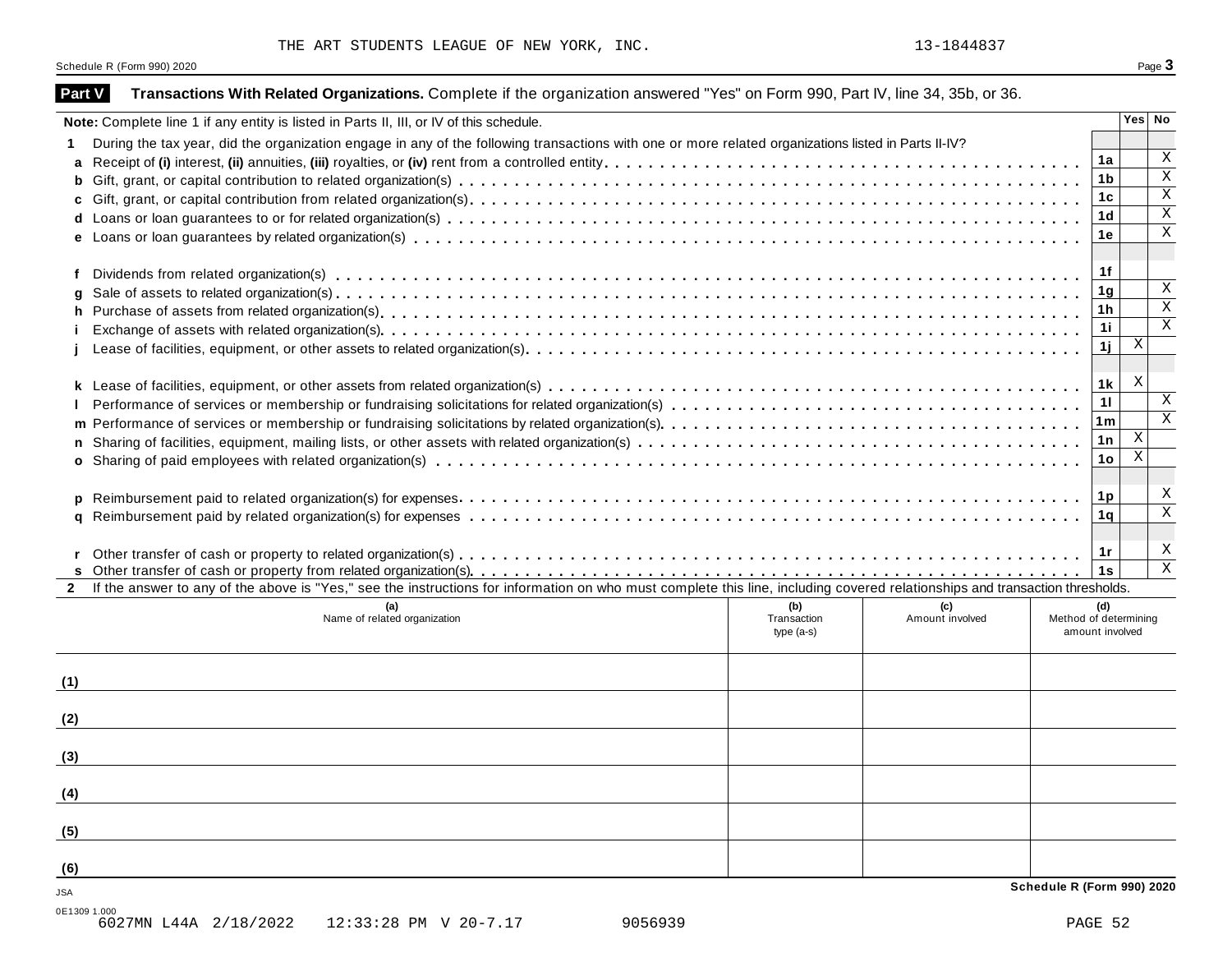Schedule <sup>R</sup> (Form 990) <sup>2020</sup> Page **4**

### **Part VI Unrelated Organizations Taxable as a Partnership.** Complete if the organization answered "Yes" on Form 990, Part IV, line 37.

Provide the following information for each entity taxed as a partnership through which the organization conducted more than five percent of its activities (measured by total assets or gross revenue) that was not a related organization. See instructions regarding exclusion for certain investment partnerships.

| $\sim$ $\sim$ $\sim$<br>∸<br>(a)<br>Name, address, and EIN of entity | (b)<br>Primary activity | - ت<br>(c)<br>Legal domicile<br>(state or foreign<br>country) | (d)<br>Predominant<br>income (related,<br>unrelated, excluded<br>from tax under | (e)<br>Are all partners<br>section<br>501(c)(3)<br>organizations? |  | .<br>(f)<br>Share of<br>total income | $(n)$<br>Share of<br>end-of-year<br>assets | (h)<br>Disproportionate<br>allocations? |        | (i)<br>Code V - UBI<br>amount in box 20<br>of Schedule K-1<br>(Form 1065) |  |               | (i)<br>General or Percentage<br>managing ownership<br>partner? |
|----------------------------------------------------------------------|-------------------------|---------------------------------------------------------------|---------------------------------------------------------------------------------|-------------------------------------------------------------------|--|--------------------------------------|--------------------------------------------|-----------------------------------------|--------|---------------------------------------------------------------------------|--|---------------|----------------------------------------------------------------|
|                                                                      |                         |                                                               | sections $512 - 514$ $\sqrt{Yes}$ No                                            |                                                                   |  |                                      |                                            |                                         | Yes No |                                                                           |  | $Yes \mid No$ |                                                                |
| (1)                                                                  |                         |                                                               |                                                                                 |                                                                   |  |                                      |                                            |                                         |        |                                                                           |  |               |                                                                |
| (2)                                                                  |                         |                                                               |                                                                                 |                                                                   |  |                                      |                                            |                                         |        |                                                                           |  |               |                                                                |
| (3)                                                                  |                         |                                                               |                                                                                 |                                                                   |  |                                      |                                            |                                         |        |                                                                           |  |               |                                                                |
| (4)                                                                  |                         |                                                               |                                                                                 |                                                                   |  |                                      |                                            |                                         |        |                                                                           |  |               |                                                                |
| (5)                                                                  |                         |                                                               |                                                                                 |                                                                   |  |                                      |                                            |                                         |        |                                                                           |  |               |                                                                |
| (6)                                                                  |                         |                                                               |                                                                                 |                                                                   |  |                                      |                                            |                                         |        |                                                                           |  |               |                                                                |
| (7)                                                                  |                         |                                                               |                                                                                 |                                                                   |  |                                      |                                            |                                         |        |                                                                           |  |               |                                                                |
| (8)<br>the control of the control of the                             |                         |                                                               |                                                                                 |                                                                   |  |                                      |                                            |                                         |        |                                                                           |  |               |                                                                |
| (9)                                                                  |                         |                                                               |                                                                                 |                                                                   |  |                                      |                                            |                                         |        |                                                                           |  |               |                                                                |
| (10)                                                                 |                         |                                                               |                                                                                 |                                                                   |  |                                      |                                            |                                         |        |                                                                           |  |               |                                                                |
| (11)                                                                 |                         |                                                               |                                                                                 |                                                                   |  |                                      |                                            |                                         |        |                                                                           |  |               |                                                                |
| (12)                                                                 |                         |                                                               |                                                                                 |                                                                   |  |                                      |                                            |                                         |        |                                                                           |  |               |                                                                |
| (13)                                                                 |                         |                                                               |                                                                                 |                                                                   |  |                                      |                                            |                                         |        |                                                                           |  |               |                                                                |
| (14)                                                                 |                         |                                                               |                                                                                 |                                                                   |  |                                      |                                            |                                         |        |                                                                           |  |               |                                                                |
| (15)                                                                 |                         |                                                               |                                                                                 |                                                                   |  |                                      |                                            |                                         |        |                                                                           |  |               |                                                                |
| (16)                                                                 |                         |                                                               |                                                                                 |                                                                   |  |                                      |                                            |                                         |        |                                                                           |  |               |                                                                |
|                                                                      |                         |                                                               |                                                                                 |                                                                   |  |                                      |                                            |                                         |        |                                                                           |  |               |                                                                |

**Schedule R (Form 990) 2020**

JSA